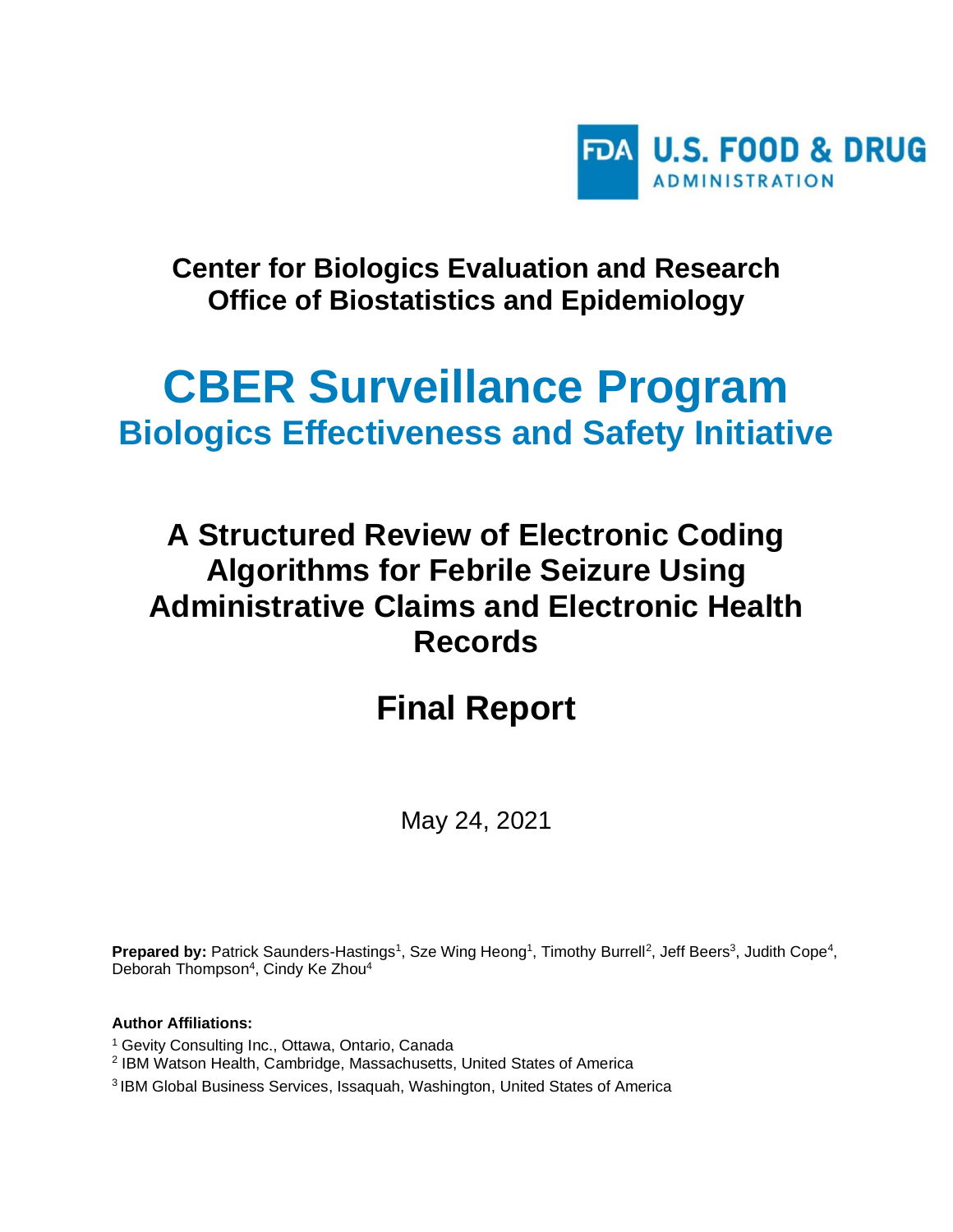<sup>4</sup>Center for Biologics Evaluation and Research, Food and Drug Administration, Silver Spring, Maryland, United States of America

*This page is intentionally left blank*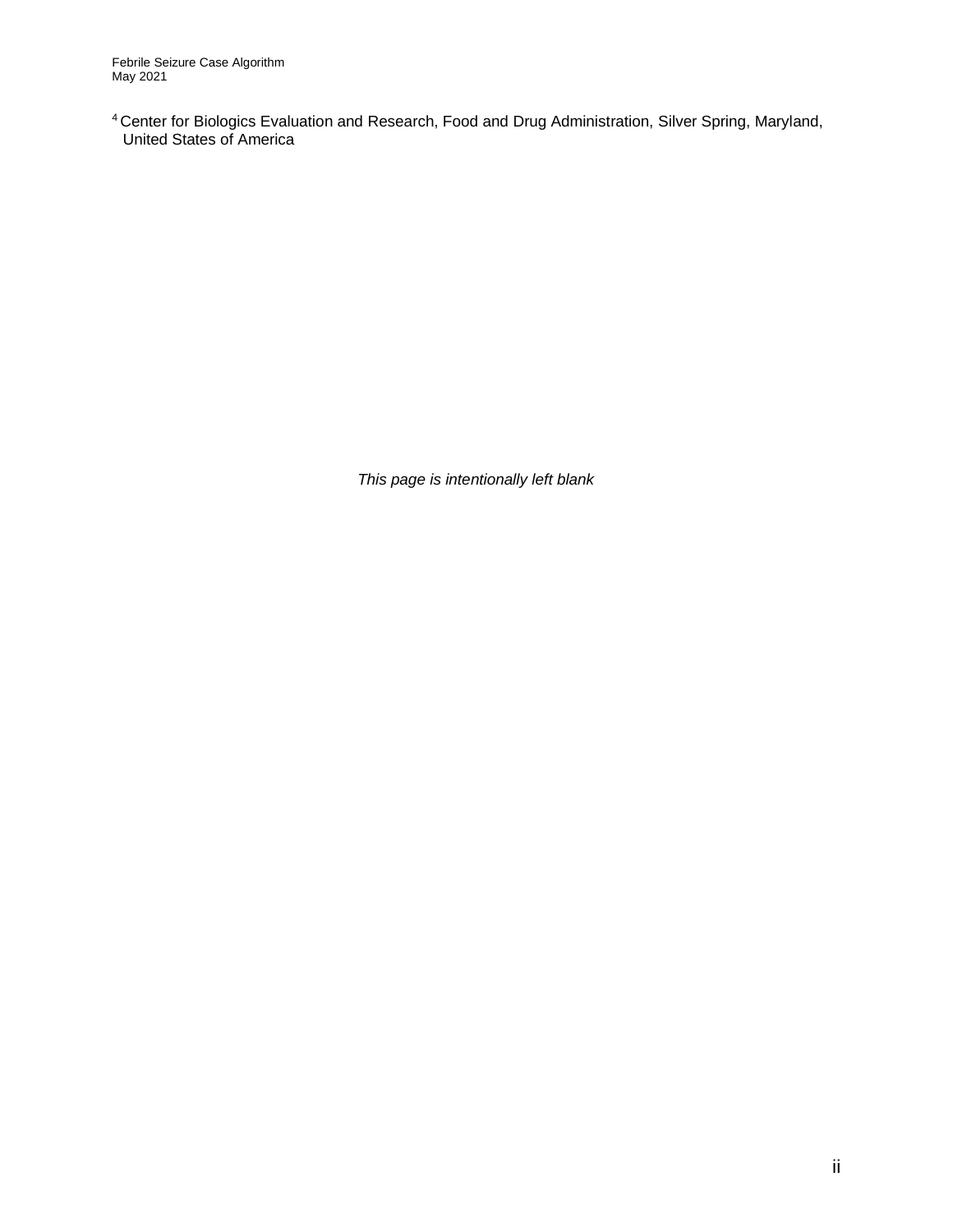#### **Table of Contents**

| A                                                                                |
|----------------------------------------------------------------------------------|
| В                                                                                |
| C                                                                                |
| C <sub>1</sub>                                                                   |
| C2<br>2.a<br>2.h<br>2.c                                                          |
| D                                                                                |
| Е                                                                                |
| F                                                                                |
| G                                                                                |
| G <sub>1</sub>                                                                   |
| G2                                                                               |
| H                                                                                |
| L                                                                                |
| J                                                                                |
|                                                                                  |
| Appendix B. Counts of Patients with Specific Codes Proposed for the Algorithm 32 |
|                                                                                  |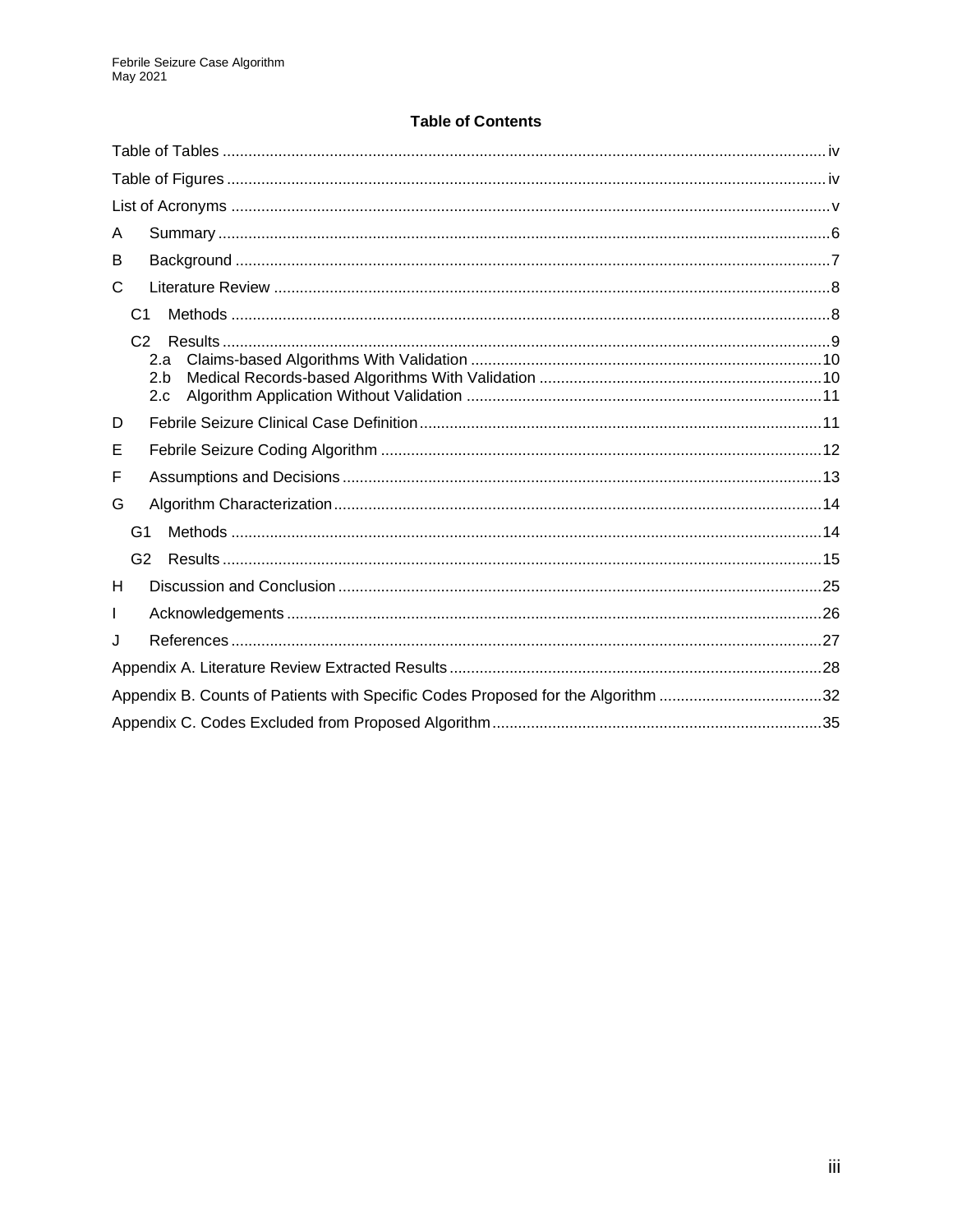## **Table of Tables**

<span id="page-3-0"></span>

| Table 4. Overall counts of patients with febrile seizure (Option 1) by code set and year. 16                 |  |
|--------------------------------------------------------------------------------------------------------------|--|
| Table 5. Overall counts of patients (0–5 years of age) with febrile seizure (Option 1) by code set and year. |  |
| Table 6. Counts and proportions of patients with at least on ICD-9-CM or ICD-10-CM diagnosis for febrile     |  |
| Table 7. Counts and proportions of patients 1–5 years of age with at least on ICD-9-CM or ICD-10-CM          |  |

<span id="page-3-1"></span>

| <b>Table of Figures</b>                                                                                                                                                                                    |  |
|------------------------------------------------------------------------------------------------------------------------------------------------------------------------------------------------------------|--|
| Figure 1. Proportion of patients with febrile seizure (Option 1), by year (2014–2018)17                                                                                                                    |  |
| Figure 2. Patients with at least one ICD-9-CM diagnosis code for febrile seizure (Option 1), January 1,                                                                                                    |  |
| Figure 3. Patients with at least one ICD-10-CM diagnosis code for febrile seizure (Option 1), October 1,                                                                                                   |  |
| Figure 4. Patients with at least one ICD-9-CM or ICD-10-CM diagnosis code for febrile seizure (Option 1),                                                                                                  |  |
| Figure 5. Proportion of patients with at least one ICD-9-CM or ICD-10-CM diagnosis code for febrile<br>seizure (Option 1) per 1,000 population by age and gender, 1–85+ years (top) and 1–5 years (bottom) |  |
| Figure 6. Proportion of patients with at least one ICD-9-CM or ICD-10-CM diagnosis code for febrile<br>seizure (Option 1) per 1,000 population by age and calendar year, 1–85+ years (top) and 1–5 years   |  |
| Figure 7. Proportion of patients with at least one ICD-9-CM or ICD-10-CM diagnosis code for febrile                                                                                                        |  |
| Figure 8. Proportion of patients 1–5 years of age with at least one ICD-9-CM or ICD-10-CM diagnosis                                                                                                        |  |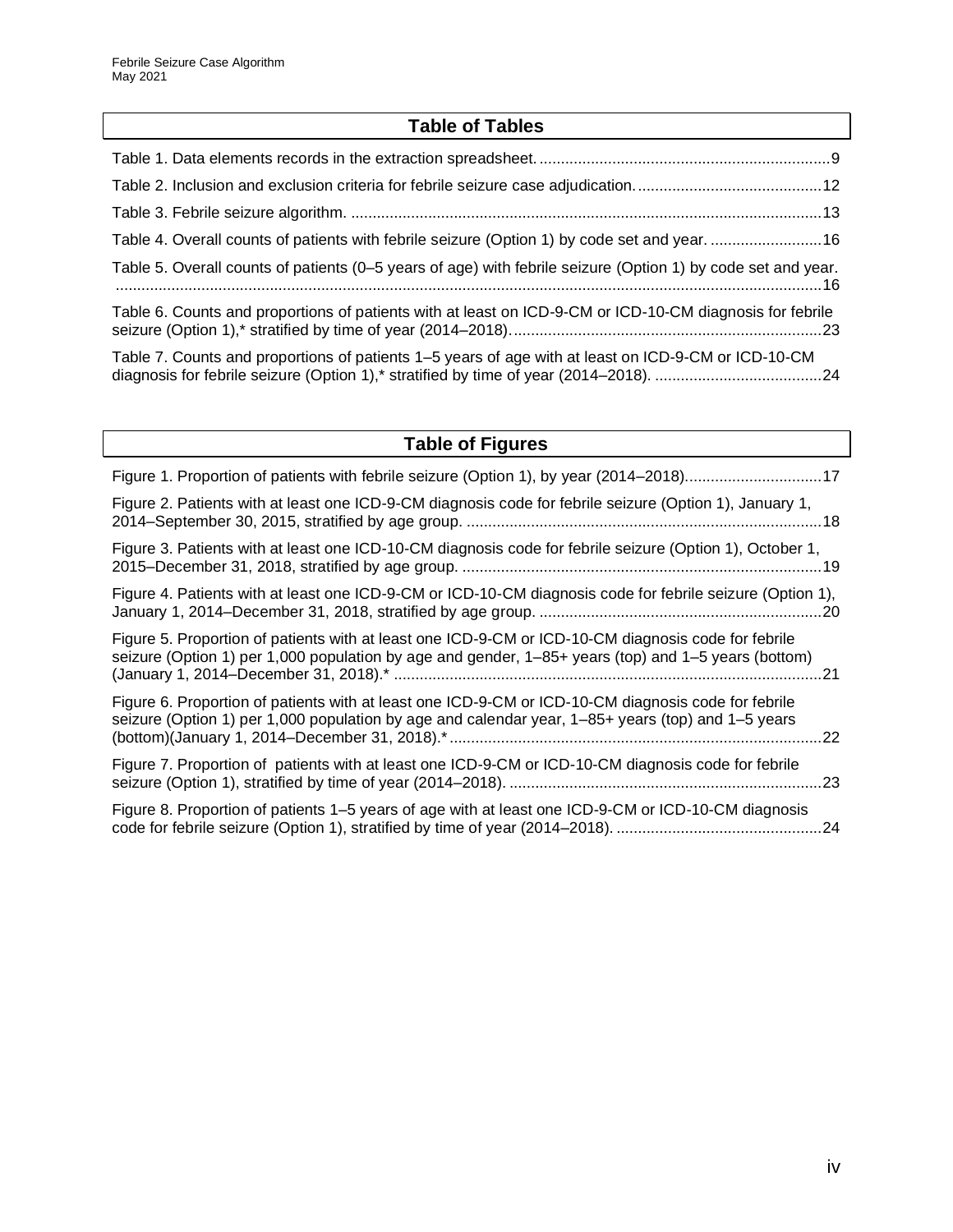<span id="page-4-0"></span>

|              | <b>List of Acronyms</b>                                                         |
|--------------|---------------------------------------------------------------------------------|
| <b>AFHSB</b> | United States Armed Forces Health Surveillance Branch                           |
| <b>AHRQ</b>  | Agency for Healthcare Research and Quality                                      |
| <b>BEST</b>  | <b>Biologics Effectiveness and Safety</b>                                       |
| <b>CBER</b>  | Center for Biologics Evaluation and Research                                    |
| <b>CMS</b>   | <b>Centers for Medicare and Medicaid Services</b>                               |
| <b>CNS</b>   | <b>Central Nervous System</b>                                                   |
| <b>CI</b>    | Confidence Interval                                                             |
| <b>CPT</b>   | <b>Current Procedural Terminology</b>                                           |
| <b>EHR</b>   | <b>Electronic Health Record</b>                                                 |
| <b>EMR</b>   | <b>Electronic Medical Record</b>                                                |
| <b>FDA</b>   | Food and Drug Administration                                                    |
| <b>GEM</b>   | <b>General Equivalence Mapping</b>                                              |
| <b>HCPCS</b> | Healthcare Common Procedure Coding System                                       |
| ICD-9-CM     | International Classification of Diseases, Ninth Revision, Clinical Modification |
| ICD-10-CM    | International Classification of Diseases, Tenth Revision, Clinical Modification |
| <b>LOINC</b> | Logical Observation Identifiers Names and Codes                                 |
| <b>NDC</b>   | <b>National Drug Code</b>                                                       |
| <b>NPV</b>   | Negative Predictive Value                                                       |
| <b>PICO</b>  | Population, Intervention, Comparator, Outcome                                   |
| <b>PPV</b>   | Positive Predictive Value                                                       |
| <b>PRISM</b> | Post-Licensure Rapid Immunization Safety Monitoring                             |
| <b>SD</b>    | <b>Standard Deviation</b>                                                       |
| <b>SME</b>   | <b>Subject Matter Expert</b>                                                    |
| U.S.         | <b>United States</b>                                                            |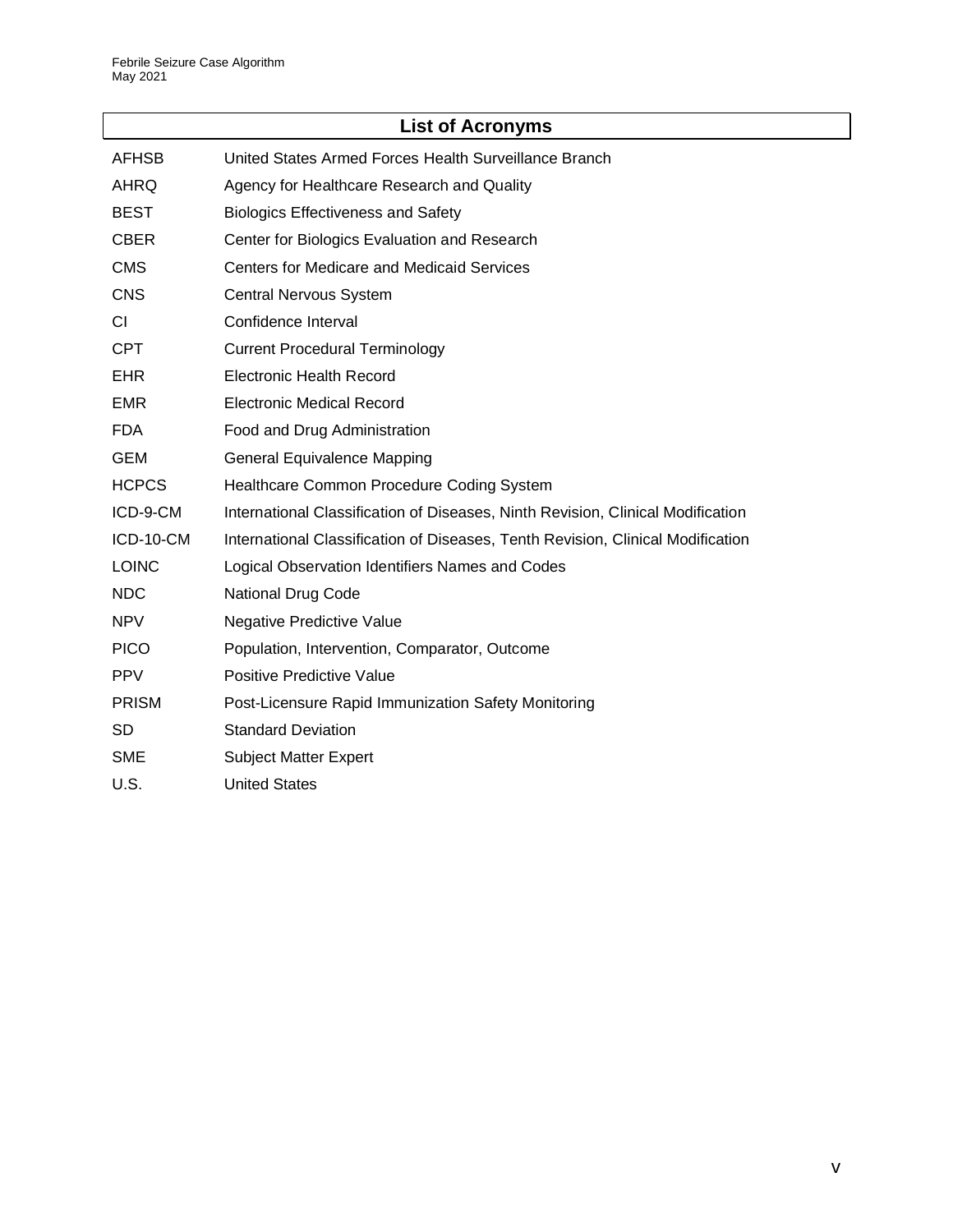#### <span id="page-5-0"></span>**A Summary**

The United States (U.S.) Food and Drug Administration (FDA) Biologics Effectiveness and Safety (BEST) Initiative conducted a structured literature review (through August 16, 2020) to identify validated coding algorithms for ascertaining cases of febrile seizure in large administrative healthcare databases. The studies selected for this targeted review used billing codes in claims, electronic health record (EHR), or electronic medical record (EMR) databases to derive electronic coding algorithms.

Seven studies were identified as being of relevance, of which five were U.S.-based validation studies that reported performance measures for proposed algorithms (e.g., positive predictive value [PPV], negative predictive value [NPV], sensitivity and/or specificity). However, only one U.S.-based validation study focused specifically on febrile seizures, while others focused on seizures more generally. Kawai and colleagues validated four algorithms to identify potential cases of post-vaccination febrile seizure in children 6–59 months of age.<sup>1</sup> Patients' medical records were reviewed to confirm cases and four algorithms were validated.

- **Algorithm A:** ICD-9-CM codes 780.31 (febrile convulsions [simple], unspecified), 780.32 (complex febrile convulsions), and 780.39 (other convulsions). Authors reported a PPV of 70% (95% confidence interval [CI] 64–76%).
- **Algorithm B:** ICD-9-CM codes 780.31 and 780.32. Authors reported a PPV of 91% (95% CI 85– 95%).
- **Algorithm C**: ICD-9-CM codes 780.39 with 780.60 (fever, unspecified), 780.61 (fever presenting with conditions classified elsewhere), 780.62 (postprocedural fever), or 780.63 (postvaccination fever) on the same day. Authors reported a PPV of 20% (95% CI 1–72%).
- **Algorithm D**: ICD-9-CM codes 780.39 without 780.60 (fever, unspecified), 780.61 (fever presenting with conditions classified elsewhere), 780.62 (postprocedural fever), or 780.63 (postvaccination fever) on the same day. PPV of 19% (95% CI 10–32%).

The findings from this literature review were leveraged to develop a code-based algorithm for identifying cases of febrile seizure. Codes were mapped from ICD-9-CM to International Classification of Diseases, Tenth Revision, Clinical Modification (ICD-10-CM) via forward–backward mapping, using General Equivalence Mappings (GEMs) for reference.<sup>i</sup> The draft algorithm was then reviewed by clinical subject matter experts (SMEs) from IBM (TB, JB), FDA Center for Biologics Evaluation and Research (CBER [JC, DT]), and Acumen.

The algorithm proposes two options to identify potential cases of febrile seizure. Option 1 is more specific, while option 2 is more sensitive and includes additional codes. The algorithm can be tailored based on specific research questions.

- **Option 1** (more specific): ≥1 diagnosis code for febrile seizure (ICD-9-CM 780.31, 780.32; ICD-10-CM R56.00 [simple febrile convulsions], R56.01 [complex febrile convulsions])
- **Option 2** (more sensitive): Option 1 **OR** ≥1 diagnosis code for convulsion (ICD-9-CM 780.39; ICD-10-CM G40.89 [other seizures], R56.9 [unspecified convulsions]) **AND** ≥1 diagnosis code for fever (ICD-9-CM 780.60, 780.61, 780.62, 780.63; ICD-10-CM R50.81 [fever presenting with conditions classified elsewhere], R50.82 [postprocedural fever], R50.83 [postvaccination fever], R50.84 [fever presenting with conditions classified elsewhere], R50.9 [fever, unspecified]) **on the same day** among patients who cannot be identified by Option 1.

**Note:** Option 2 codes for convulsion and fever should be applied among a cohort of individuals that are not captured by codes in Option 1.

<sup>i</sup> Additional information about GEMs and the methodology for forward and backward mapping can be found at Centers for Medicaid and Medicare Services. (2017). 2018 ICD-10-CM and GEMs. Available at https://www.cms.gov/Medicare/Coding/ICD10/2018-ICD-10-CM-and-GEMs. Researchers used the following website to map ICD-9-CM codes to ICD-10-CM[: https://www.icd10data.com.](https://www.icd10data.com/)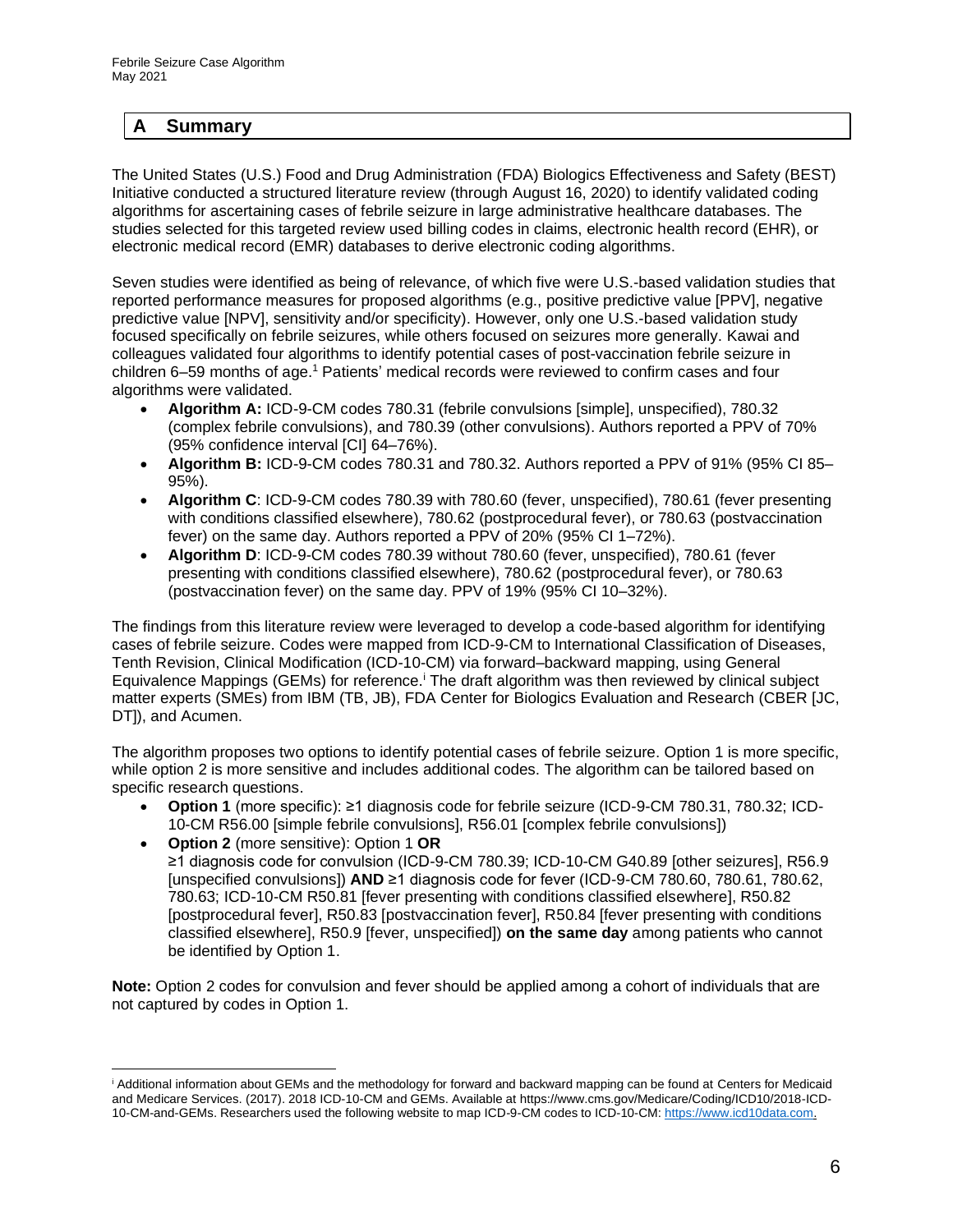As an initial step in assessing the feasibility of using the algorithm to identify febrile seizure, the algorithm was applied in the IBM MarketScan® Research Databases (Commercial and Medicare Supplemental), a large collection of commercially insured individuals in the U.S. Statistics describing the frequency and proportions of febrile seizure codes included in the algorithm for both options were generated.

#### <span id="page-6-0"></span>**B Background**

Among other responsibilities, the U.S. FDA is mandated to protect public health by ensuring the safety and efficacy of drugs, biologics and medical devices.<sup>ii</sup> In support of this charge, the FDA Center for Biologics Evaluation and Research (CBER) has a mission to conduct policy and regulatory reviews of biologics and related products, including blood products, vaccines, allergenics, tissues, and cellular and gene therapies. CBER assesses the risks and benefits of new biologic products, as well as previously approved products that have been proposed for new indications. The CBER process emphasizes the pursuit of the maximum public benefit with the minimum risk to public safety associated with each biologic product. The BEST Initiative is a program initiated by CBER with the objective of assessing the safety and effectiveness of biologic products using large datasets of administrative healthcare data.

Febrile seizures affect 2–5% of children in the U.S. by the time they are five years old, leading to approximately 500,000 cases per year in the U.S. alone. <sup>2</sup> They are characterized as convulsions in a child without a history of seizures that are caused by a fever or increase in body temperature, often from an infection (e.g., colds, influenza, or ear infection) and are not associated with infections of the central nervous system (CNS) or acute symptomatic seizures (i.e., seizures occurring at the time of a systemic or brain insult) .<sup>3</sup> Symptoms can include loss of consciousness, rigidity or twitching in certain body parts, shaking of limbs, vomiting, or urination.<sup>3</sup> There are two types of febrile seizures, with simple febrile seizures accounting for 70–75% of cases and complex febrile seizures accounting for 9–35%.<sup>3</sup> Simple febrile seizures are defined as seizures that last under 10 minutes, include generalized features (e.g., twitching limbs or convulsions all over body), spontaneously resolve and do not recur within 24 hours. Complex febrile seizures last longer than 10 minutes, include focal features (e.g., seizure activity affecting only the fingers, or larger muscles in the arms and legs), and recur within 24 hours.<sup>3</sup> Although no deaths related to febrile seizures have been reported, they can result in self-injury, injury from surroundings, fluid aspiration, or repeat seizures and can be a frightening experience for the child and/or parents witnessing the event. $^3$ 

Children aged 6–26 months are at highest risk for having a febrile seizure.<sup>3</sup> Risk factors for the first febrile seizure include family history, viral infection, difficult birth, neonatal asphyxia, and developmental delay.<sup>3,4</sup> Another reported risk factor is receipt of vaccinations.<sup>3</sup> Prior studies have found that some vaccines including the measles, mumps and rubella vaccine — increase the risk for febrile seizure.<sup>3</sup>

The objective of this review was to assess and understand the validity of electronic coding algorithms using billing codes for identifying febrile seizure from administrative claims and EHRs. These coding algorithms could be drawn from a variety of standard code sets, including the International Classification of Diseases (ICD), the Healthcare Common Procedure Coding System (HCPCS), Current Procedural Terminology (CPT®), National Drug Codes (NDCs), and Logical Observation Identifiers Names and Codes (LOINC).

A structured literature review of coding algorithms for identifying potential cases of febrile seizure using administrative claims and EHRs was conducted, leveraging findings from U.S. and international studies to inform algorithm development. The focus of the review was on algorithms derived from administrative claims data (i.e., claims-based), while algorithms derived from EHRs that used standard billing code sets (i.e., EHR-based) were also considered. The draft algorithm was then subject to review by clinical SMEs from IBM (TB, JB), FDA CBER (JC, DT), and Acumen, and testing in the IBM MarketScan® Research Databases (Commercial and Medicare Supplemental), a large collection of U.S. administrative insurance

ii U.S. Food and Drug Administration. What We Do. March 28, 2018.<https://www.fda.gov/aboutfda/whatwedo/>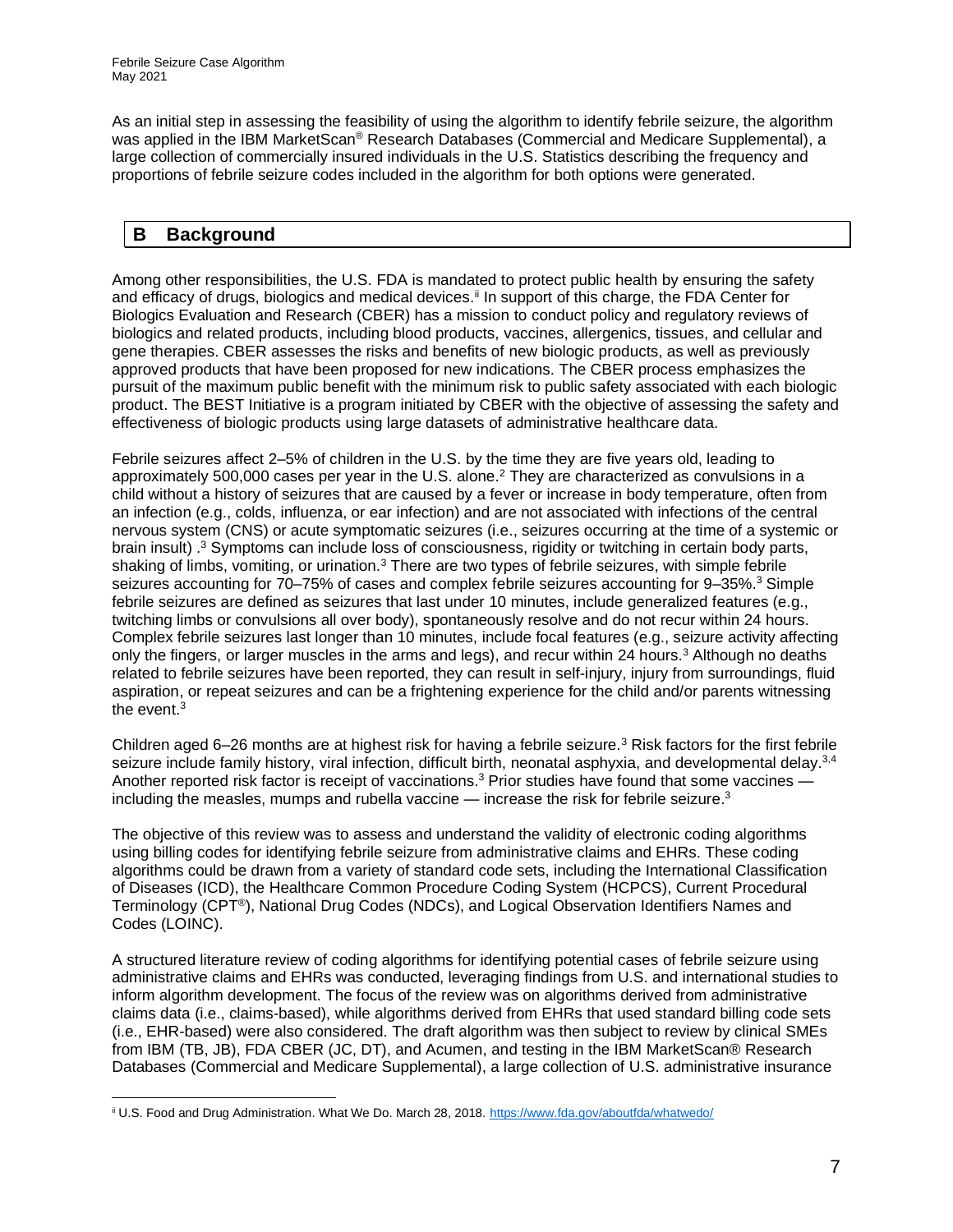claims data accessed via the Treatment Pathways online analytic platform. **Section C** summarizes the literature review methodology and findings; **Section D** provides a clinical case definition for febrile seizure, which could be of value in further assessing the performance of the proposed algorithm via chart review in validation studies; **Sections E** and **F** present the algorithm and its associated assumptions and decisions, respectively; **Section G** presents the results of the initial application of the algorithm to characterize the population with febrile seizure in a claims database; and **Section H** provides discussion and concluding thoughts.

#### <span id="page-7-0"></span>**C Literature Review**

#### <span id="page-7-1"></span>*C1 Methods*

The workgroup developed a literature review search strategy based upon a Population, Intervention, Comparator, and Outcome (PICO) framework. The PICO framework for this review can be summarized as follows:

- **Population:** *any population group (human)*
- **Intervention:** *any intervention or no intervention*
- **Comparator:** *any comparator, placebo*
- **Outcome:** *febrile seizure*

The setting for eligible studies was any clinically observable environment that led an individual to seek care.

The review process began with conducting comprehensive searches of existing publications available in the CBER<sup>iii</sup> and Center for Drug Evaluation and Research Sentinel<sup>iv</sup> databases, however no articles were retrieved from either. Next, a structured review of the peer-reviewed literature was conducted, using PubMed, Medline, and Google Scholar to identify relevant resources. Only English language publications were selected for review. No restriction was imposed on publication date for the PubMed search (inception to August 16, 2020). The Google Scholar search was limited to January 2000 through August 16, 2020. The PubMed search strategy, which is not case-sensitive, is summarized below:

- **Search 1: "**febrile seizure" AND "icd" **retrieved 11 results**
- **Search 2:** "febrile seizure" AND "validat\*" **retrieved 70 results**
- **Search 3:** "febrile seizure" AND "PPV" **retrieved 3 results**
- **Search 4:** "febrile seizure" AND "claim\*" **retrieved 19 results**

Targeted and *ad hoc* searches of the gray literature were conducted, including clinical guidelines and reports from organizations such as the United States Armed Forces Health Surveillance Branch (AFHSB) and the Agency for Healthcare Research and Quality (AHRQ). A snowballing technique was also applied, wherein the bibliographies of relevant studies were scanned for additional publications. Abstract review was subsequently conducted for these publications. No restriction was imposed on publication date. Since this was not a systematic review, authors did not track the total number of abstracts screened after de-duplication.

All abstracts were reviewed, and 10 articles were reviewed in full text. Of these, seven were retained for extraction and informed algorithm development. A Microsoft® Excel spreadsheet was developed to extract relevant data. The data elements collected are provided in **[Table 1](#page-8-1)**. A relevance ranking was assigned based on the judgement of the reviewer and the available information on study location ("Country"), the

iii U.S. Food and Drug Administration. Innovation and Regulatory Science. Accessed on July 10, 2020.

<https://www.fda.gov/vaccines-blood-biologics/science-research-biologics/innovation-and-regulatory-science>

iv Sentinel. Publications and Presentations. <https://www.sentinelinitiative.org/communications/publications>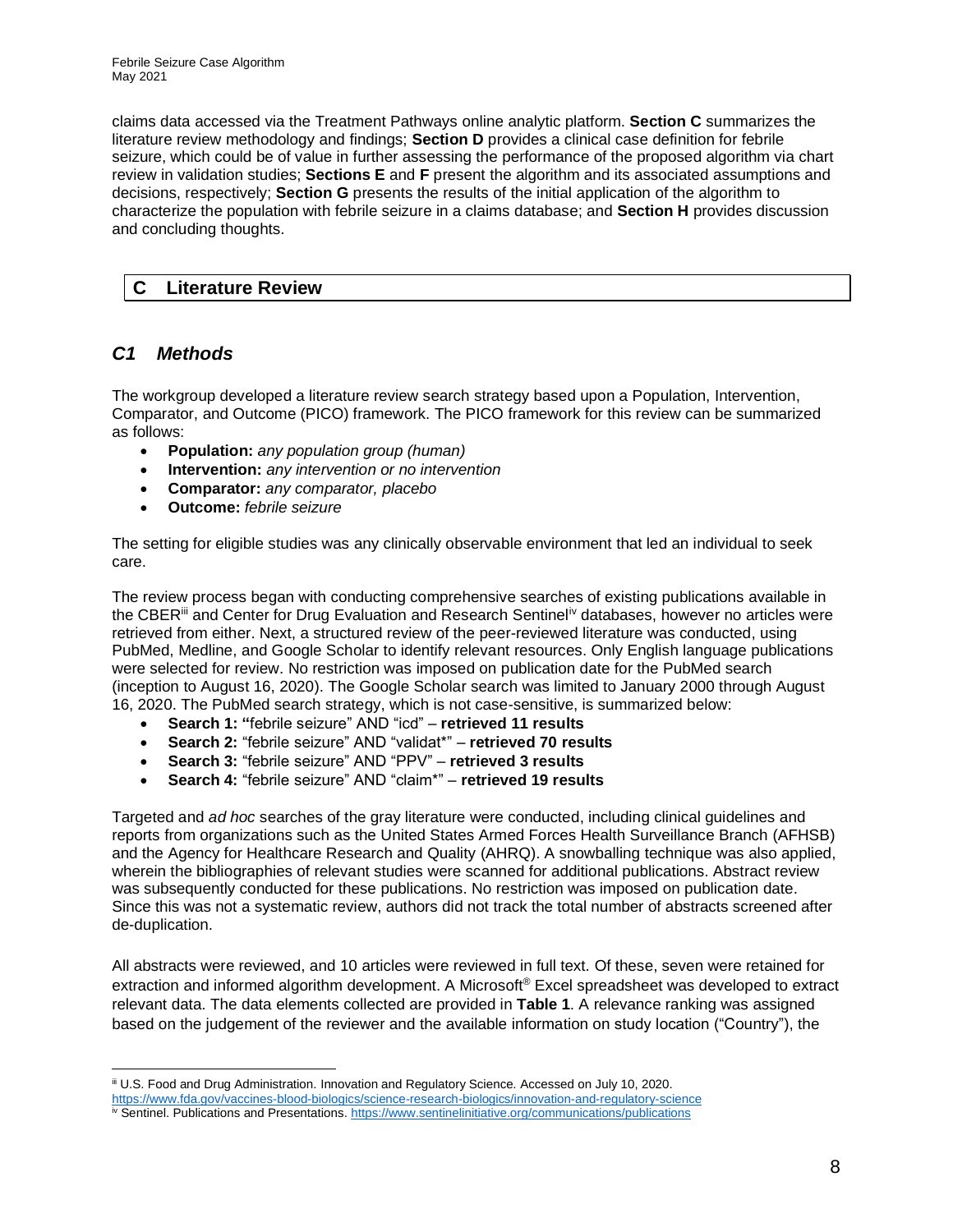algorithm specifications ("Algorithm"), and the measures of validity and diagnostic accuracy (e.g., PPV and NPV). Relevance rankings were assigned based on the following criteria:

- **Ranking 1:** U.S. claims- or EHR-based validation study (i.e., reporting measures of validity and diagnostic accuracy);
- **Ranking 2:** U.S. study that reported a claims- or EHR-based coding algorithm but no independent validation OR a non-U.S. validation study;
- **Ranking 3:** Non-U.S. study that reported a claims- or EHR-based coding algorithm but no independent validation

<span id="page-8-1"></span>*Table 1. Data elements records in the extraction spreadsheet.*

| Data Element                           |
|----------------------------------------|
| Author                                 |
| <b>Publication Year</b>                |
| Article Relevance (Ranking 1-3)        |
| <b>Full Citation</b>                   |
| Country of Study                       |
| Data Source                            |
| <b>Years Included</b>                  |
| <b>Population Eligibility Criteria</b> |
| <b>Validation Method</b>               |
| Disease Definition                     |
| Algorithm Incidence Rules              |
| ICD-9/ICD-9-CM Codes                   |
| ICD-10/ICD-10-CM Codes                 |
| <b>Other Codes</b>                     |
| PPV % (95% Confidence Interval         |
| [CI])                                  |
| NPV % (95% CI)                         |
| <b>Other Performance Measures</b>      |
| Comments                               |

Abbreviations: ICD-9-CM, International Classification of Diseases, Ninth Revision, Clinical Modification; ICD-10-CM, International Classification of Diseases, Tenth Revision, Clinical Modification; PPV, Positive predictive value; NPV, Negative predictive value; 95% CI, 95% confidence interval

## <span id="page-8-0"></span>*C2 Results*

Following title and abstract screening, full-text review, and data extraction, a total of seven publications (six from the U.S., one from France) were identified as being of greater relevance for identifying febrile seizures using administrative healthcare datasets (additional information in **Appendix A**).1,5-10 No studies reporting the use of ICD-10-CM codes were found. Each publication reported either measures of diagnostic accuracy associated with claims-based algorithms (i.e., febrile seizure codes derived from administrative insurance claims databases) or EHR-based algorithms (i.e., febrile seizure codes derived from admission or discharge medical records). An additional publication identified approaches for identifying cases of febrile seizure using administrative claims data but did not validate their approach.

Of the seven papers, six were subject to validation and included measures of performance.<sup>1,5,6,8-10</sup> Measures of diagnostic accuracy varied across these six studies but were generally strong.<sup>1,5,6,8-10</sup> We have summarized the literature below by the data source that the coding algorithms was derived from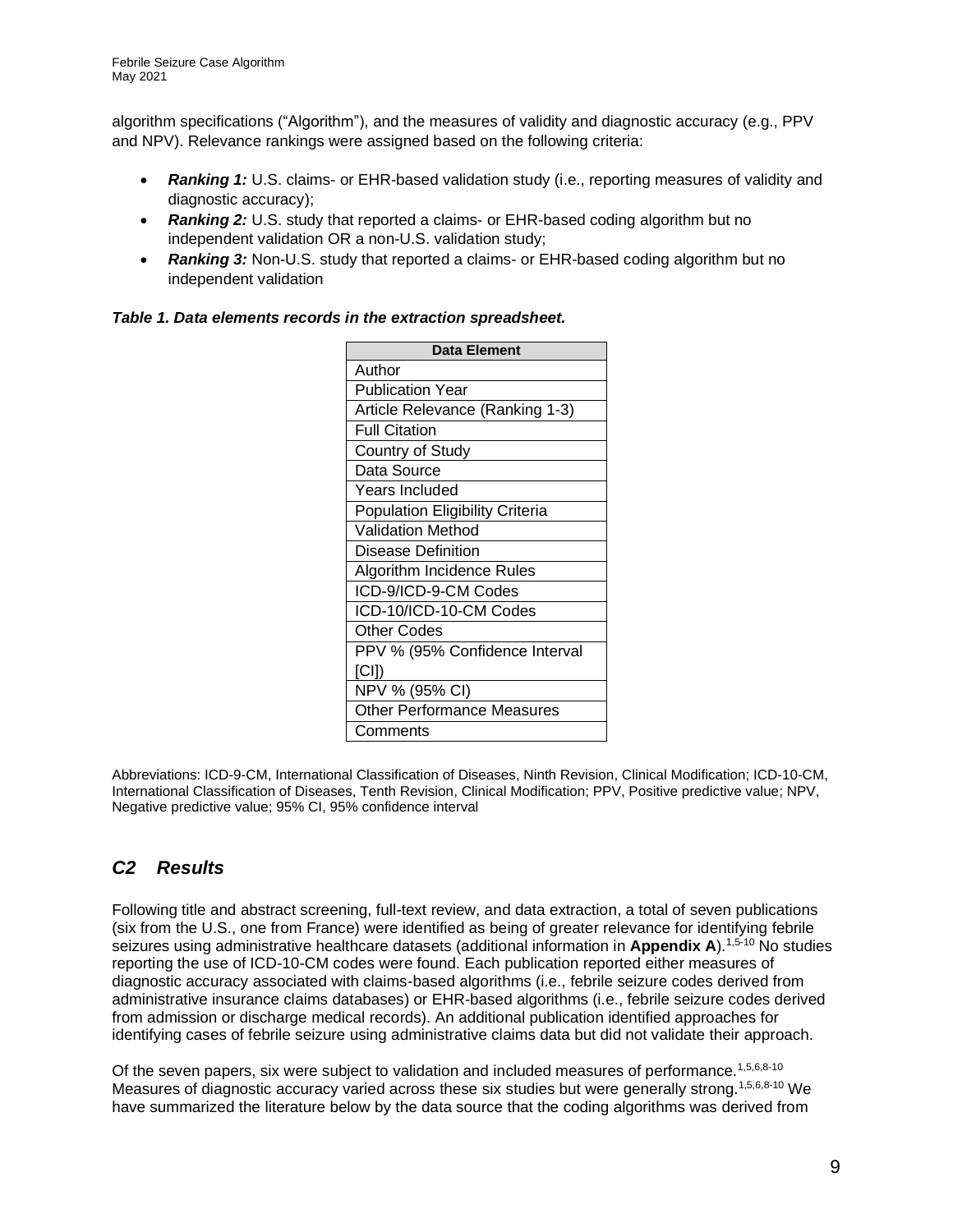(i.e., insurance claims or EHRs), validation with medical charts (i.e., yes or no), and the location of the study (i.e., U.S. or international).

### <span id="page-9-0"></span>**2.a Claims-based Algorithms With Validation**

In the U.S., Kawai and colleagues studied febrile seizures among children 6–59 months of age who enrolled in an insurance health plan and had received an inactivated influenza vaccine, diphtheria tetanus acellular pertussis-containing vaccines, or 13-valent pneumococcal conjugate vaccine. <sup>1</sup> The authors developed four electronic coding algorithms to identify potential febrile seizures in the risk window of 0–1 or 14–20 days post-vaccination using ICD-9-CM codes in the inpatient and emergency department settings from claims within the FDA Post-Licensure Rapid Immunization Safety Monitoring (PRISM) Program, followed with validation via medical records review for confirmed cases. No information on diagnosis position was reported.

- **Algorithm A** included ICD-9-CM codes 780.31 (febrile convulsions [simple], unspecified), 780.32 (complex febrile convulsions), and 780.39 (other convulsions)
- **Algorithm B** included ICD-9-CM codes 780.31 and 780.32
- **Algorithm C** included ICD-9-CM codes 780.39 with 780.60 (fever, unspecified), 780.61 (fever presenting with conditions classified elsewhere), 780.62 (postprocedural fever), or 780.63 (postvaccination fever) on the same day.
- **Algorithm D** included ICD-9-CM codes 780.39 without 780.60 (fever, unspecified), 780.61 (fever presenting with conditions classified elsewhere), 780.62 (postprocedural fever), or 780.63 (postvaccination fever) on the same day. 1

Among the 216 potential febrile seizure cases identified with one or more seizure codes, 152 were chartconfirmed. Authors reported that Algorithm A had a PPV of 70% (95% confidence interval [CI] 64–76%), Algorithm B had a PPV of 91% (95% CI 85–95%), Algorithm C had a PPV of 20% (95% CI 1–72%) and Algorithm D had a PPV of 19% (95% CI 10–32%).<sup>1</sup> Based on the performance of the four different algorithms, the authors concluded that having a narrower definition comprised only of codes for febrile seizures resulted in the best PPV in comparison to broader algorithms that include paired fever and convulsion codes. 1

Another U.S. study by Thyagarajan and colleagues sought to validate an algorithm for seizure events in children (85.9% were less than seven years in age) and adults who received an influenza vaccine using data from a large administrative claims database.<sup>10</sup> Potential seizure events were identified using ICD-9-CM 345.xx (epilepsy and recurrent seizures) or 780.3x (convulsions) reported within 29 days of vaccine receipt, with no codes reported in the 42 days prior to the potential seizure. The PPV in the emergency department setting (93.9% [95% CI 86.3–98.0%]) was much higher than that in the inpatient setting (38.3% [95% CI 28.5–48.9%]).

### <span id="page-9-1"></span>**2.b Medical Records-based Algorithms With Validation**

Three U.S. studies used Vaccine Safety Datalink to validate their algorithms.5,6,9 First, Klein and colleagues validated an algorithm using billing codes from EHRs to identify potential seizure events (including febrile seizures) in 712,507 children aged 12–23 months, who had received the measlesmumps-rubella-varicella vaccine.<sup>5</sup> ICD-9-CM 345.xx (epilepsy and recurrent seizures) or 780.3x (convulsions) were used to identify potential seizure events in an inpatient or emergency department setting occurring during a 0-42 day risk window post-vaccination.<sup>5</sup> Fever events in outpatient settings were identified using ICD-9-CM 780.6x (fever and other physiologic disturbances of temperature regulation).<sup>5</sup> The authors reported that 87% of the potential cases were febrile seizures based on chart review. 5

Second, Tse and colleagues identified seizures (including febrile seizures) from the emergency department or inpatient setting among 206,174 patients aged 6–59 months, who had received a trivalent inactivated influenza vaccine in the U.S..<sup>6</sup> The authors used ICD-9-CM 780.31, 780.32, and 780.39 to identify potential seizures and only considered cases that were the first seizure event in the past six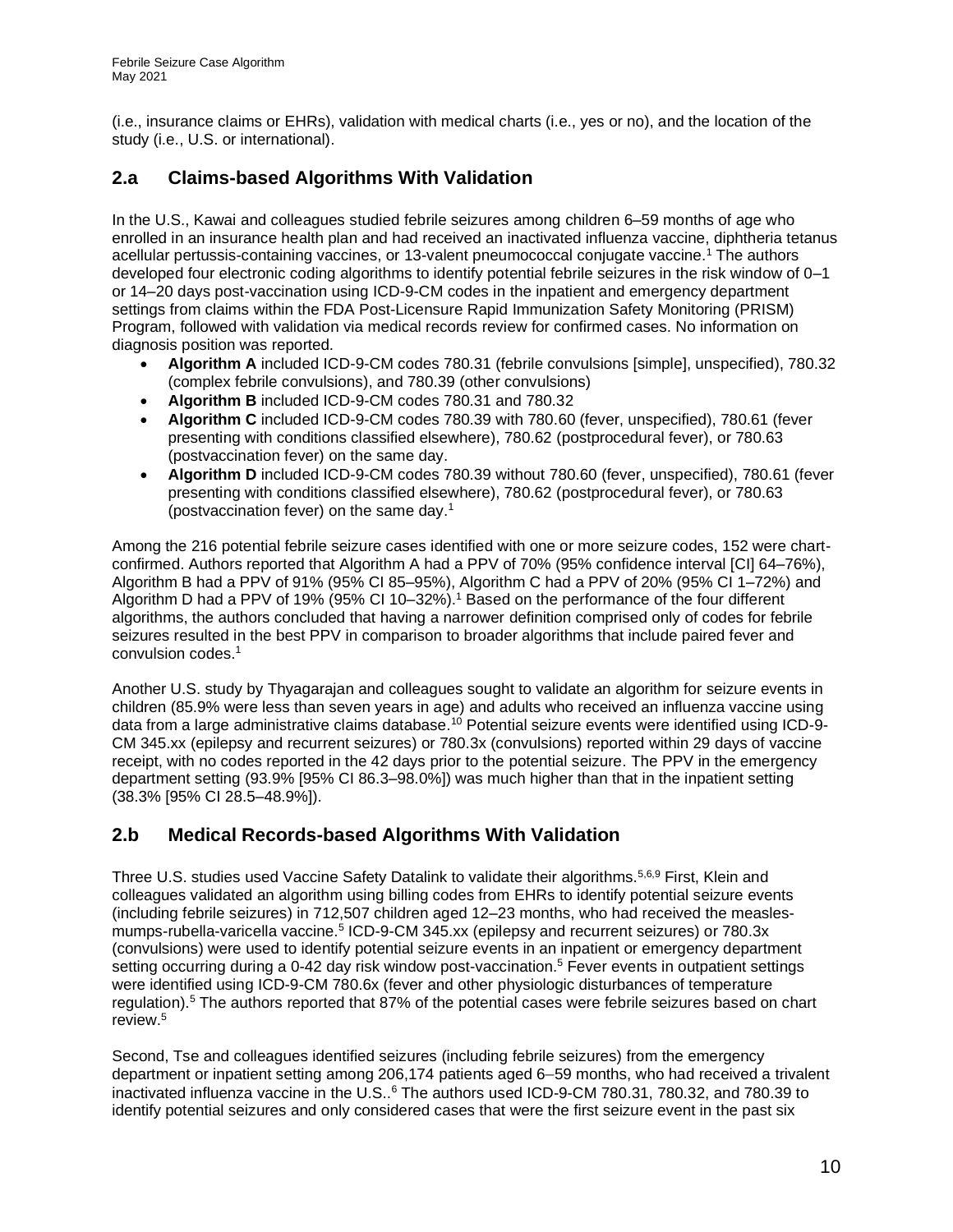months. Of the 32 and 31 potential cases identified in the risk (0-1 days post-vaccination) and control windows (14–15 days post-vaccination), respectively, 25 (83%) and 22 (71%) were confirmed as febrile seizure following chart review.<sup>6</sup>

Third, Shui and colleagues sought to identify potential seizures with a broader set of codes in children six weeks to 23 months of age within a 0–30-day risk window following pneumococcal vaccination. The authors used ICD-9-CM codes 333.2 (myoclonus), 345.xx, 780.3x, and 779.90 (convulsions in newborn).<sup>9</sup> Among 859 medical charts reviewed, 483 (56%) were classified as having no evidence of seizure; 314 (37%) were classified as having a definite<sup>v</sup> seizure event; 62 (7%) were classified as having a probable<sup>vi</sup> seizure event. PPV ranged widely across healthcare settings, from 2% in the outpatient setting to 97% in the emergency department.

In a French validation study using administrative databases of 10 hospitals, Quantin and colleagues sought to validate the following four algorithms of ICD-10 codes to identify potential cases of febrile convulsions among 695 children aged one month to three years:<sup>8</sup>

- Algorithm 1 used R56.0 (febrile convulsions) or R56.8 (other and unspecified convulsions)<sup>vii</sup> in any diagnosis position. Authors reported a PPV of 80.1% (95% CI 77.8–83.7%) and sensitivity of 98.5% (95% CI 96.6–99.9%).
- **Algorithm 2** only used R56.0 (febrile convulsions) as the principal diagnosis. The authors reported a PPV of 95.0% (95% CI 93.1–96.9%) and sensitivity of 89.1% (95% CI 83.8–94.3%).
- **Algorithm 3** required R56.0 as the principal diagnosis with admission to an emergency department. The authors reported a PPV of 96.3% (95% CI 94.7–98.0%) and sensitivity of 86.9% (95% CI 81.2–92.5%).
- **Algorithm 4** required R56.0 as the principal diagnosis with admission to an emergency department and a neurological investigation. The authors reported a PPV of 98.3% (95% CI 96.6–100.0%) and sensitivity of 47.5% (95% CI 39.1–55.8%).

The authors concluded that Algorithm 2 was the preferred choice as it was achieved the best balance between PPV and sensitivity.<sup>8</sup>

### <span id="page-10-0"></span>**2.c Algorithm Application Without Validation**

Baker and colleagues used electronic coding algorithms in the U.S.-based PRISM claims data to identify febrile seizure cases following exposure to inactivated influenza vaccines or 13-valent pneumococcal conjugate vaccines.<sup>7</sup> A total of 735,525 patients included in the study were aged 6–23 months, received either vaccines, and were enrolled in an insurance health plan with medical coverage for at least 180 days before and 20 days after vaccination.<sup>7</sup> Patients were excluded if they had another seizure code within 42 days of the febrile seizure code in any settings.<sup>7</sup> The risk and control windows were 0–1 days and 14–20 days post-vaccination, respectively. The authors used two algorithms to identify potential cases of febrile seizures in the emergency department or inpatient setting.<sup>7</sup> The primary (and more specific) algorithm included ICD-9-CM 780.31 and 780.32, while their secondary algorithm included ICD-9-CM 780.31, 780.32 and 780.39.<sup>7</sup> The primary and secondary algorithms were based on the previous study by Kawai and colleagues summarized in **Section C2.a**. 7

### <span id="page-10-1"></span>**D Febrile Seizure Clinical Case Definition**

Febrile seizure refers to the co-occurrence (within 24 hours) of a seizure and fever ( $\geq 38^{\circ}$ C) among individuals <60 months of age. Possible exclusion criteria include metabolic disorders, CNS infection/trauma, or a history of afebrile seizures (i.e., seizures unrelated to fever). Convulsions generally last a minute or less but can last up to 15 minutes, and rarely recur within 24 hours.

<sup>v</sup> Definite seizures included any clinician diagnoses of seizure.

vi Probable seizures included those in which the clinician could neither exclude nor confirm a seizure.

vii This code translates approximately to ICD-10-CM R56.9 (unspecified convulsions).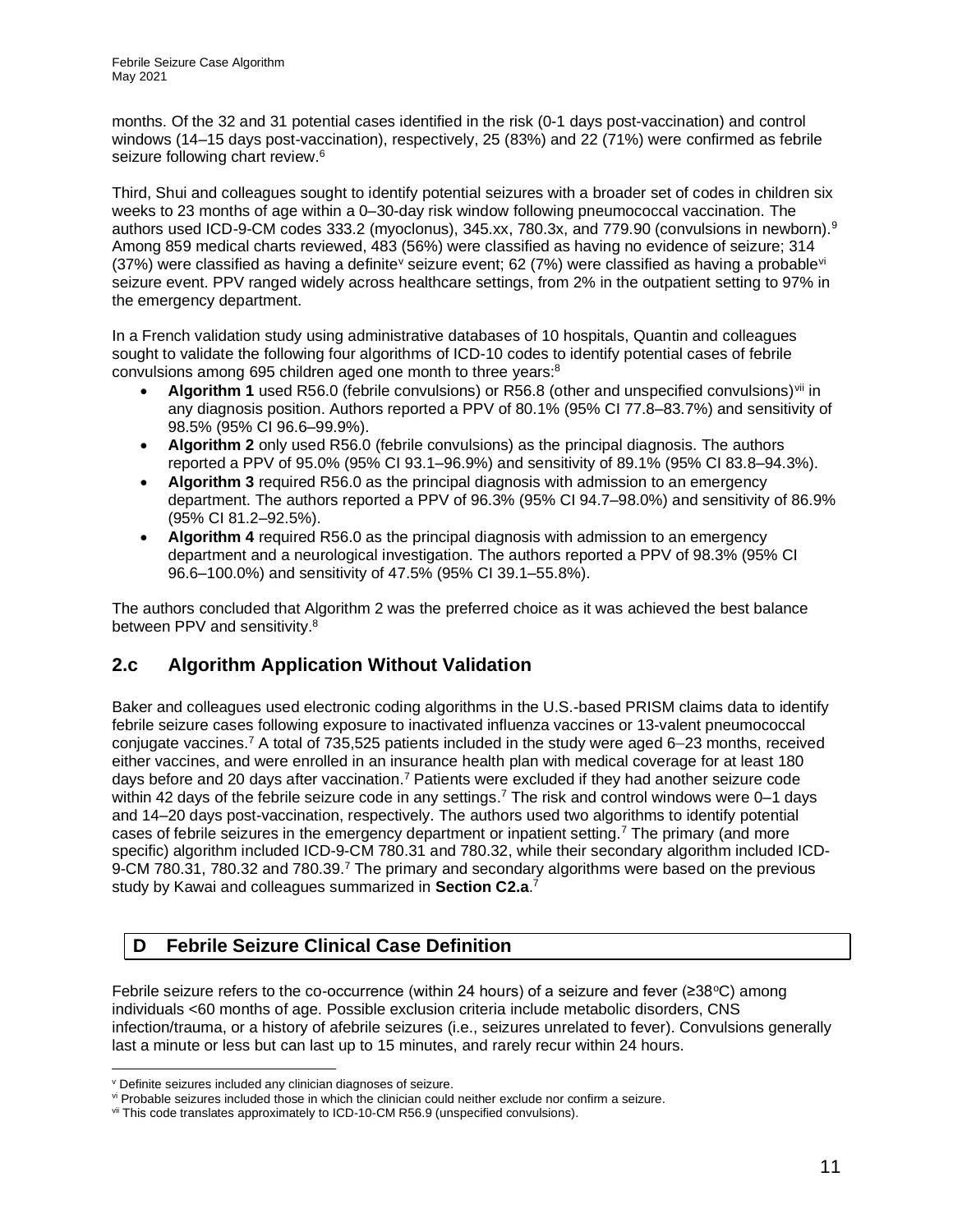As part of the FDA Sentinel Initiative, Kawai and colleagues used medical record review in order to validate their algorithms and reported case adjudication criteria (**[Table 2](#page-11-1)**) that could be used in future validation studies using ICD-9-CM and/or ICD-10-CM codes. 1

<span id="page-11-1"></span>

| <b>Inclusion Criteria</b>                                                                                                                                                                                                                                                                                                       | <b>Exclusion Criteria</b>                                                                                                                                                                                                                                                                                                                                                                                   |
|---------------------------------------------------------------------------------------------------------------------------------------------------------------------------------------------------------------------------------------------------------------------------------------------------------------------------------|-------------------------------------------------------------------------------------------------------------------------------------------------------------------------------------------------------------------------------------------------------------------------------------------------------------------------------------------------------------------------------------------------------------|
| Seizure AND evidence of a fever in medical<br>record which can include:<br>Temperature of 38°C or above or<br>$\overline{\phantom{a}}$<br>reported fever within 24 hours before or<br>after a seizure OR<br>Physician diagnosis of concomitant<br>٠<br>febrile illness and seizure OR<br>Physician diagnosis of febrile seizure | Visits due to known seizure, non-seizure<br>related issue, or seizure that has been<br>ruled out<br>Cases with underlying metabolic disorder<br>Cases with CNS infection/trauma<br>Cases with history of afebrile seizures<br>Seizures with focal features that are not<br>associated with a complex febrile seizure<br>Insufficient documentation<br>Uncertain seizure diagnosis by attending<br>physician |

Abbreviation: CNS, Central Nervous System

### <span id="page-11-0"></span>**E Febrile Seizure Coding Algorithm**

The aim of this review was to develop an algorithm to identify cases of febrile seizure that could be of potential interest following exposure to a biologic product. To form a comprehensive list of febrile seizure codes for clinical consideration, all ICD-9-CM and ICD-10 codes for febrile seizures, convulsions, and fever were extracted from the seven articles identified in the literature review (**Appendix A**). To expand the draft code list and reflect current coding practice, ICD-10-CM diagnosis codes were generated from ICD-9-CM codes using forward-backward mapping via the Centers for Medicare and Medicaid Services (CMS) GEMs files. The expanded draft code list, which included ICD-9-CM and ICD-10-CM codes, was subsequently reviewed by clinical SMEs from IBM (TB, JB), FDA CBER (JC, DT), and Acumen. Specific decisions and assumptions related to construction of the algorithm are summarized in **Section F**. Overall, the clinical SMEs recommended the inclusion of additional codes or exclusion of codes from the expanded draft code list based on clinical relevance and optimizing the balance between specificity and sensitivity. A list of excluded codes is provided in **Appendix C**. These codes were ultimately determined by the clinical SMEs to be too general and could potentially increase the risk of misclassification. As such, while they were not applied as exclusion criteria, the codes in **Appendix C** were left out of the algorithm options to identify cases of febrile seizure.

The proposed algorithm is presented in **[Table 3](#page-12-1)** and includes the diagnosis codes for febrile seizure (Inclusion Category 1) as well as codes combining convulsions and fever (Inclusion Category 2). The algorithm and exclusions proposed in **[Table 3](#page-12-1)** and **Appendix C**, respectively, are consistent with approaches identified in the peer-reviewed literature. This algorithm may need to be adjusted or tailored for specific research questions that arise in the future. Annual counts of patients with individual diagnosis codes are provided in **Appendix B**.

Briefly, the proposed algorithm can be summarized as follows:

**INCLUDE: ANY** ("either–or" logic) of the codes listed below, regardless of health care setting or coding position (only one code required).

**Option 1:** ≥1 diagnosis code for febrile seizure (Inclusion Category 1: ICD-9-CM 780.31, 780.32; ICD-10-CM R56.00, R56.01)

**Option 2:** Option 1 **OR**

≥1 diagnosis code for convulsion (Inclusion Category 2: ICD-9-CM 780.39; ICD-10-CM G40.89, R56.9) **AND** ≥1 diagnosis code for fever (Inclusion Category 2. ICD-9-CM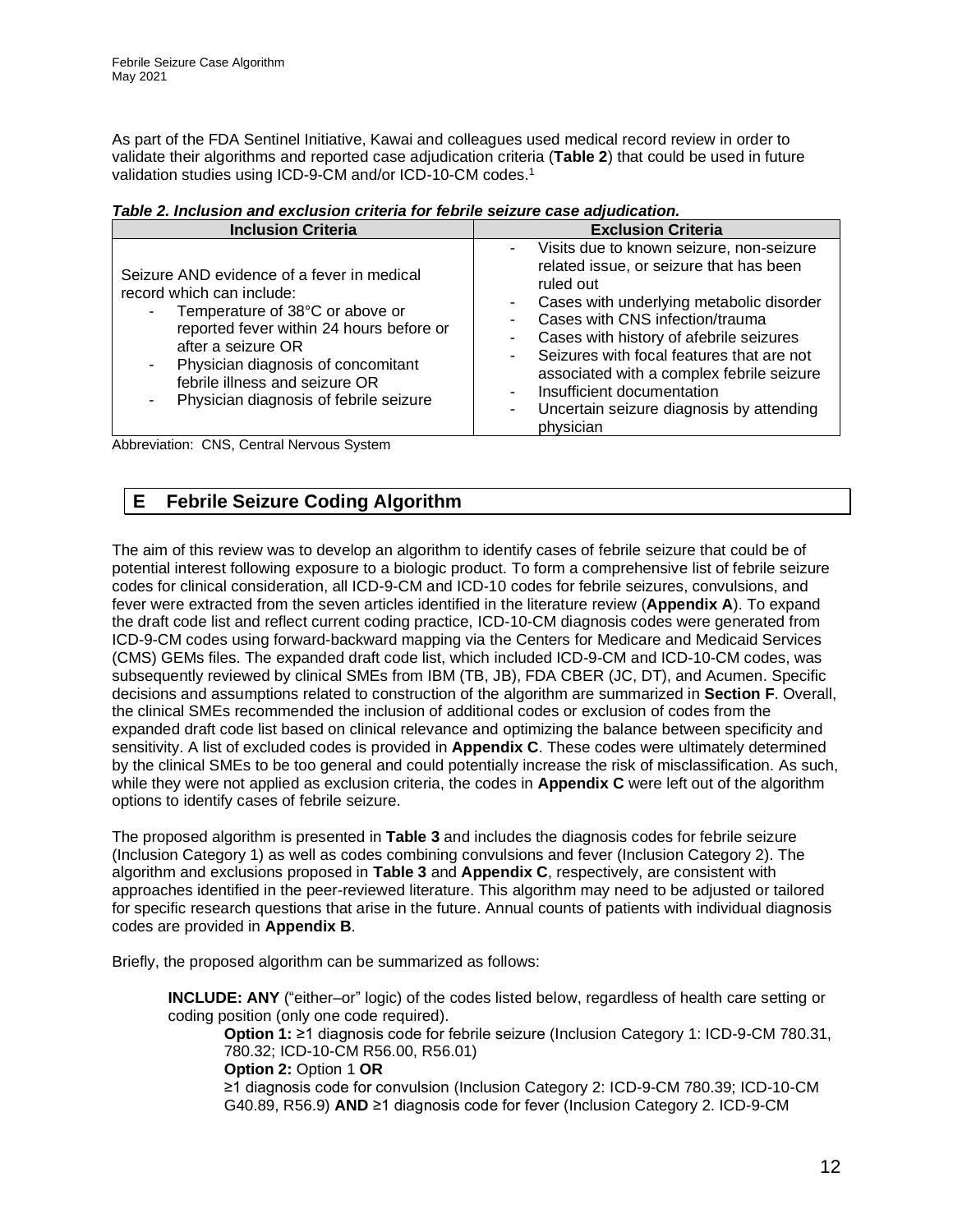780.60, 780.61, 780.62, 780.63; ICD-10-CM R50.81, R50.82, R50.83, R50.84, R50.9) **on the same day** among patients who cannot be identified by Option 1**.**

**Note:** If applying both inclusion categories, Inclusion Category 2 should be applied among a cohort of individuals that are not captured by Inclusion Category 1 for that event (i.e., Inclusion Category 2 should EXCLUDE febrile seizure diagnosis codes).

| Code              | <b>Description</b>                                    | Code<br><b>Category</b> | Code<br><b>Type</b> | <b>Inclusion</b><br>Category |
|-------------------|-------------------------------------------------------|-------------------------|---------------------|------------------------------|
| 780.31            | Febrile convulsions (simple), unspecified             | DX.                     | 9                   |                              |
| 780.32            | Complex febrile convulsions                           | DX.                     | 9                   |                              |
| R56.00            | Simple febrile convulsions                            | DX.                     | 10                  |                              |
| R56.01            | Complex febrile convulsions                           | <b>DX</b>               | 10                  |                              |
| 780.39            | Other convulsions                                     | DX                      | 9                   | 2                            |
| 780.60            | Fever, unspecified                                    | <b>DX</b>               | 9                   | $\overline{2}$               |
| 780.61            | Fever presenting with conditions classified elsewhere | <b>DX</b>               | 9                   | $\overline{2}$               |
| 780.62            | Postprocedural fever                                  | DX                      | 9                   | 2                            |
| 780.63            | Postvaccination fever                                 | DX.                     | 9                   | $\overline{2}$               |
| G40.89            | Other seizures                                        | <b>DX</b>               | 10                  | $\overline{2}$               |
| R50.81            | Fever presenting with conditions classified elsewhere | DX.                     | 10                  | 2                            |
| R50.82            | Postprocedural fever                                  | DX.                     | 10                  | $\overline{2}$               |
| R50.83            | Postvaccination fever                                 | DX.                     | 10                  | $\overline{2}$               |
| R50.84            | Fever presenting with conditions classified elsewhere | <b>DX</b>               | 10                  | 2                            |
| R <sub>50.9</sub> | Fever, unspecified                                    | DX                      | 10                  | $\overline{2}$               |
| R <sub>56.9</sub> | Unspecified convulsions                               | <b>DX</b>               | 10                  | 2                            |

#### <span id="page-12-1"></span>*Table 3. Febrile seizure algorithm.*

Abbreviation: DX, ICD-CM diagnosis.

### <span id="page-12-0"></span>**F Assumptions and Decisions**

The algorithm presented in **Section E** was reviewed internally as well as with CBER stakeholders and partners. Decisions and assumptions related to algorithm construction are summarized below. Some of these assumptions may be adjusted for future research questions.

- As informed by approaches in the published literature and on the basis of clinical consultation, it was decided that methods for diagnosing and treating febrile seizure — as would be reflected in procedural and prescription coding standards — were too variable and general to be included in the code-based definition. The proposed algorithm has therefore been restricted to ICD diagnosis codes.
- The limited information identified in the literature suggests that PPV is higher and sensitivity lower for algorithms with a coding position restriction (i.e., principal position codes only).<sup>8</sup> Queries presented in **Section G** did not restrict based on coding position, out of concern that queries based solely on primary-position codes could exclude possible febrile seizure cases. Users may adjust this approach to include primary, secondary or unspecified position codes. Such specification is likely better done on a study basis, when a specific research question has been formulated.
- Algorithms identified in the literature applied different restrictions on code lists, settings, and risk windows used to determine the association of febrile seizure with a particular exposure. An inclusive approach to code list development has been taken here, while further tailoring and restriction of settings and risk windows are likely better determined at the study planning stage.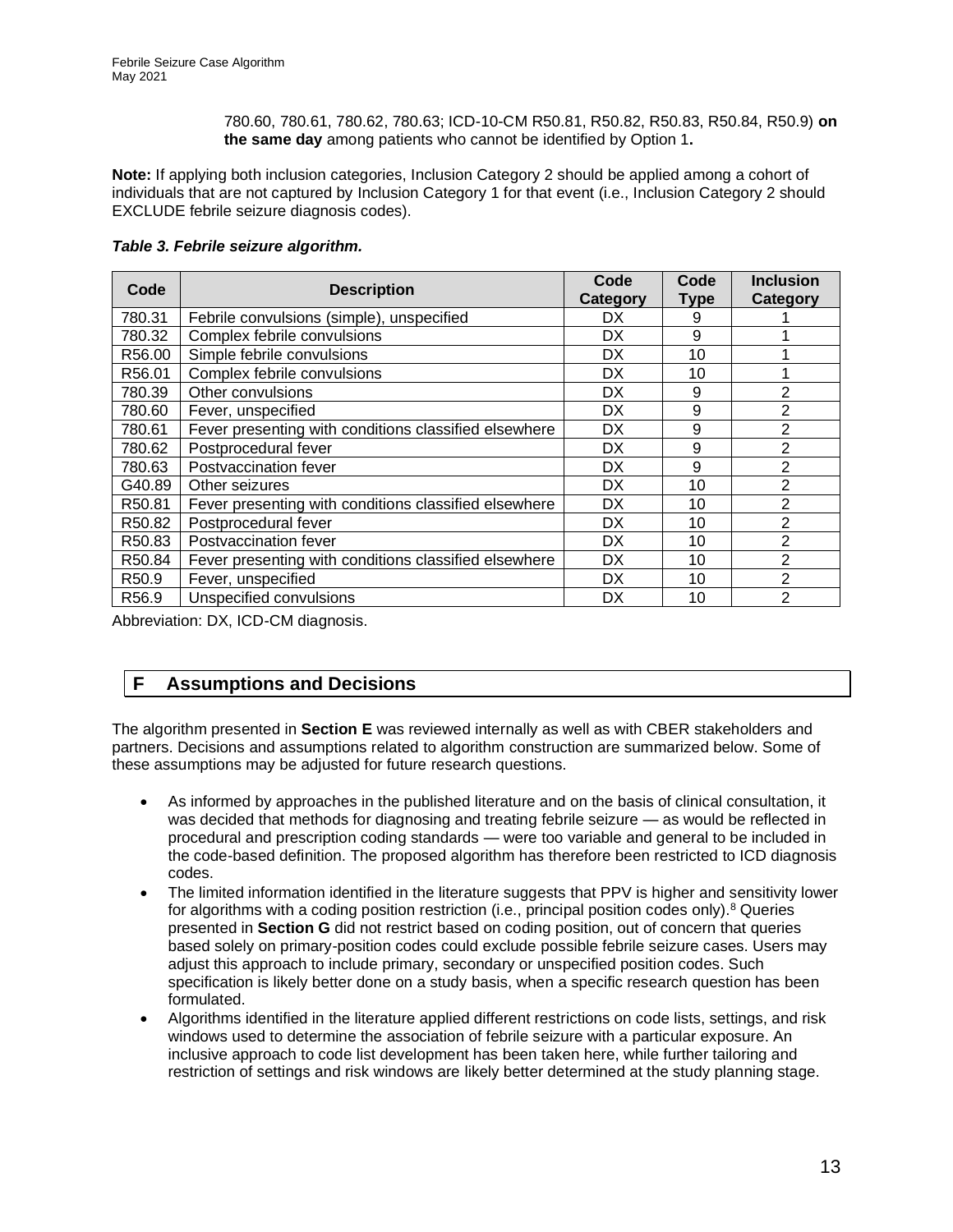- The PPV of seizure algorithms varied widely across healthcare settings, with lower performance in the outpatient setting. As such, users may consider restricting cases to inpatient and emergency department settings and excluding those reported in the outpatient setting.
- Febrile seizure generally occurs in those six months to five years of age. Users may wish to limit queries to a specified age range, especially if applying Inclusion Category 2 (as outlined in **[Table](#page-12-1)  [3](#page-12-1)**).
- To define an incident occurrence, consideration could be given to including a "washout period" (to be defined depending on the study question), wherein individuals would be excluded from the study if they had a febrile seizure event within a certain time period (e.g., six months) prior to the exposure of interest.
- Dravet syndrome (ICD-9-CM 345.1/ICD-10-CM G40.83), may be associated with febrile seizures, but it is a rare genetic condition which affects those under one year old with complex seizures, myoclonus, and encephalopathy. It was considered outside of scope and were excluded from the algorithm.
- Codes for epilepsy were considered distinct from convulsions related to febrile seizure and were excluded from the algorithm.
- Codes for convulsions among newborns (ICD-9-CM 779.0; ICD-10-CM P90) were excluded from the algorithm. The newborn period extends to 28 days, while febrile seizure occurs in infancy or childhood usually at >6 months to <5 years of age. Neonates with seizures most often have a neurological etiology, encephalopathy, brain injury or metabolic disturbance. Given this, clinical SMEs recommended excluding these codes.

## <span id="page-13-0"></span>**G Algorithm Characterization**

#### <span id="page-13-1"></span>*G1 Methods*

To characterize febrile seizure among a commercially insured population in the U.S., the workgroup used the IBM MarketScan Research Databases (Commercial and Medicare Supplemental), accessed via the Treatment Pathwaysviii online analytic platform, to query and analyze the diagnostic codes included in the febrile seizure algorithm (**[Table 3](#page-12-1)**). Recognizing the higher diagnostic accuracy performance reported for specific codes associated with febrile seizure, queries were restricted to codes listed in Option 1. However, the impact of including Option 2 on overall counts was assessed, and code-specific queries for codes listed in Options 1 and 2 are summarized in **Appendix B**. To gather the broadest range of cases to support a descriptive analysis, the analyses presented herein did not require exposure to a biologic product and did not restrict based on coding position. Queries also did not set a lower and upper age limit for the population experiencing febrile seizure, as the focus was on characterizing the use of codes in the MarketScan Research Databases. However, understanding that febrile seizure is generally viewed as occurring between six months and five years of age, additional charts that tailor findings to this age cohort have been included. It is recommended that the proposed algorithm undergo a validation study prior to use, though future analytical studies should also tailor the algorithm specifications according to the study question of interest.

The figures presented below have been drawn from a large patient dataset during the study period of January 1, 2014–December 31, 2018. For all analyses, authors queried ICD-9-CM codes for January 1, 2014–September 30, 2015 and ICD-10-CM codes for October 1, 2015–December 31, 2018. This was done out of recognition of the transition to ICD-10-CM on October 1, 2015 and an effort to exclude codes that were reported in error.

Counts of individual patients who had a diagnosis code related to febrile seizure within a given calendar year, rather than counts of febrile seizure codes, were presented. As such, counts relate to the first

viii IBM MarketScan Research. Insight for Better Healthcare.<https://marketscan.truvenhealth.com/marketscanportal/Portal.aspx>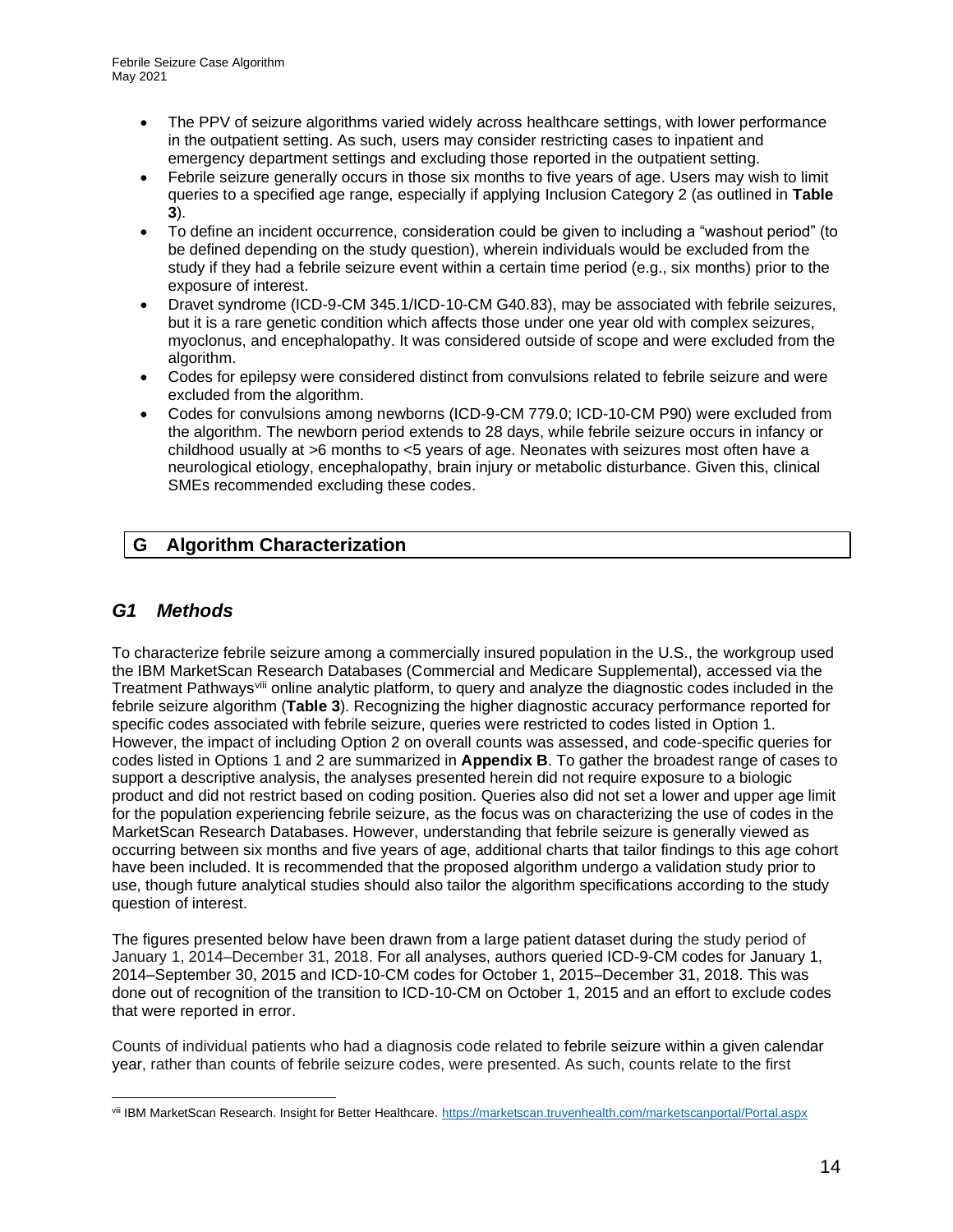diagnosed febrile seizure event for an individual during a given surveillance period (e.g., January 1– December 31, 2014), and individuals could only be counted once per surveillance period. Since we did not estimate the incidence of febrile seizure in the study population, no washout period was applied.

Individuals had to be continuously enrolled to be included in the analysis for a particular year. For example, patients had to be continuously enrolled from January 1 to December 31, 2014, to be included in the "2014" dataset. Age is calculated in Treatment Pathways as if each individual was born on July 1 of their given year of birth. Out of concern that the minimum continuous enrollment requirement could impact the inclusion of infants (i.e., those under one year old), this population group has been left out of the charts that depict the proportions of individuals with febrile seizure by age. Infants under one year of age were not excluded from queries of the absolute number of patients receiving an ARDS diagnosis Further, recognizing that infants are a population of interest for febrile seizure, additional absolute counts of patients receiving a febrile seizure diagnosis have been generated for those under one year old. The workgroup also conducted a post-hoc analysis (not shown), removing the continuous enrollment requirement to assess whether this meaningfully impacted the proportion of those 0–1 or 0–5 years of age who received a febrile seizure diagnosis.

Age- and gender-specific data on MarketScan Research Databases enrollment and counts of individuals receiving a diagnostic code for febrile seizure (Option 1) or fever and convulsions (Option 2) were extracted. Code-specific queries for Option 1 and Option 2 described in **Section E** are summarized in **Appendix B.**

In addition to the code-specific queries, the authors executed queries that aggregated all ICD-9-CM codes, all ICD-10-CM codes, and all codes (ICD-9-CM and ICD-10-CM) for febrile seizure (Option 1). Further, the authors executed queries that aggregated ICD-9-CM and ICD-10-CM codes for fever and convulsions (Option 2) to test the impact of the more inclusive algorithm on identifying additional cases of febrile seizure.

### <span id="page-14-0"></span>*G2 Results*

**[Table 4](#page-15-0)** provides a summary of aggregate counts for ICD-9-CM and ICD-10-CM codes, suggesting that approximately 0.3–0.4 individuals per 1,000 individuals included in the MarketScan Research Databases received a code associated with febrile seizure each year. Among a cohort of 46,153,898 patients that combined those continuously enrolled for at least one calendar year between January 1, 2014 and December 31, 2018, 36,858 individuals (0.08%) had at least one ICD-9-CM or ICD-10-CM diagnosis code for febrile seizure.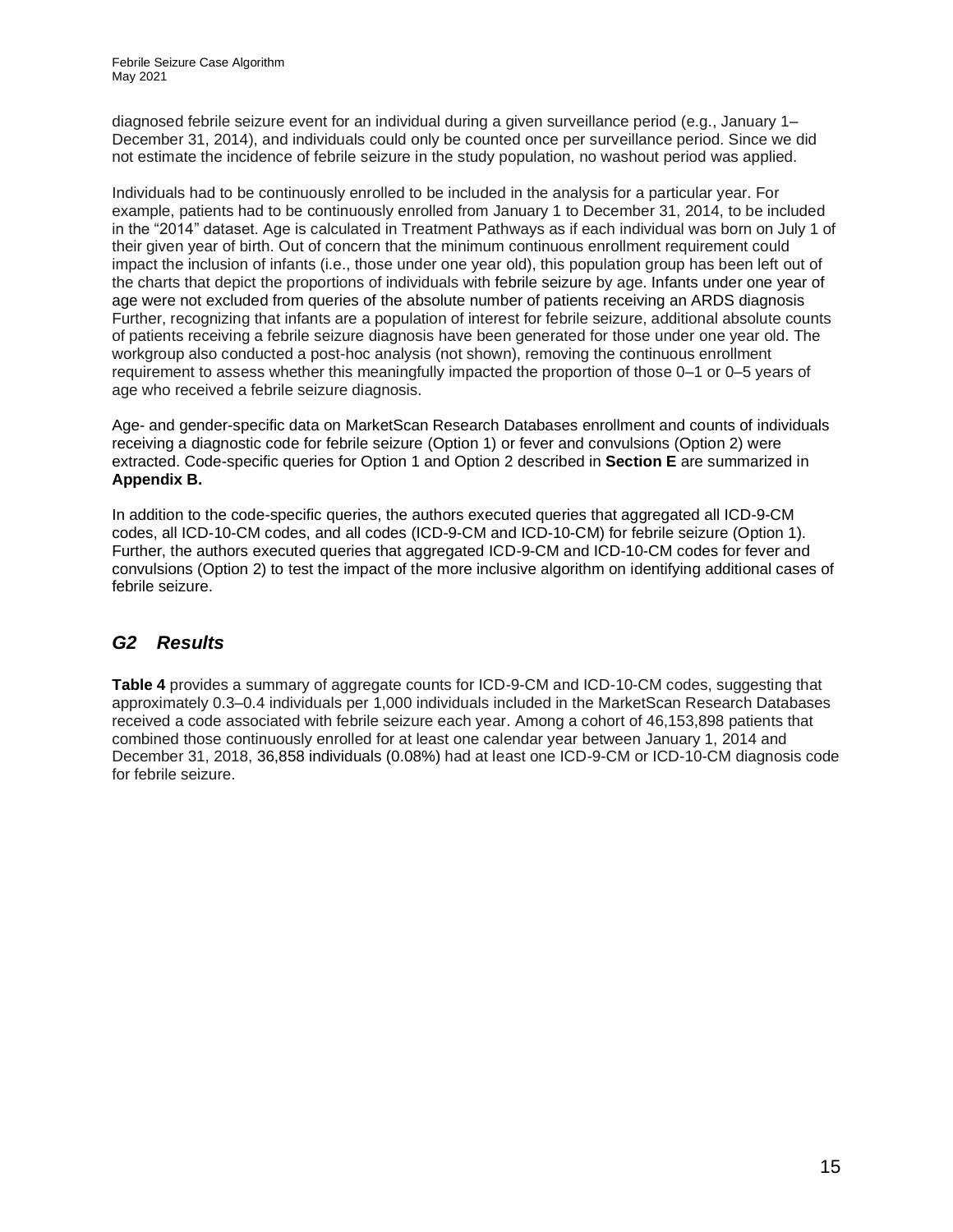|                                                                                              | Year       |                   |            |            |            |  |
|----------------------------------------------------------------------------------------------|------------|-------------------|------------|------------|------------|--|
| <b>Code/ Description</b>                                                                     | 2014       | 2015 <sup>a</sup> | 2016       | 2017       | 2018       |  |
| ICD-9-CM                                                                                     | 10,036     | 6,526             |            |            |            |  |
| ICD-10-CM                                                                                    |            | 2,117             | 7,269      | 6,638      | 6,589      |  |
| ICD-9-CM OR ICD-10-CM                                                                        | 10,036     | 8,130             | 7,269      | 6,638      | 6,589      |  |
| MarketScan Research<br>Databases Enrollment                                                  | 28,407,959 | 22,117,235        | 21,616,291 | 19,563,847 | 19,371,891 |  |
| Proportion of Patients with<br>febrile seizure per 1,000<br>Enrolled Population <sup>b</sup> | 0.4        | 0.4               | 0.3        | 0.3        | 0.3        |  |

<span id="page-15-0"></span>

Abbreviations: ICD-9-CM, International Classification of Diseases, Ninth Revision, Clinical Modification; ICD-10-CM, International Classification of Diseases, Tenth Revision, Clinical Modification.

a In 2015, queries combining ICD-9-CM and ICD-10-CM codes returned lower patient counts than when codes were queried individually. This is because of cases in which both ICD-9-CM and ICD-10-CM codes were reported for the same individual, in the January–September and October–December timeframe, respectively.

<sup>b</sup> These proportions were calculated using the counts in the "ICD-9-CM OR ICD-10-CM" row.

Similar proportions were calculated for those 0–5 years of age, reflective of the cohort that would be expected to experience febrile seizures. Out of the 36,858 individuals with a febrile seizure diagnosis code, 28,412 (77.1%) were 0–5 years of age. Among a cohort of 3,050,460 individuals 0–5 years of age that were enrolled in the MarketScan Research Databases for at least one calendar year between 2014 and 2018, 9.3 individuals per 1,000 received a febrile seizure diagnosis. The annual proportion of individuals 0–5 years of age receiving a febrile seizure diagnosis varied from 5.1 to 5.6 per 1,000 enrolled across the five years of study (**[Table 5](#page-15-1)**).

<span id="page-15-1"></span>*Table 5. Overall counts of patients (0–5 years of age) with febrile seizure (Option 1) by code set and year.*

|                                                                                              | Year      |           |           |           |         |  |  |
|----------------------------------------------------------------------------------------------|-----------|-----------|-----------|-----------|---------|--|--|
| <b>Code/ Description</b>                                                                     | 2014      | $2015^a$  | 2016      | 2017      | 2018    |  |  |
| ICD-9-CM                                                                                     | 7,188     | 4,818     |           |           |         |  |  |
| ICD-10-CM                                                                                    |           | 1,534     | 5,771     | 5,468     | 5,573   |  |  |
| ICD-9-CM OR ICD-10-CM                                                                        | 7,188     | 5,955     | 5,771     | 5,468     | 5,573   |  |  |
| MarketScan Research<br>Databases Enrollment                                                  | 1,418,365 | 1,092,572 | 1,076,262 | 1,002,769 | 998,983 |  |  |
| Proportion of Patients with<br>febrile seizure per 1,000<br>Enrolled Population <sup>b</sup> | 5.1       | 5.5       | 5.4       | 5.5       | 5.6     |  |  |

Abbreviations: ICD-9-CM, International Classification of Diseases, Ninth Revision, Clinical Modification; ICD-10-CM, International Classification of Diseases, Tenth Revision, Clinical Modification.

<sup>a</sup> In 2015, queries combining ICD-9-CM and ICD-10-CM codes returned lower patient counts than when codes were queried individually. This is because of cases in which both ICD-9-CM and ICD-10-CM codes were reported for the same individual, in the January–September and October–December timeframe, respectively.

<sup>b</sup> These proportions were calculated using the counts in the "ICD-9-CM OR ICD-10-CM" row.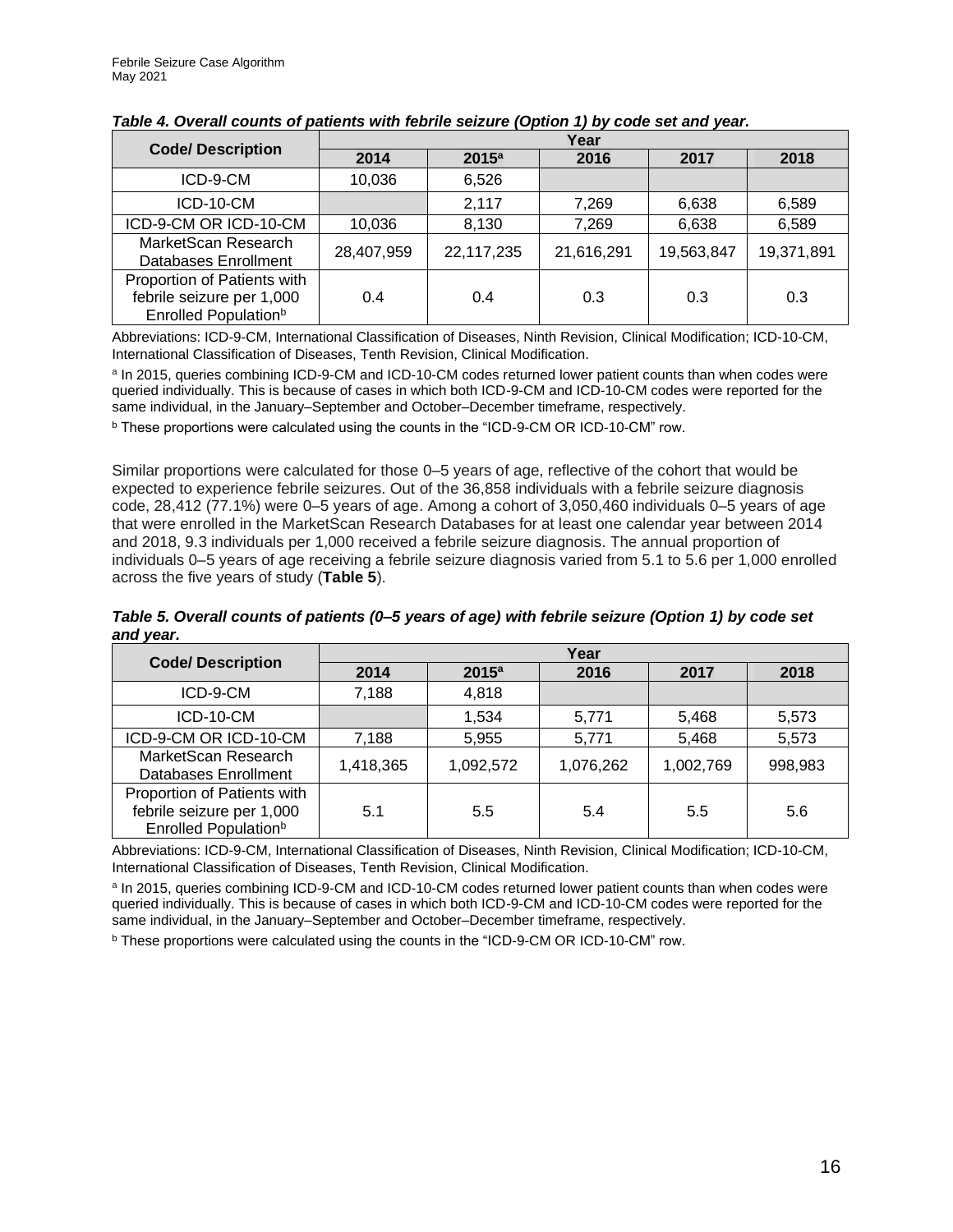The workgroup assessed whether the 2015 transition to ICD-10-CM and any associated changes in coding practices resulted in notable shifts in the overall frequency of febrile seizure reporting. **[Figure 1](#page-16-0)** illustrates the proportion of the enrolled population with a diagnosis related to febrile seizure and suggests that the transition did not result in a substantial change to the proportion of individuals receiving a febrile seizure diagnosis.



<span id="page-16-0"></span>*Figure 1. Proportion of patients with febrile seizure (Option 1), by year (2014–2018).* Note: In 2015, a patient could receive both an ICD-9-CM and an ICD-10-CM diagnosis, in the January–September and October–December timeframe, respectively.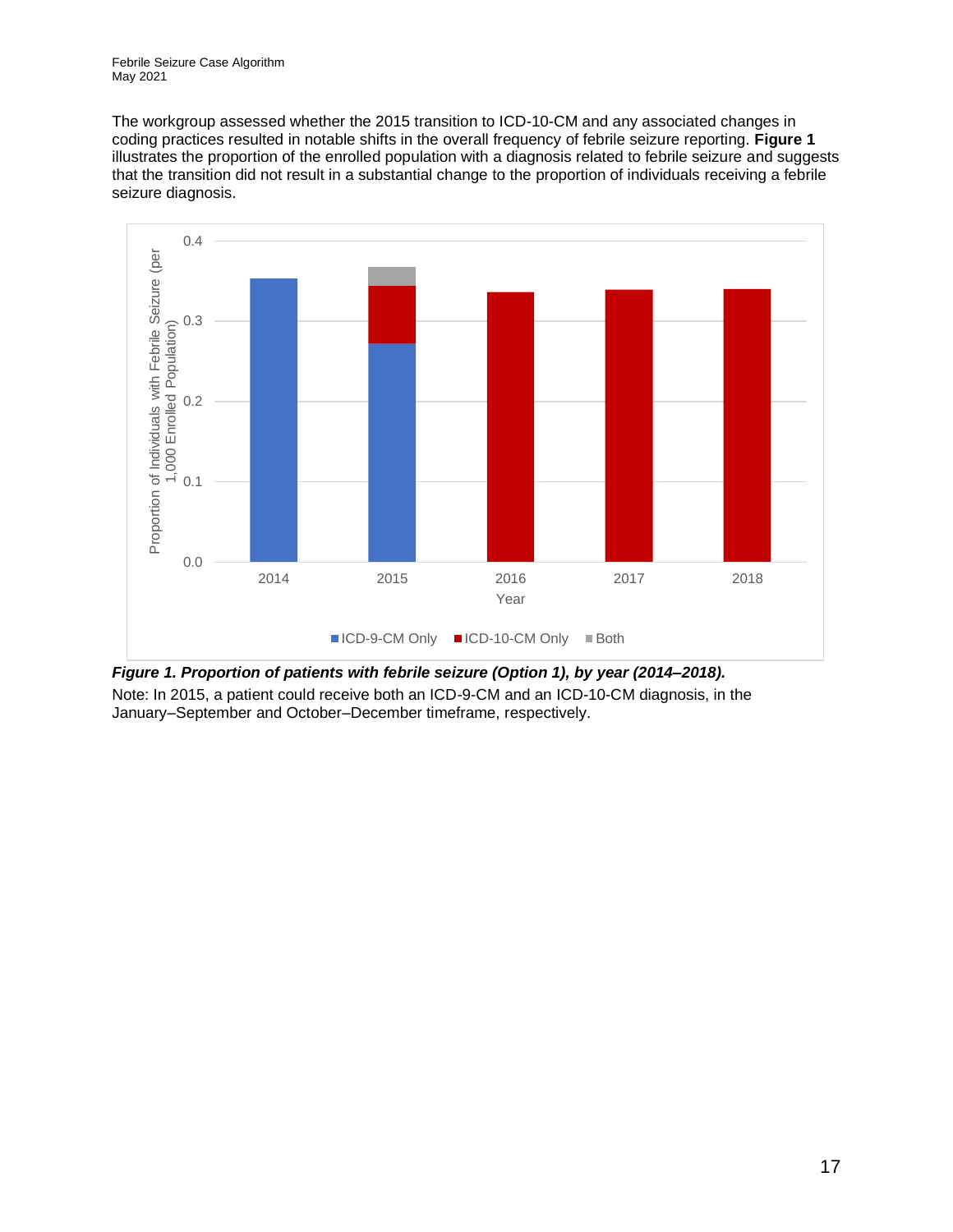Febrile Seizure Case Algorithm May 2021

**[Figure 2](#page-17-0)** presents counts of patients with an ICD-9-CM diagnosis for febrile seizure, stratified by age group. Counts were calculated for the timeframe of January 1, 2014 to September 30, 2015 among the cohort of 33,216,843 patients who were continuously enrolled for at least one calendar year between January 1, 2014 and December 31, 2015. There were 16,537 (0.05%) with at least one diagnosis for febrile seizure during this period, with a median age at first diagnosis of 2 years (range 0–99 years). Of this group, there were  $1,613$  (9.8%) and  $10,358$  (62.6%) in the  $0 - 1$  and  $1 - 5$  years age groups, respectively.



<span id="page-17-0"></span>*Figure 2. Patients with at least one ICD-9-CM diagnosis code for febrile seizure (Option 1), January 1, 2014–September 30, 2015, stratified by age group.*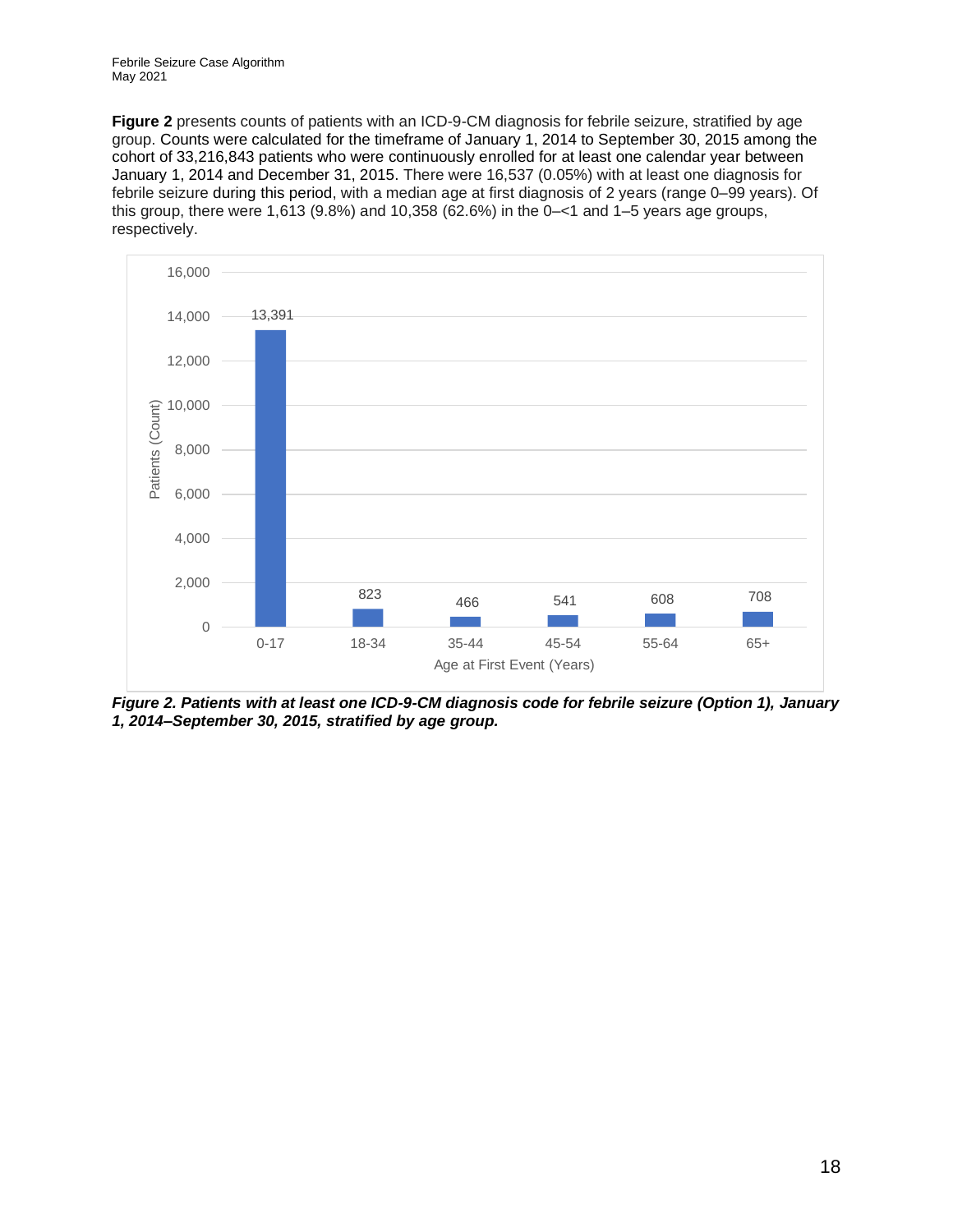Febrile Seizure Case Algorithm May 2021

**[Figure 3](#page-18-0)** presents counts of patients with an ICD-10-CM diagnosis for febrile seizure, stratified by age group. Counts were drawn from a cohort of 35,337,738 patients who were continuously enrolled for at least one calendar year between October 1, 2015 and December 31, 2018. Among 21,784 individuals (0.06%) with at least one diagnosis for febrile seizure during this time period, the median age at first diagnosis was 2 years (range 0–102 years). Of this group, there were 2,118 (9.7%) and 15,494 (71.1%) in the 0–<1 and 1–5 years age groups, respectively, suggesting that the selection of febrile seizure codes among the target age group may have improved with the transition to ICD-10-CM.



<span id="page-18-0"></span>*Figure 3. Patients with at least one ICD-10-CM diagnosis code for febrile seizure (Option 1), October 1, 2015–December 31, 2018, stratified by age group.*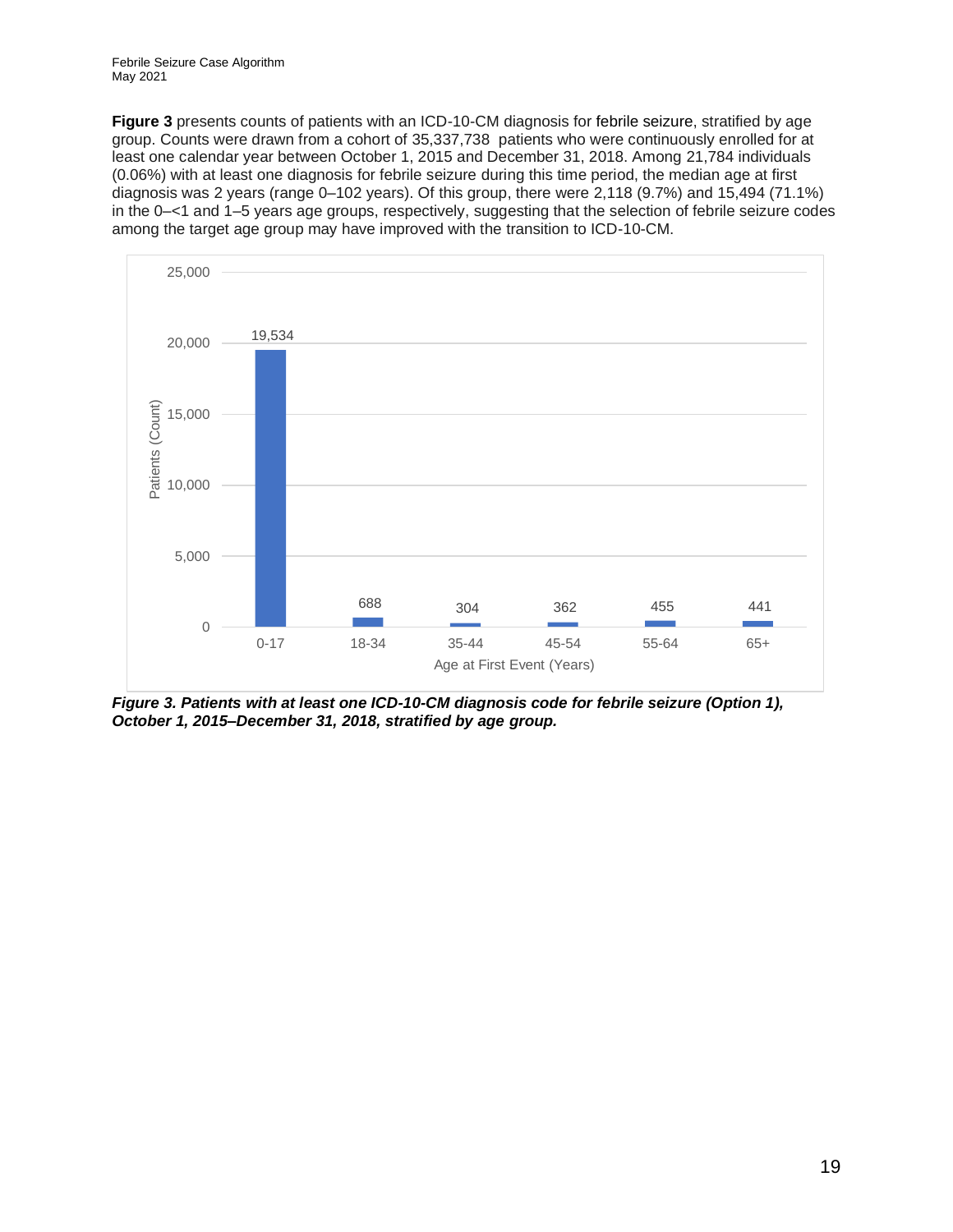**[Figure 4](#page-19-0)** presents counts of patients with either an ICD-9-CM or ICD-10-CM code for febrile seizure among a cohort of 46,153,898 individuals who were continuously enrolled for at least one calendar year between 2014 and 2018. Among 36,858 (0.08%) who received a diagnosis code for febrile seizure between January 1, 2014, and December 31, 2018, the median age at first diagnosis was 2 years (range 0–102 years). Of this group, there were 3,818 (10.4%) and 24,594 (66.7%) in the 0–<1 and 1–5 years age groups, respectively.

The possible inclusion of Option 2 was also assessed, and found an increase to 50,011 individuals, though the proportion of individuals 0–<1 and 1–5 years of age decreased to 8.5% (n=4,241) and 51.7% (n=25,869), respectively, suggesting that the application of Option 2 without proper age limits could introduce a source of misclassification. Overall, between 0.93% (Option 1) and 0.99% (Option 2) of children 0–5 years old who were enrolled for a least one calendar year between 2014 and 2018 received a febrile seizure diagnosis in this period. In other words, expanding to include the more sensitive algorithm (Option 2) only added incrementally to the results obtained from Option 1.



<span id="page-19-0"></span>*Figure 4. Patients with at least one ICD-9-CM or ICD-10-CM diagnosis code for febrile seizure (Option 1), January 1, 2014–December 31, 2018, stratified by age group.*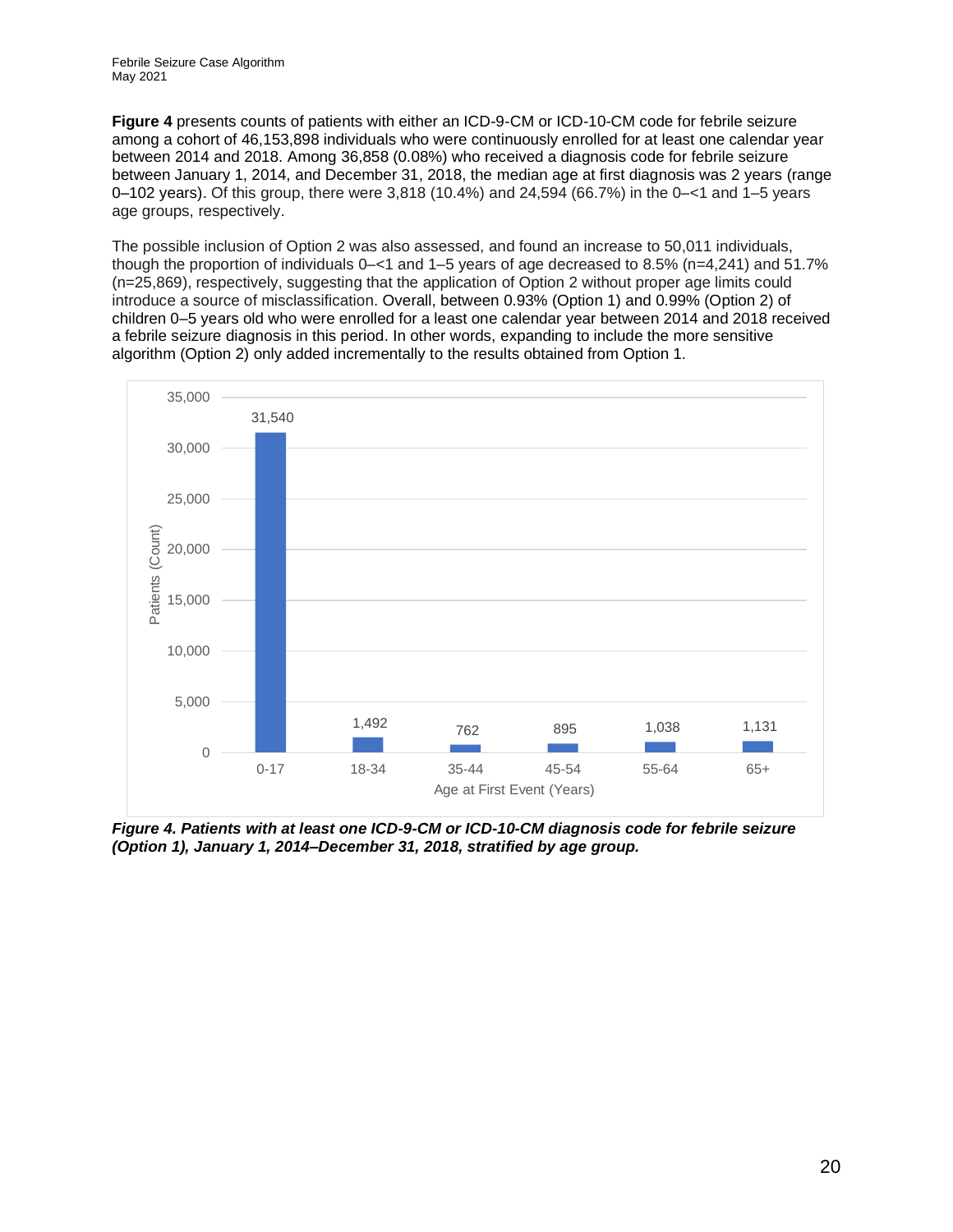**[Figure 5](#page-20-0)** summarizes the proportion of the population (top: 1–85+ years; bottom 1–5 years) with at least one ICD-9-CM or ICD-10-CM code for febrile seizure (per 1,000 population enrolled in the MarketScan Research Databases) between January 1, 2014, and December 31, 2018, by age and gender. Patients 85 years or older were grouped to minimize the effect of unstable estimates due to the smaller enrolled population sizes available in this age range in the commercially insured population. The 46 million-patient cohort was used for this analysis and individuals were required to be enrolled for at least one calendar year between 2014 and 2018 but were not required to be enrolled for the full five-year period to be included in the calculations. The results suggest that the proportion of patients with febrile seizure peaks among those 1–2 years of age and is higher among males.



<span id="page-20-0"></span>*Figure 5. Proportion of patients with at least one ICD-9-CM or ICD-10-CM diagnosis code for febrile seizure (Option 1) per 1,000 population by age and gender, 1–85+ years (top) and 1–5 years (bottom) (January 1, 2014–December 31, 2018).\** 

\*Out of concern that the minimum continuous enrollment requirement could impact the inclusion of infants (i.e., those under 1-year old), the proportion of those under 1-year old experiencing febrile seizure is excluded from the chart.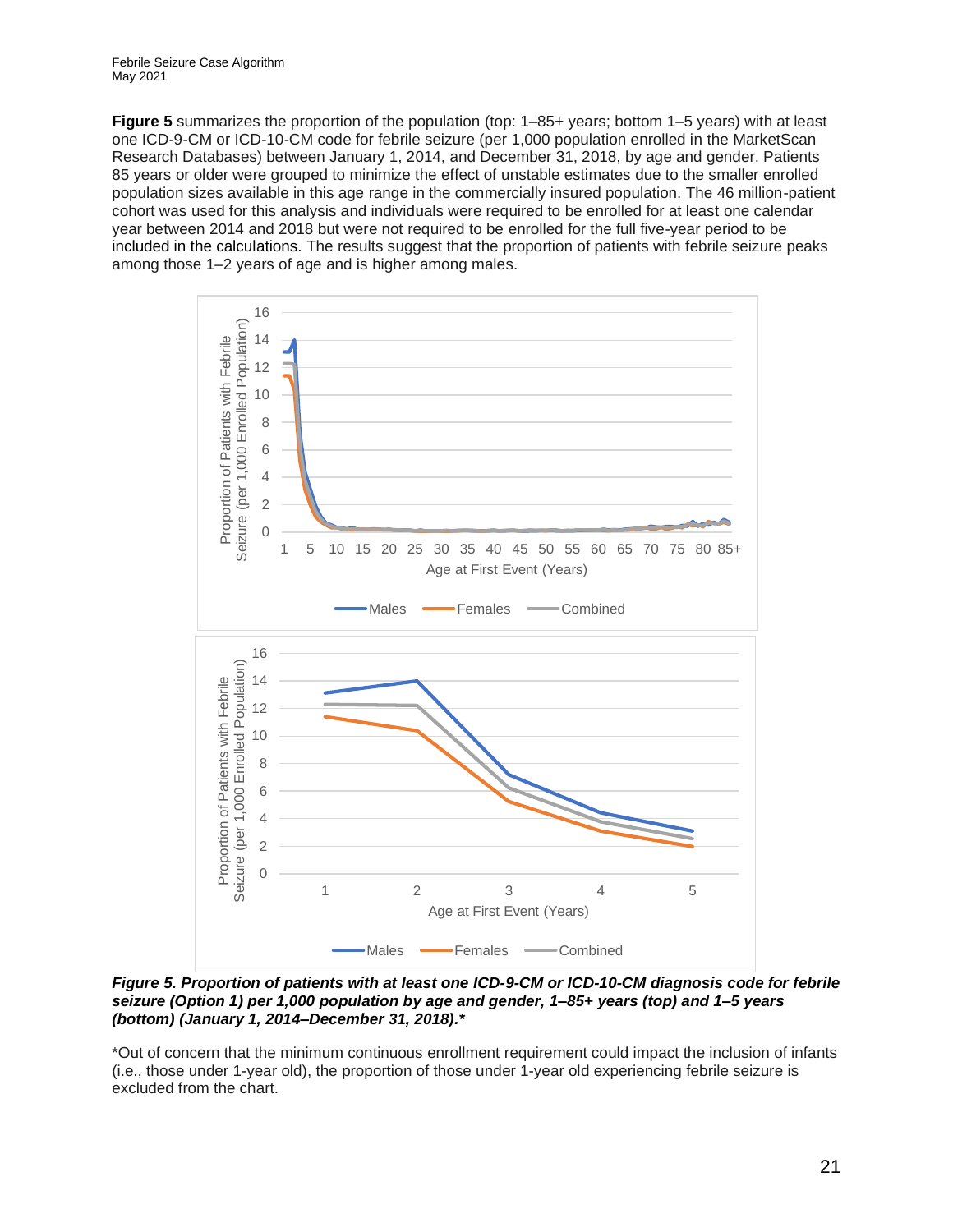The workgroup also assessed whether there was notable variation in the proportion of patients with febrile seizure by calendar year of diagnosis. **[Figure 6](#page-21-0)** presents the annual proportions of patients with a diagnosis code for febrile seizure for ages 1–85+ years (top) and 1–5 years (bottom). Results suggest that proportions were consistent across calendar years. It should be noted that the proportions presented in **[Figure 6](#page-21-0)** are lower than those in **[Figure 5](#page-20-0)**, where febrile seizure encounters were queried for the entire 2014–2018 period instead of for a single year.



<span id="page-21-0"></span>*Figure 6. Proportion of patients with at least one ICD-9-CM or ICD-10-CM diagnosis code for febrile seizure (Option 1) per 1,000 population by age and calendar year, 1–85+ years (top) and 1–5 years (bottom) (January 1, 2014–December 31, 2018).\** 

\*Out of concern that the minimum continuous enrollment requirement could impact the inclusion of infants (i.e., those under 1 year old), the proportion of those under 1-year old experiencing febrile seizure is excluded from the chart.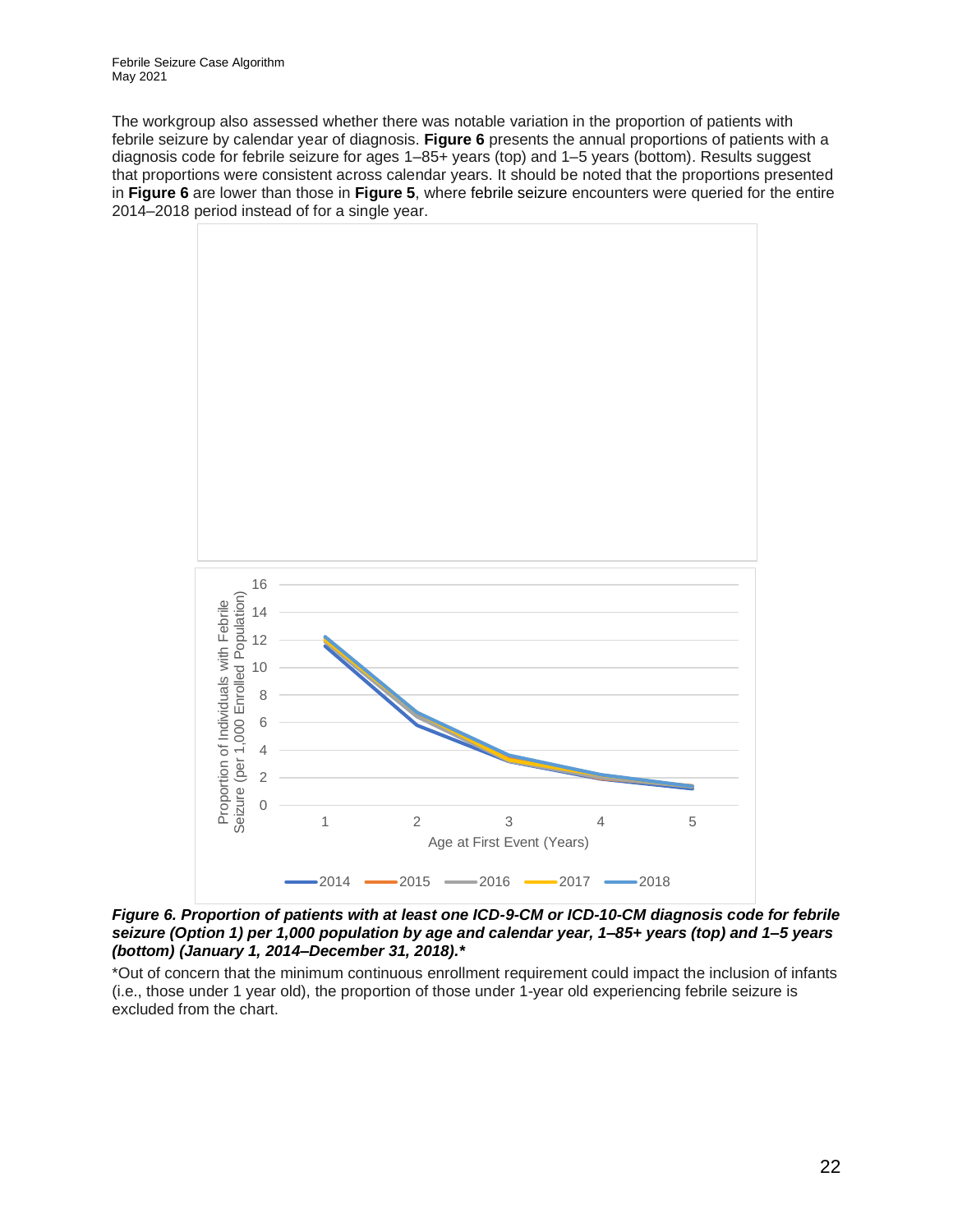Analyses were also conducted to test whether there was a temporal association in the occurrence or reporting of febrile seizure according to the time of the year, possibly as a result of an association with weather patterns or vaccination schedules. To test this, enrollment and febrile seizure encounter data for January 1–June 30 and July 1–December 31 were queried for each year. As presented in **[Table 6](#page-22-0)** and **[Figure](#page-22-1) 7**, with the exception of 2016 — which demonstrated a marked decrease in the proportion of individuals experiencing febrile seizure in the second half of the year compared to all other periods there did not appear to be a substantial difference in the proportion of patients experiencing febrile seizure during the first and second halves of the calendar year.

|                                                  | <b>Calendar Year</b> |            |            |            |            |  |
|--------------------------------------------------|----------------------|------------|------------|------------|------------|--|
| <b>Description</b>                               | 2014                 | 2015       | 2016       | 2017       | 2018       |  |
| January-June patient count                       | 6,304                | 5,419      | 4,882      | 4,454      | 4,433      |  |
| July-December patient count                      | 5,974                | 4,473      | 2,747      | 3,694      | 3,689      |  |
| January-June enrollment                          | 31,110,014           | 24,094,695 | 23,531,649 | 21,406,675 | 21,225,754 |  |
| July-December enrollment                         | 30,867,380           | 23,759,879 | 23,243,348 | 20,866,148 | 20,866,232 |  |
| January-June proportion<br>(per 1,000 enrolled)  | 0.2                  | 0.2        | 0.2        | 0.2        | 0.2        |  |
| July-December proportion<br>(per 1,000 enrolled) | 0.2                  | 0.2        | 0.1        | 0.2        | 0.2        |  |

<span id="page-22-0"></span>*Table 6. Counts and proportions of patients with at least on ICD-9-CM or ICD-10-CM diagnosis for febrile seizure (Option 1),\* stratified by time of year (2014–2018).*

\* The sum of the proportions presented here exceeds those presented for full calendar years. This is because a patient can be counted in both time periods when queries are run separately, whereas they would only be counted once when the query spans the full year.



<span id="page-22-1"></span>**Figure 7. Proportion of patients with at least one ICD-9-CM or ICD-10-CM diagnosis code for febrile seizure (Option 1), stratified by time of year (2014–2018).**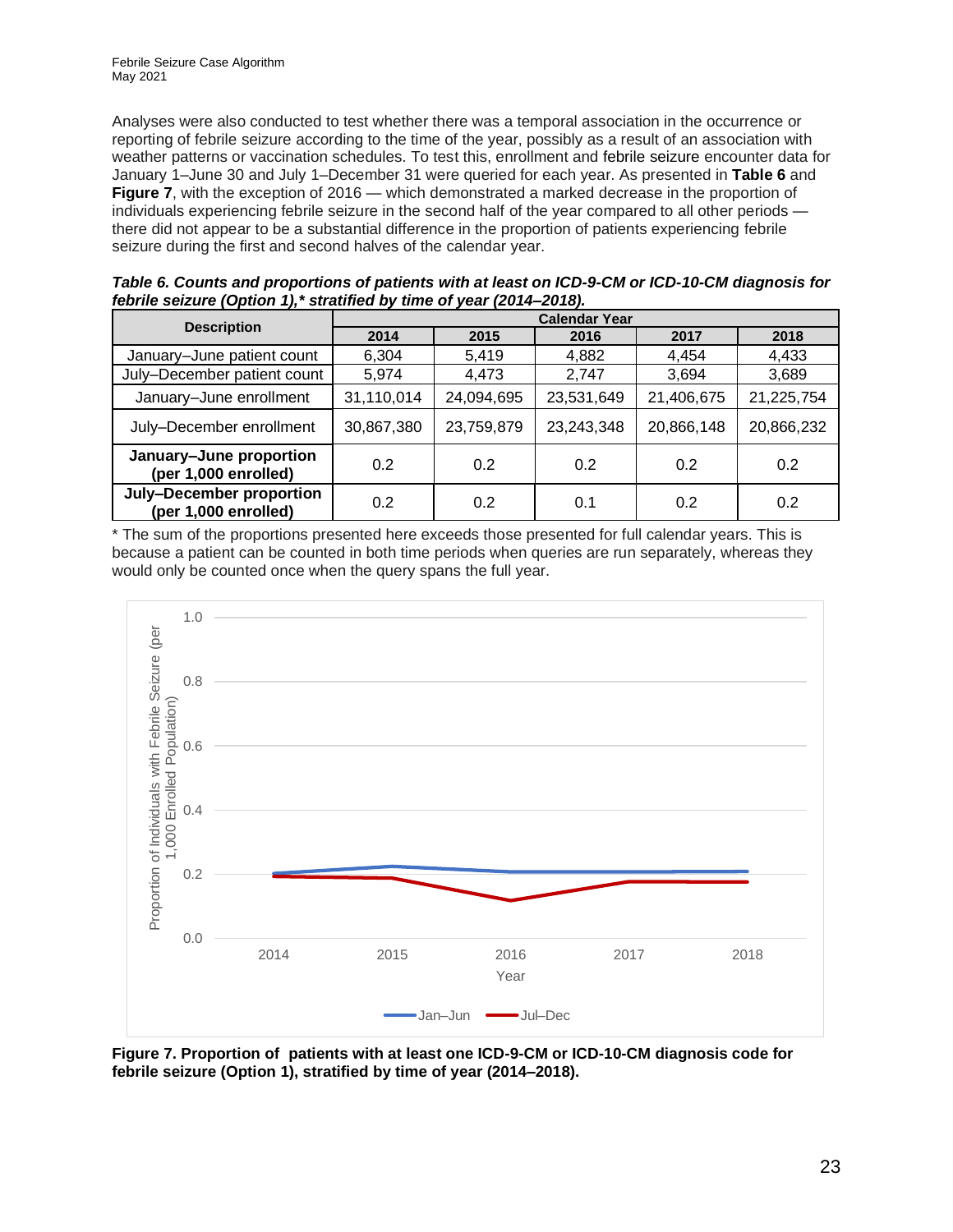The same temporal analyses were also conducted among those 1–5 years of age to test whether the association changed when restricting analyses to the age cohort that would be expected to experience febrile seizures. Those under one year of age were excluded out of concern that the minimum continuous enrollment requirement could impact the inclusion of infants. As presented in **[Table 7](#page-23-0)** and **[Figure 8](#page-23-1)**, the overall trend remained essentially unchanged from that observed in analyses of all age groups, although a slightly higher proportion of individuals receiving a febrile seizure diagnosis was observed in the second half of 2014.

| <b>Description</b>                               | <b>Calendar Year</b> |           |           |           |           |  |  |  |
|--------------------------------------------------|----------------------|-----------|-----------|-----------|-----------|--|--|--|
|                                                  | 2014                 | 2015      | 2016      | 2017      | 2018      |  |  |  |
| January-June patient count                       | 3,717                | 3,419     | 3,224     | 3,126     | 3,147     |  |  |  |
| July-December patient count                      | 4,056                | 3,066     | 1,985     | 2,915     | 2,974     |  |  |  |
| January-June enrollment                          | 1,560,592            | 1,193,811 | 1,170,273 | 1,092,528 | 1,087,224 |  |  |  |
| July-December enrollment                         | 1,553,839            | 1,189,673 | 1,048,311 | 1,080,070 | 1,084,146 |  |  |  |
| January-June proportion<br>(per 1,000 enrolled)  | 2.4                  | 2.9       | 2.8       | 2.9       | 2.9       |  |  |  |
| July-December proportion<br>(per 1,000 enrolled) | 2.6                  | 2.6       | 1.9       | 2.7       | 2.7       |  |  |  |

<span id="page-23-0"></span>

| Table 7. Counts and proportions of patients 1–5 years of age with at least on ICD-9-CM or ICD-10- |  |
|---------------------------------------------------------------------------------------------------|--|
| CM diagnosis for febrile seizure (Option 1),* stratified by time of year (2014–2018).             |  |

\* The sum of the proportions presented here exceeds those presented for full calendar years. This is because a patient can be counted in both time periods when queries are run separately, whereas they would only be counted once when the query spans the full year.



<span id="page-23-1"></span>*Figure 8. Proportion of patients 1–5 years of age with at least one ICD-9-CM or ICD-10-CM diagnosis code for febrile seizure (Option 1), stratified by time of year (2014–2018).*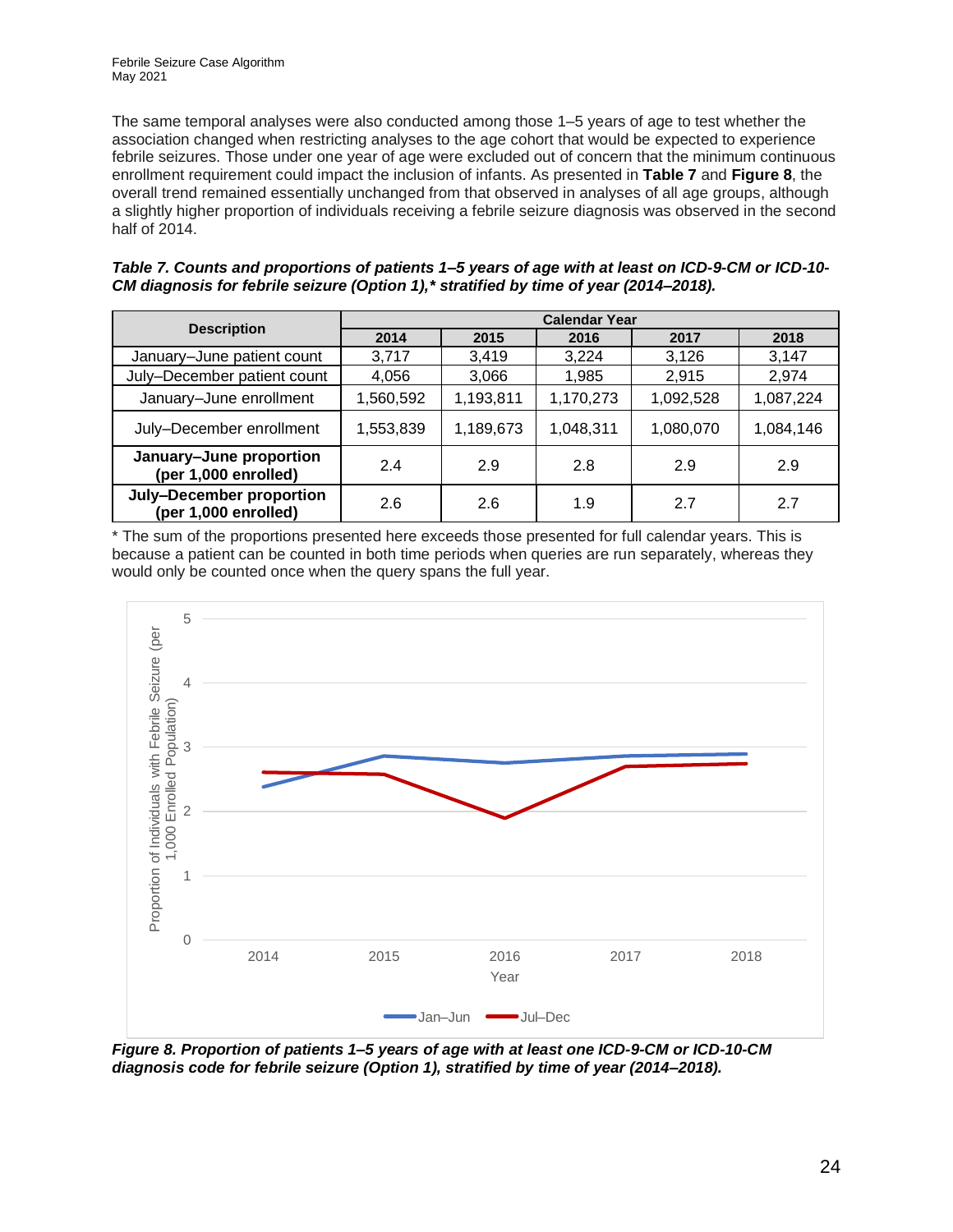#### <span id="page-24-0"></span>**H Discussion and Conclusion**

The objective of this structured review was to assess and understand the validity of an electronic coding algorithm for identifying febrile seizure from administrative claims and EHRs using billing codes. It is unclear how diagnostic code-based algorithms would perform differently in EHRs compared to claims databases. A structured review found seven studies judged to be of relevance. None reported using ICD-10-CM codes to identify potential cases of febrile seizure. One U.S. study validated an algorithm derived from insurance claims data and reported a strong PPV associated with specific ICD-9-CM febrile seizure codes (780.31 and 780.32), and a poorer performance using the combination of more general fever and convulsion codes.<sup>1</sup> Literature review findings were leveraged in conjunction with consultation with clinical SMEs to develop an algorithm that offered two levels of specificity, with Option 1 (more specific) being restricted to specific febrile seizure codes and Option 2 (more sensitive) expanding to include fever and convulsion codes reported on the same day.

The algorithm was then applied in the MarketScan Research Databases, accessed via the Treatment Pathways analytic tool, to test the feasibility of algorithm use and conduct some initial analyses describing the epidemiology of febrile seizure in a U.S. database of commercially insured patients. Option 1 was used for these queries. Findings suggest that approximately 0.3–0.4 individuals per 1,000 population experienced at least one febrile seizure event per year between 2014 and 2018. Out of 36,858 individuals with a febrile seizure diagnosis code, 28,412 (77.1%) were 0–5 years of age. As febrile seizure is believed to occur in those five years of age and younger, this finding suggests that nearly a quarter of febrile seizure codes reported could be due to other reasons, such as coding error. It will therefore be important to apply an age limit in future applications of the algorithm.

Meanwhile, among children 0–5 years old who were enrolled for a least one calendar year between 2014 and 2018 (n=3,050,460), between 0.93% (Option 1) and 0.99% (Option 2) received a febrile seizure diagnosis in this period, depending on the algorithm used. Option 1 identified an annual proportion of 5.1– 5.6 individuals per 1,000 enrolled individuals 0–5 years of age receiving a febrile seizure diagnosis between 2014 and 2018. This is lower than estimates from the literature — which suggest that 2–5% of children will experience a febrile seizure by the age of 5 years — though this may be due to the fact that febrile seizure is often not medically attended. This lower estimate may also be due to the requirement for one calendar year of continuous enrollment, which may have excluded infants under 1 year of age.

Analyses suggest that the proportions of those experiencing febrile seizure is higher in males than females, which is consistent with a recent study of children identified from the Danish Civil Registration System, which reported a 21% relative risk difference between males and females for febrile seizure.<sup>11</sup> The findings also suggest that the proportion of individuals receiving a febrile seizure diagnosis peaked in those 1–2 years of age; this is consistent with clinical expectations and prior publications reporting that the peak age of onset is around 18 months of age.<sup>12</sup> Results also suggested that the proportion of individuals receiving a febrile seizure diagnosis did not vary substantially within or across years of study, with the exception of a drop in the proportion of patients receiving a febrile seizure diagnosis in the second half of 2016, though the reasons for this decrease are unclear. A slightly higher proportion of individuals 0–5 years of age — the cohort that would be expected to receive these codes — captured by febrile seizure-specific ICD-10-CM coding compared to ICD-9-CM coding suggests that the application of febrile seizure codes did not deteriorate and may have improved with the transition to ICD-10-CM.

Strengths of this study are the development of a febrile seizure algorithm using ICD-9-CM and ICD-10- CM code standards, based on a structured review of code definitions and active engagement with clinical SMEs. To assess the plausibility of the algorithm, it was applied in a large administrative claims database to characterize febrile seizure in the U.S. population and generate descriptive statistics. The study also includes important limitations that should be considered in interpreting findings. First, the workgroup chose to query the more specific algorithm as the main descriptive analyses, out of concern that queries combining more general convulsion and fever codes could increase representation of older age groups and introduce the risk of misclassifying individuals as febrile seizure cases. Moreover, the results from analysis of Option 2, which combined codes for convulsions and fever, indicate an incremental number of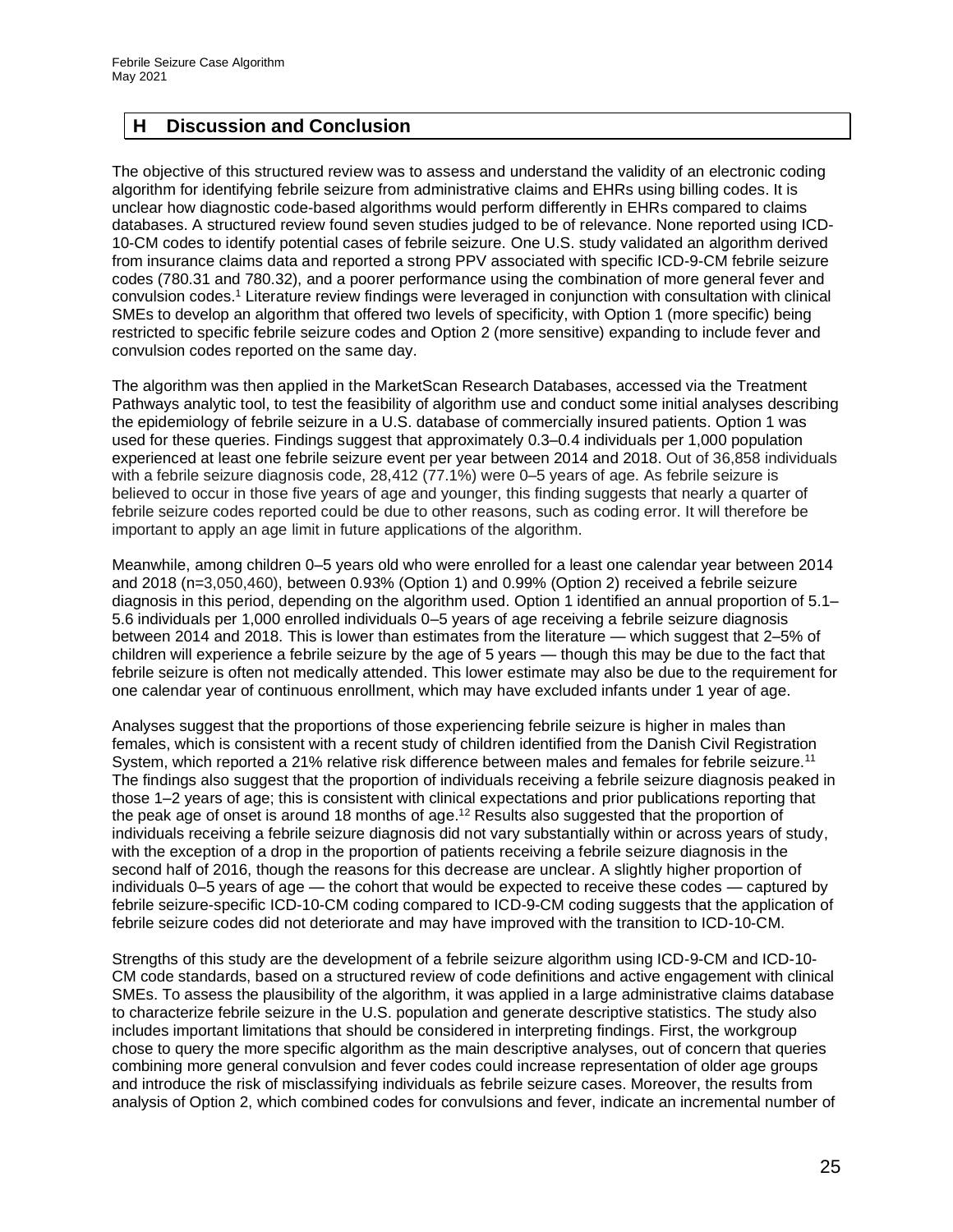febrile seizure cases was added for the 0–5-year age group, compared to the more specific algorithm (Option 1). Second, the requirement for continuous enrollment may have excluded infants who experienced a febrile seizure event. However, a post-hoc analysis (not shown) that removed the continuous enrollment requirement did not demonstrate a substantial increase in the proportion of those 0–1 or 0–5 years old that received a febrile seizure diagnosis. The analyses conducted in the MarketScan Research Databases should be viewed as exploratory and generalizable to the U.S. population that is commercially insured, and additional studies among populations with different insurance coverage would be required to validate the results and observations stemming from these queries.

#### <span id="page-25-0"></span>**I Acknowledgements**

Development of the febrile seizure algorithm and report benefitted from significant engagement with the FDA CBER team members and their partners. We thank them for their contributions and feedback. Additional feedback on the proposed algorithm and draft report was provided by IBM Watson Health, Acumen (Laurie Feinberg, Nirmal Choradia) and Epi Excellence LLC.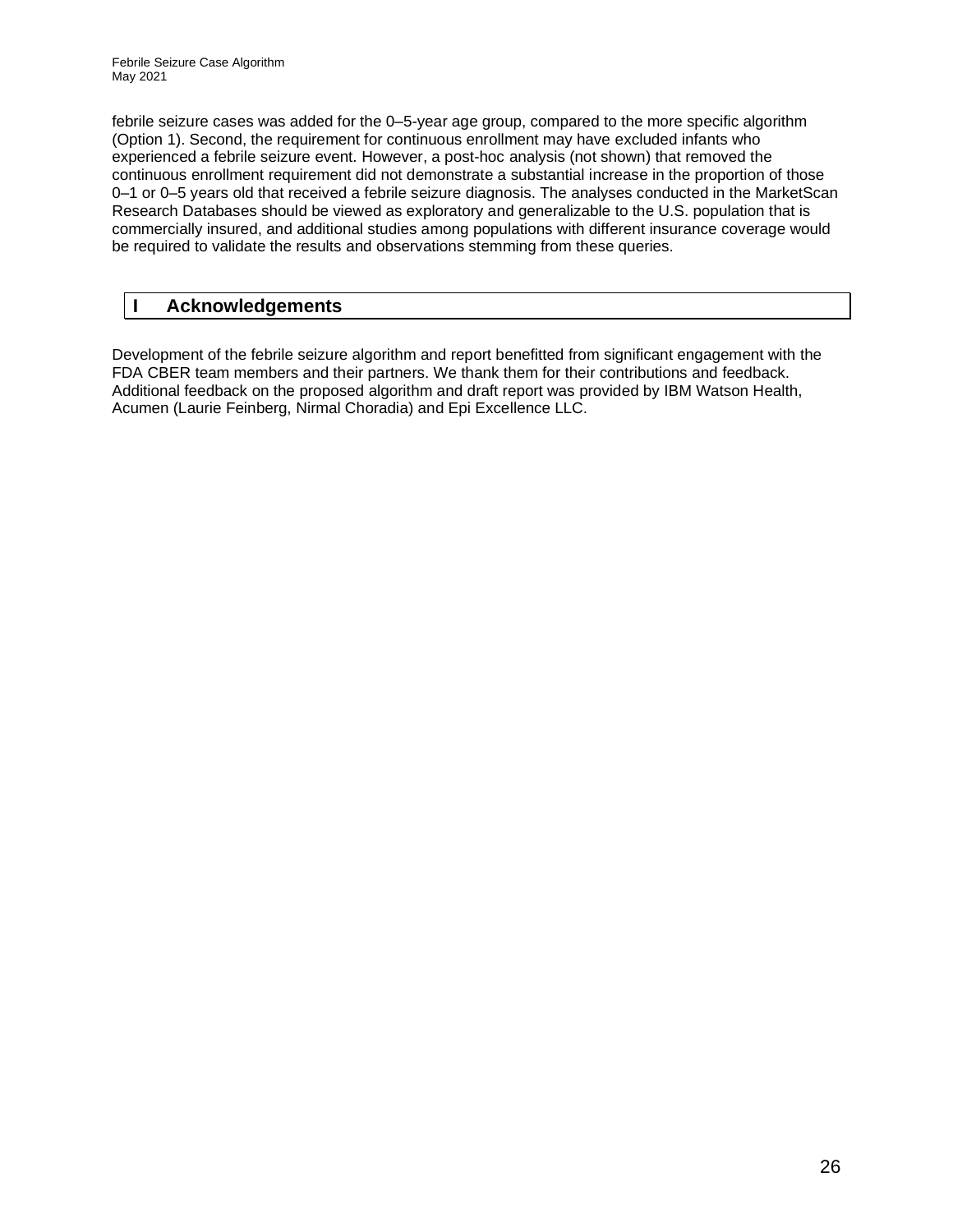#### <span id="page-26-0"></span>**J References**

- 1. Kawai AT, Martin D, Henrickson SE, et al. Validation of febrile seizures identified in the Sentinel Post-Licensure Rapid Immunization Safety Monitoring Program. *Vaccine.* 2019;37(30):4172- 4176.
- 2. Mewasingh LD. Febrile seizures. *BMJ Clin Evid.* 2014;2014.
- 3. Jones T, Jacobsen SJ. Childhood febrile seizures: overview and implications. *Int J Med Sci.*  2007;4(2):110-114.
- 4. Chung S. Febrile seizures. *Korean J Pediatr.* 2014;57(9):384-395.
- 5. Klein NP, Fireman B, Yih WK, et al. Measles-mumps-rubella-varicella combination vaccine and the risk of febrile seizures. *Pediatrics.* 2010;126(1):e1-8.
- 6. Tse A, Tseng HF, Greene SK, Vellozzi C, Lee GM. Signal identification and evaluation for risk of febrile seizures in children following trivalent inactivated influenza vaccine in the Vaccine Safety Datalink Project, 2010-2011. *Vaccine.* 2012;30(11):2024-2031.
- 7. Baker MA, Jankosky C, Yih WK, et al. The risk of febrile seizures following influenza and 13 valent pneumococcal conjugate vaccines. *Vaccine.* 2020;38(9):2166-2171.
- 8. Quantin C, Benzenine E, Velten M, Huet F, Farrington CP, Tubert-Bitter P. Self-controlled case series and misclassification bias induced by case selection from administrative hospital databases: application to febrile convulsions in pediatric vaccine pharmacoepidemiology. *Am J Epidemiol.* 2013;178(12):1731-1739.
- 9. Shui IM, Shi P, Dutta-Linn MM, et al. Predictive value of seizure ICD-9 codes for vaccine safety research. *Vaccine.* 2009;27(39):5307-5312.
- 10. Thyagarajan V, Su S, Gee J, et al. Identification of seizures among adults and children following influenza vaccination using health insurance claims data. *Vaccine.* 2013;31(50):5997-6002.
- 11. Dreier JW, Li J, Sun Y, Christensen J. Evaluation of Long-term Risk of Epilepsy, Psychiatric Disorders, and Mortality Among Children With Recurrent Febrile Seizures: A National Cohort Study in Denmark. *JAMA Pediatr.* 2019;173(12):1164-1170.
- 12. Laino D, Mencaroni E, Esposito S. Management of Pediatric Febrile Seizures. *Int J Environ Res Public Health.* 2018;15(10).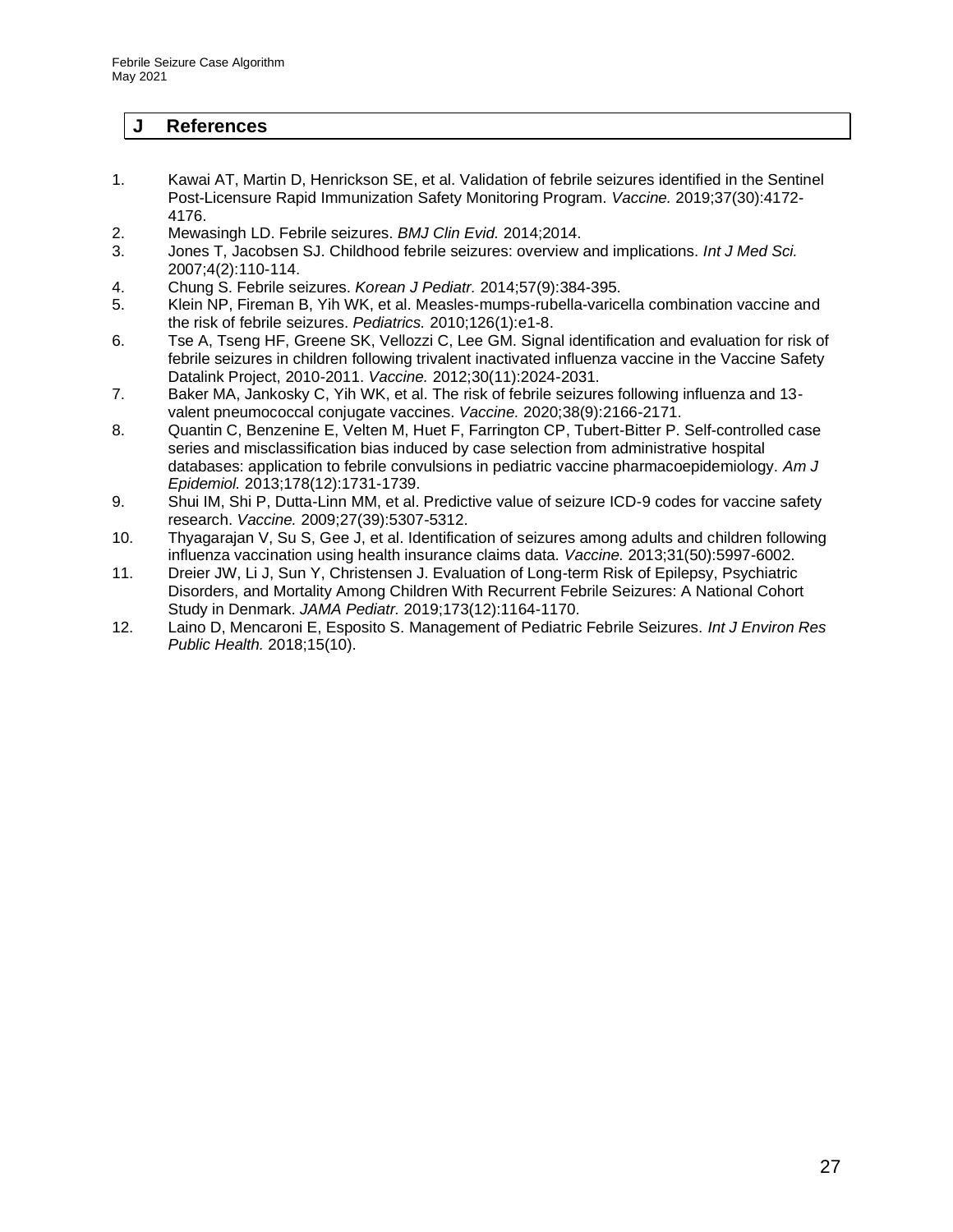#### **Appendix A. Literature Review Extracted Results**

**Table A1** below includes a summarized version of the data extraction table used to extract data from papers deemed of interest to febrile seizure algorithms. The seven papers summarized in the table informed the development of the proposed febrile seizure algorithm.

<span id="page-27-0"></span>

| Author,<br>Year     | <b>Title</b>                                                                                                                                  | <b>Country</b> | <b>Summary</b>                                                                                                                                                                                           | <b>Disease Definition</b>                                                                                                                                                                                                                                                                                                                 | Algorithm/Criteria                                                                                                                                                                                                                                                                                                                                                  | <b>Validity</b>                                                                                                                                                                                            | <b>Claims/EHR-</b><br><b>Based</b> |
|---------------------|-----------------------------------------------------------------------------------------------------------------------------------------------|----------------|----------------------------------------------------------------------------------------------------------------------------------------------------------------------------------------------------------|-------------------------------------------------------------------------------------------------------------------------------------------------------------------------------------------------------------------------------------------------------------------------------------------------------------------------------------------|---------------------------------------------------------------------------------------------------------------------------------------------------------------------------------------------------------------------------------------------------------------------------------------------------------------------------------------------------------------------|------------------------------------------------------------------------------------------------------------------------------------------------------------------------------------------------------------|------------------------------------|
| Baker, 2020         | The risk of febrile seizures<br>following influenza and 13-<br>valent pneumococcal<br>conjugate vaccines.                                     | U.S.           | Identified cases of<br>febrile seizures<br>after inactivated<br>influenza vaccine<br>and 13-valent<br>pneumococcal<br>conjugate vaccine<br>in 735,525<br>children between<br>the ages of 6-23<br>months. | <b>NR</b>                                                                                                                                                                                                                                                                                                                                 | 2 algorithms using<br>ICD-9-CM codes:<br>Primary algorithm:<br>780.31 or 780.32<br>Secondary algorithm:<br>780.3, 780.31, 780.32,<br>or 780.39                                                                                                                                                                                                                      | <b>NA</b>                                                                                                                                                                                                  | <b>Algorithmix</b><br>Claims       |
| <b>Kawai</b> , 2019 | Validation of febrile<br>seizures identified in the<br>Sentinel Post-Licensure<br>Rapid Immunization Safety<br>Monitoring (PRISM)<br>Program. | U.S.           | Calculated PPV to<br>validate four<br>different<br>algorithms to<br>identify 216<br>potential cases of<br>post-vaccination<br>febrile seizures in<br>children who have<br>had vaccines.                  | Confirmed cases<br>require medical<br>records include<br>description of a<br>seizure and fever<br>(i.e., measured<br>temperature $\geq 38^{\circ}$ C<br>or fever reported<br>within 24 hours<br>before or after a<br>seizure, or have a<br>physician diagnosis<br>of febrile seizure, or<br>concomitant febrile<br>illness plus seizure). | Four different<br>algorithms using ICD-<br>9-CM codes were<br>proposed:<br>Algorithm A: 780.3,<br>780.31, 780.32, or<br>780.39<br>Algorithm B: 780.31 or<br>780.32<br>Algorithm C: Exclude<br>780.31 and 780.32:<br>include 780.3 with<br>780.6 or 780.61,<br>780.62, 780.63 on the<br>same day:<br>include 780.39 with<br>780.6 or 780.61,<br>780.62, or 780.63 on | PPV for four<br>algorithms:<br>Algorithm A:<br>70% (95% CI<br>64-76%)<br>Algorithm B:<br>91% (95% CI<br>85-95%)<br>Algorithm C:<br>20% (95% CI<br>$1 - 72%$<br>Algorithm D:<br>19% (95% CI<br>$10 - 32\%)$ | Claims                             |

*Table A1. Febrile Seizures Data Extraction Table*

<sup>&</sup>lt;sup>ix</sup> Each publication reported on a either a claims-based (i.e., febrile seizure codes derived from insurance claims) or EHR-based (i.e., febrile seizure codes derived from administrative medical records) algorithm.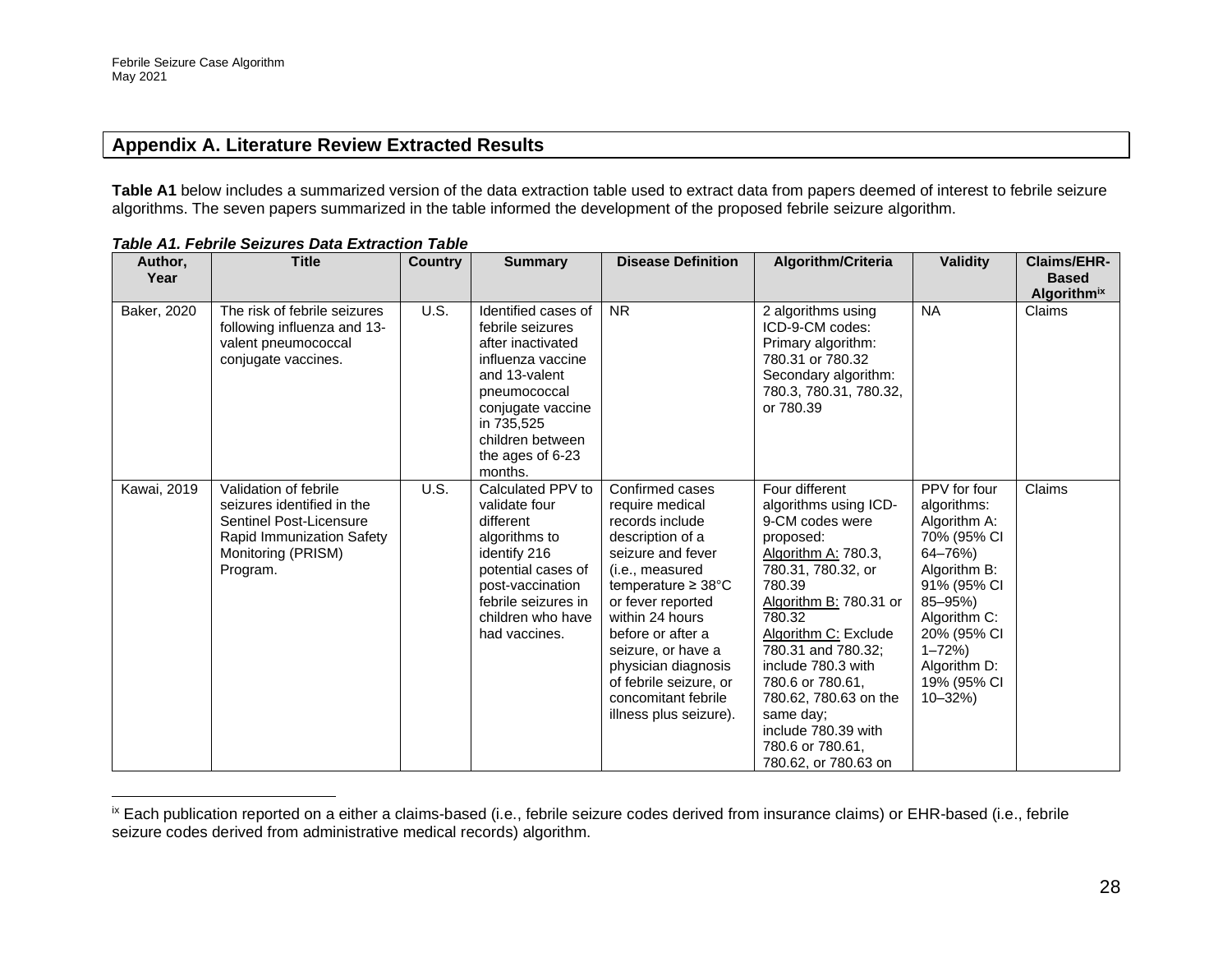| Author,            | <b>Title</b>                 | <b>Country</b> | <b>Summary</b>                      | <b>Disease Definition</b>               | Algorithm/Criteria                           | <b>Validity</b>        | <b>Claims/EHR-</b> |
|--------------------|------------------------------|----------------|-------------------------------------|-----------------------------------------|----------------------------------------------|------------------------|--------------------|
| Year               |                              |                |                                     |                                         |                                              |                        | <b>Based</b>       |
|                    |                              |                |                                     |                                         |                                              |                        | <b>Algorithmix</b> |
|                    |                              |                |                                     |                                         | the same day                                 |                        |                    |
|                    |                              |                |                                     |                                         | Algorithm D: Exclude                         |                        |                    |
|                    |                              |                |                                     |                                         | 780.31 and 780.32;                           |                        |                    |
|                    |                              |                |                                     |                                         | include 780.39 without                       |                        |                    |
|                    |                              |                |                                     |                                         | 780.6 or 780.60,<br>780.61, 780.62, or       |                        |                    |
|                    |                              |                |                                     |                                         | 780.63 on the same                           |                        |                    |
|                    |                              |                |                                     |                                         | day;                                         |                        |                    |
|                    |                              |                |                                     |                                         | include 780.3 without                        |                        |                    |
|                    |                              |                |                                     |                                         | 780.6 or 780.60,                             |                        |                    |
|                    |                              |                |                                     |                                         | 780.61, 780.62, or                           |                        |                    |
|                    |                              |                |                                     |                                         | 780.63 on the same                           |                        |                    |
|                    |                              |                |                                     |                                         | day                                          |                        |                    |
| <b>Klein, 2010</b> | Measles-mumps-rubella-       | U.S.           | <b>Calculated PPV</b>               | First occurrence of                     | In ED or inpatient                           | Overall PPV:           | <b>EHR</b>         |
|                    | varicella combination        |                | and validated                       | seizure within a 0-42-                  | setting: ICD-9-CM                            | 87%                    |                    |
|                    | vaccine and the risk of      |                | algorithm                           | day period post                         | code 345* or 780.3*                          | PPV within 7-          |                    |
|                    | febrile seizures.            |                | identifying seizure                 | vaccination with                        | In outpatient setting:                       | 10 days after          |                    |
|                    |                              |                | events after                        | chart-confirmed                         | ICD-9-CM 780.6                               | vaccination:           |                    |
|                    |                              |                | measles-mumps-                      | diagnosis of febrile                    |                                              | 90% (95% CI            |                    |
|                    |                              |                | rubella-varicella                   | seizure (with or                        |                                              | 87-94%)<br>PPV outside |                    |
|                    |                              |                | vaccinations in<br>712,507 children | without concurrent<br>febrile illness). |                                              | days 7-10              |                    |
|                    |                              |                | between 12 to 23                    |                                         |                                              | (days 0-6 and          |                    |
|                    |                              |                | months old.                         |                                         |                                              | 11-42): 83%            |                    |
|                    |                              |                |                                     |                                         |                                              | (95% CI 78 -           |                    |
|                    |                              |                |                                     |                                         |                                              | 88%)                   |                    |
| Quantin,           | Self-controlled case series  | France         | <b>Calculated PPV</b>               | Febrile seizure                         | Four algorithms were                         | PPV:                   | <b>EHR</b>         |
| 2013               | and misclassification bias   |                | and sensitivity for                 | hospitalizations                        | proposed using ICD-                          | Algorithm 1:           |                    |
|                    | induced by case selection    |                | four different                      | identified in Dijon                     | 10 codes:                                    | 80.7% (95%             |                    |
|                    | from administrative hospital |                | algorithms that                     | University Hospital                     | Algorithm 1: R56.0 or                        | CI 77.8-               |                    |
|                    | databases: application to    |                | identify febrile                    | registry of convulsion                  | R56.8 in any                                 | 83.7%)                 |                    |
|                    | febrile convulsions in       |                | convulsions in                      | cases and                               | diagnosis position                           | Algorithm 2:           |                    |
|                    | pediatric vaccine            |                | 695 children 1                      | administrative                          | Algorithm 2: R56.0 as                        | 95.0% (95%             |                    |
|                    | pharmacoepidemiology.        |                | month to 3 years                    | database or identified                  | principal diagnosis                          | CI 93.1-               |                    |
|                    |                              |                | old who have                        | in medical record and                   | Algorithm 3: R56.0 as                        | 96.9%)                 |                    |
|                    |                              |                | been hospitalized<br>for febrile    | the administrative                      | principal diagnosis                          | Algorithm 3:           |                    |
|                    |                              |                | convulsions.                        | database                                | and admission to ED                          | 96.3% (95%<br>CI 94.7- |                    |
|                    |                              |                |                                     |                                         | Algorithm 4: R56.0 as<br>principal diagnosis | 98.0%)                 |                    |
|                    |                              |                |                                     |                                         | and admission to ED                          | Algorithm 4:           |                    |
|                    |                              |                |                                     |                                         | and neurological                             | 98.3% (95%             |                    |
|                    |                              |                |                                     |                                         | investigation                                | CI 96.6-               |                    |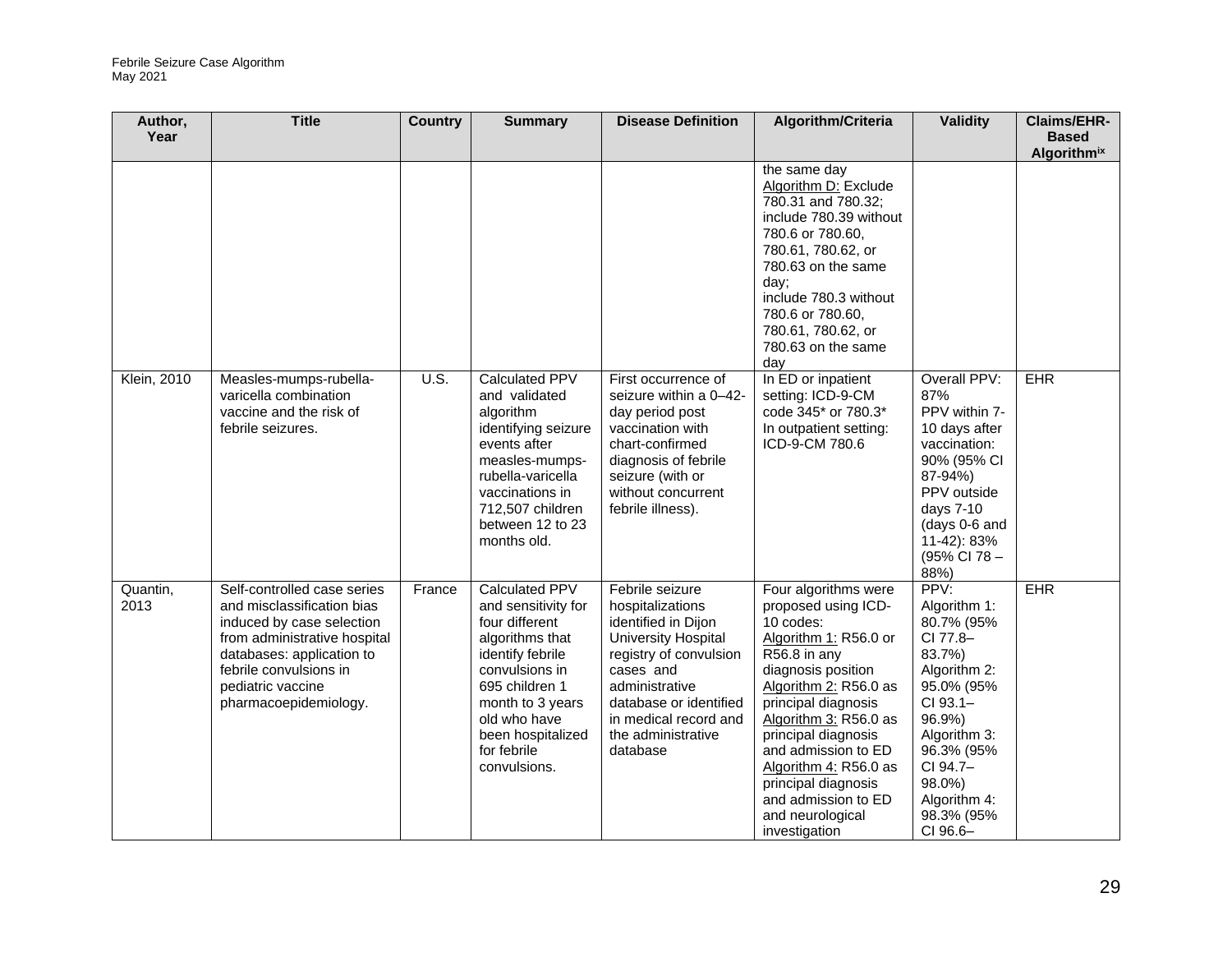| Author,            | <b>Title</b>                                                              | <b>Country</b> | <b>Summary</b>                                                                                                                                                                                                                       | <b>Disease Definition</b>                                                                | Algorithm/Criteria                                     | <b>Validity</b>                                                                                                                                                                                                                                                                                                                                                                                                                                                                                      | Claims/EHR-                                      |
|--------------------|---------------------------------------------------------------------------|----------------|--------------------------------------------------------------------------------------------------------------------------------------------------------------------------------------------------------------------------------------|------------------------------------------------------------------------------------------|--------------------------------------------------------|------------------------------------------------------------------------------------------------------------------------------------------------------------------------------------------------------------------------------------------------------------------------------------------------------------------------------------------------------------------------------------------------------------------------------------------------------------------------------------------------------|--------------------------------------------------|
|                    |                                                                           |                |                                                                                                                                                                                                                                      |                                                                                          |                                                        |                                                                                                                                                                                                                                                                                                                                                                                                                                                                                                      |                                                  |
| Year<br>Shui, 2009 | Predictive value of seizure<br>ICD-9 codes for vaccine<br>safety research | U.S.           | Calculated<br>predictive value of<br>seizure events<br>identified in the 30<br>days following<br>pneumococcal<br>vaccination in<br>children 6 weeks<br>to 23 months of<br>age with 859<br>medical charts<br>available for<br>review. | <b>Brighton</b><br>Collaboration<br>definition for<br>generalized<br>convulsive seizure. | ICD-9-CM codes<br>333.2, 345.xx, 780.3x,<br>and 779.90 | $100.0\%)$<br>Sensitivity:<br>Algorithm 1:<br>98.5% (95%<br>CI 96.5-<br>99.99%)<br>Algorithm 2:<br>89.1% (95%<br>CI 83.8-<br>94.3%)<br>Algorithm 3:<br>86.9% (95%<br>CI 81.2-<br>92.5%)<br>Algorithm 4:<br>47.5% (95%<br>CI 39.1-<br>55.8%)<br><b>PPV</b><br>(emergency<br>department):<br>96.6% (95%<br>CI 93.1-<br>98.6%)<br><b>PPV</b><br>(inpatient):<br>64.0% (95%<br>CI 57.3-70.7)<br><b>PPV</b><br>(outpatient<br>days 1-30):<br>16.4% (95%<br>CI 12.4-<br>21.2%<br><b>PPV</b><br>(outpatient | <b>Based</b><br><b>Algorithmix</b><br><b>EHR</b> |
|                    |                                                                           |                |                                                                                                                                                                                                                                      |                                                                                          |                                                        | day 0): 1.8%<br>$(0.4 - 5.3%)$                                                                                                                                                                                                                                                                                                                                                                                                                                                                       |                                                  |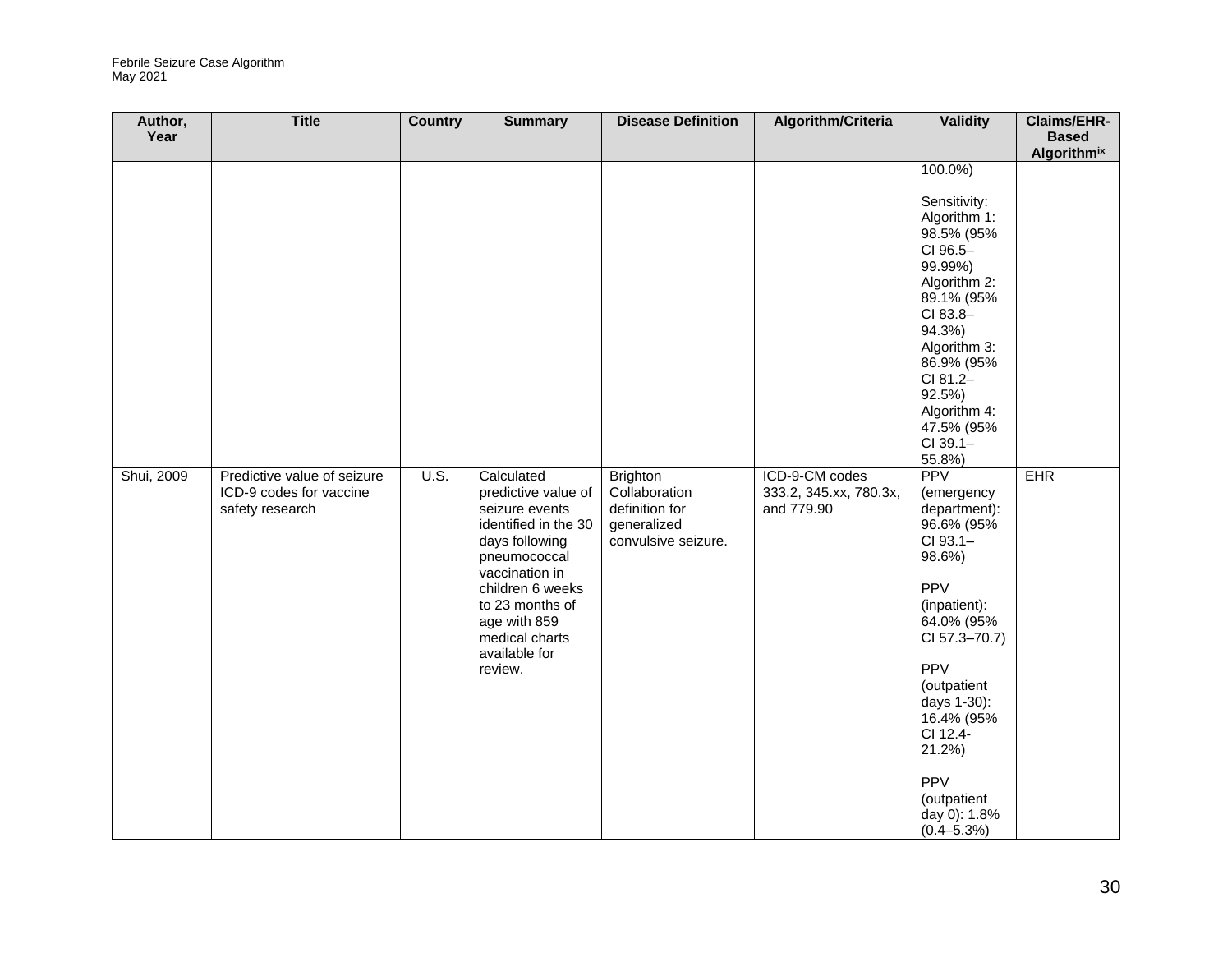| Author,<br>Year      | <b>Title</b>                                                                                                                                                                                            | <b>Country</b> | <b>Summary</b>                                                                                                                                                                                                           | <b>Disease Definition</b>                                                                                                                                                                                                                                                                                                                                                                                 | Algorithm/Criteria                                                                                                                                                                                                     | <b>Validity</b>                                                                                                                      | <b>Claims/EHR-</b><br><b>Based</b> |
|----------------------|---------------------------------------------------------------------------------------------------------------------------------------------------------------------------------------------------------|----------------|--------------------------------------------------------------------------------------------------------------------------------------------------------------------------------------------------------------------------|-----------------------------------------------------------------------------------------------------------------------------------------------------------------------------------------------------------------------------------------------------------------------------------------------------------------------------------------------------------------------------------------------------------|------------------------------------------------------------------------------------------------------------------------------------------------------------------------------------------------------------------------|--------------------------------------------------------------------------------------------------------------------------------------|------------------------------------|
|                      |                                                                                                                                                                                                         |                |                                                                                                                                                                                                                          |                                                                                                                                                                                                                                                                                                                                                                                                           |                                                                                                                                                                                                                        |                                                                                                                                      | <b>Algorithm</b> <sup>ix</sup>     |
|                      |                                                                                                                                                                                                         |                |                                                                                                                                                                                                                          |                                                                                                                                                                                                                                                                                                                                                                                                           |                                                                                                                                                                                                                        |                                                                                                                                      |                                    |
| Thyagarajan,<br>2013 | Identification of seizures<br>among adults and children<br>following influenza<br>vaccination using health<br>insurance claims data.                                                                    | U.S.           | A U.S. study<br>sought to validate<br>an algorithm for<br>potential seizures<br>in 224 children<br>and adults who<br>received an<br>influenza vaccine<br>using data from a<br>large<br>administrative<br>claims database | Insufficient<br>information for<br>application of<br><b>Brighton</b><br>Collaboration<br>definition, classified<br>by abstractors.<br>Definite cases had<br>medical record<br>documentation of a<br>clinical diagnosis.<br>Possible cases had<br>medical record<br>documentation by the<br>treating clinician<br>noting a possible<br>seizure with further<br>documentation<br>unavailable to<br>confirm. | ICD-9-CM 345.xx<br>(epilepsy and<br>recurrent seizures) or<br>780.3x (convulsions)<br>reported within 29<br>days of vaccine<br>receipt, with no codes<br>reported in the 42<br>days prior to the<br>potential seizure. | <b>PPV</b><br>(emergency<br>department):<br>93.9% (95%<br>CI 86.3-98.0)<br><b>PPV</b><br>(inpatient):<br>38.3 (95% CI<br>28.5-48.9%) | Claims                             |
| Tse, 2012            | Signal identification and<br>evaluation for risk of febrile<br>seizures in children<br>following trivalent<br>inactivated influenza<br>vaccine in the Vaccine<br>Safety Datalink Project,<br>2010-2011. | <b>U.S.</b>    | Calculated PPV<br>and validated<br>algorithm<br>identifying<br>seizures in<br>206,174 children<br>between the age<br>of 6-59 months<br>who received a<br>trivalent<br>inactivated<br>influenza vaccine.                  | Vaccine Safety<br>Datalink (VSD)<br>criteria or Brighton<br>Criteria for seizure<br>met in addition to<br>medical record<br>including fever (i.e., $\ge$<br>38°C within 24 hours<br>before seizure, a<br>parent report of a<br>fever, or clinician<br>diagnosis of febrile<br>seizure)                                                                                                                    | ICD-9-CM 730.3,<br>780.31, 780.32, and<br>780.39                                                                                                                                                                       | PPV in risk<br>interval (0-1<br>days): 83%<br>PPV in<br>control<br>interval (14-<br>$20$ days):<br>71%                               | EHR                                |

Abbreviations: EHR, electronic health record; ICD-9-CM, International Classification of Diseases, Ninth Revision, Clinical Modification; ICD-10-CM, International Classification of Diseases, Tenth Revision, Clinical Modification; NA, not applicable; NR, not reported; PPV, positive predictive value; PRISM, Post-Licensure Rapid Immunization Safety Monitoring.VSD, Vaccine Safety Datalink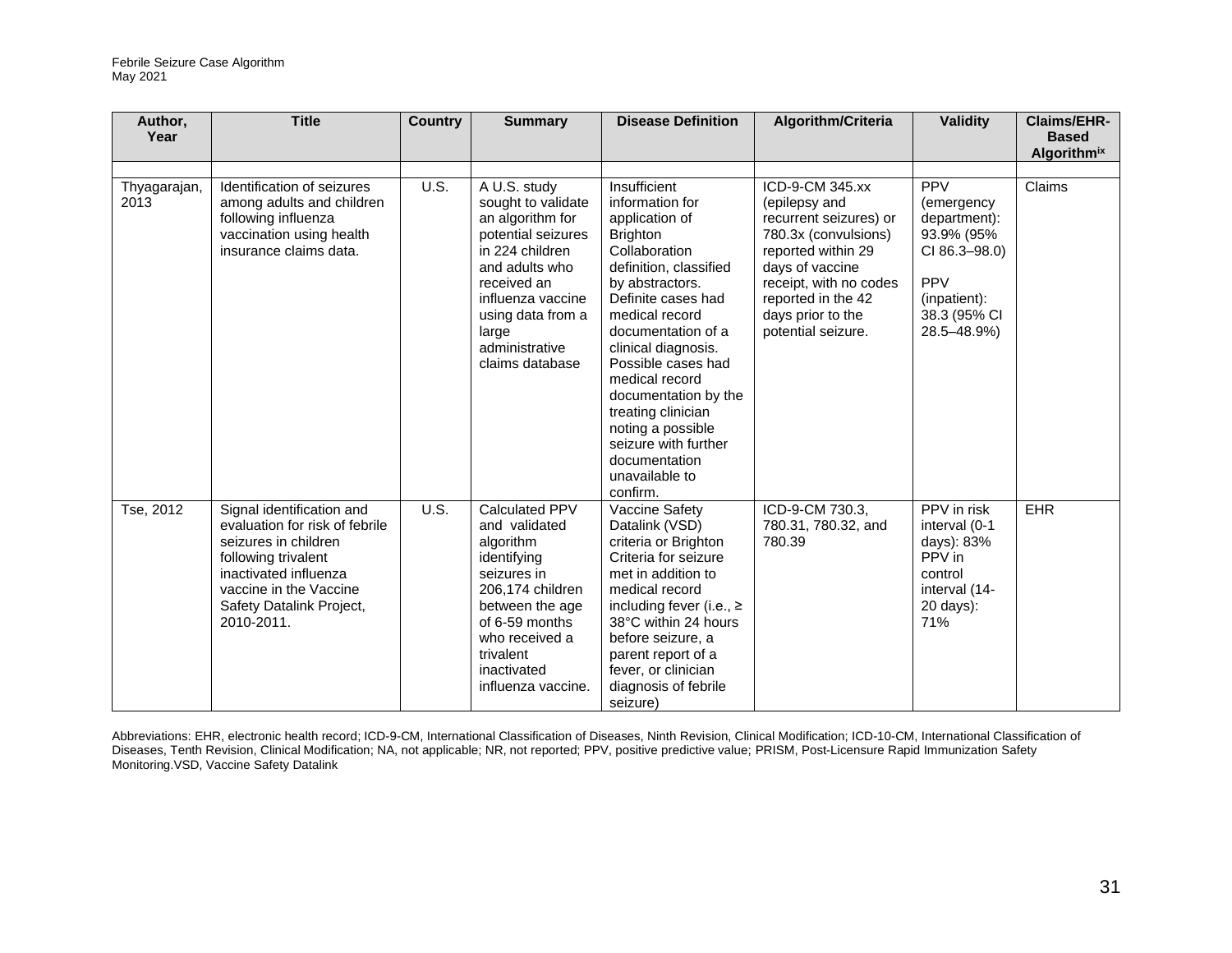#### <span id="page-31-0"></span>**Appendix B. Counts of Patients with Specific Codes Proposed for the Algorithm**

As an initial test of the proposed algorithm, the workgroup ran code-specific queries in a large U.S. administrative claims dataset. Researchers used the MarketScan Research Databases (Commercial, Medicare Supplemental), accessed via the Treatment Pathways online analytic platform, querying the past five full years of available data. Because the transition between International Classification of Diseases, Ninth and Tenth Revisions, Clinical Modification (ICD-9-CM to ICD-10-CM) occurred on October 1, 2015, ICD-9-CM codes were queried for January 1, 2014–September 30, 2015, and ICD-10- CM codes were queried for October 1, 2015–December 31, 2018.

For Option 1, ICD-CM codes queried for febrile convulsions are presented in **Table B1**. For Option 2, ICD-CM codes for fever were queried among those with a convulsion code included in the algorithm, from one day before to one day following the convulsion code. Option 2 results are presented in **Table B2**. Subtotal rows and "Total" columns may be smaller than the sum of individual cells, because patients with multiple codes in a single year and with more than one of the same diagnosis codes in different years will only be counted once in these rows and columns. As a result, the sum of all "% of Total" cells in a single column may exceed 100%. However, the "Total" column could also be larger than the sum of individual years, as a result of situations where an individual is only enrolled for part of the year that they experience a febrile seizure event but is then continuously enrolled for a separate year. For example, an individual could be continuously enrolled for a few days, weeks, or months in 2016 and experience a febrile seizure event, then be continuously enrolled for all of 2017. This event would not be captured in the column for the 2016 (as the individual would be excluded from that cohort) but would be captured in the "Total" column.

Of the codes included in the febrile seizure algorithm (Option 1), codes for febrile convulsions (simple) (ICD-9-CM 780.31; ICD-10-CM R56.00) were the most frequently used compared to codes for complex febrile convulsion. Of those receiving at least one febrile seizure diagnosis code between 2014 and 2018 (n=36,858), 42.8% (n=15,757) and 55.1% (n=20,310) had at least one ICD-9-CM 780.31 or ICD-10-CM R56.00 code, respectively.

Of the codes included in the fever/convulsions algorithm (Option 2), codes for fever, unspecified (ICD-9- CM 780.60; ICD-10-CM R50.9) were the most frequently used among patients with a convulsion-related diagnosis (ICD-9-CM 780.39, ICD-10-CM G40.89, or ICD-10 CM R56.9). Of those receiving a convulsion diagnosis and at least one fever-related diagnosis between 2014 and 2018 (n=21,174), 40.1% (n=8,489) and 58.4% (n=12,371) had at least one the fever-related diagnosis code (ICD-9-CM 780.60 or ICD-10-CM R50.9 code), respectively.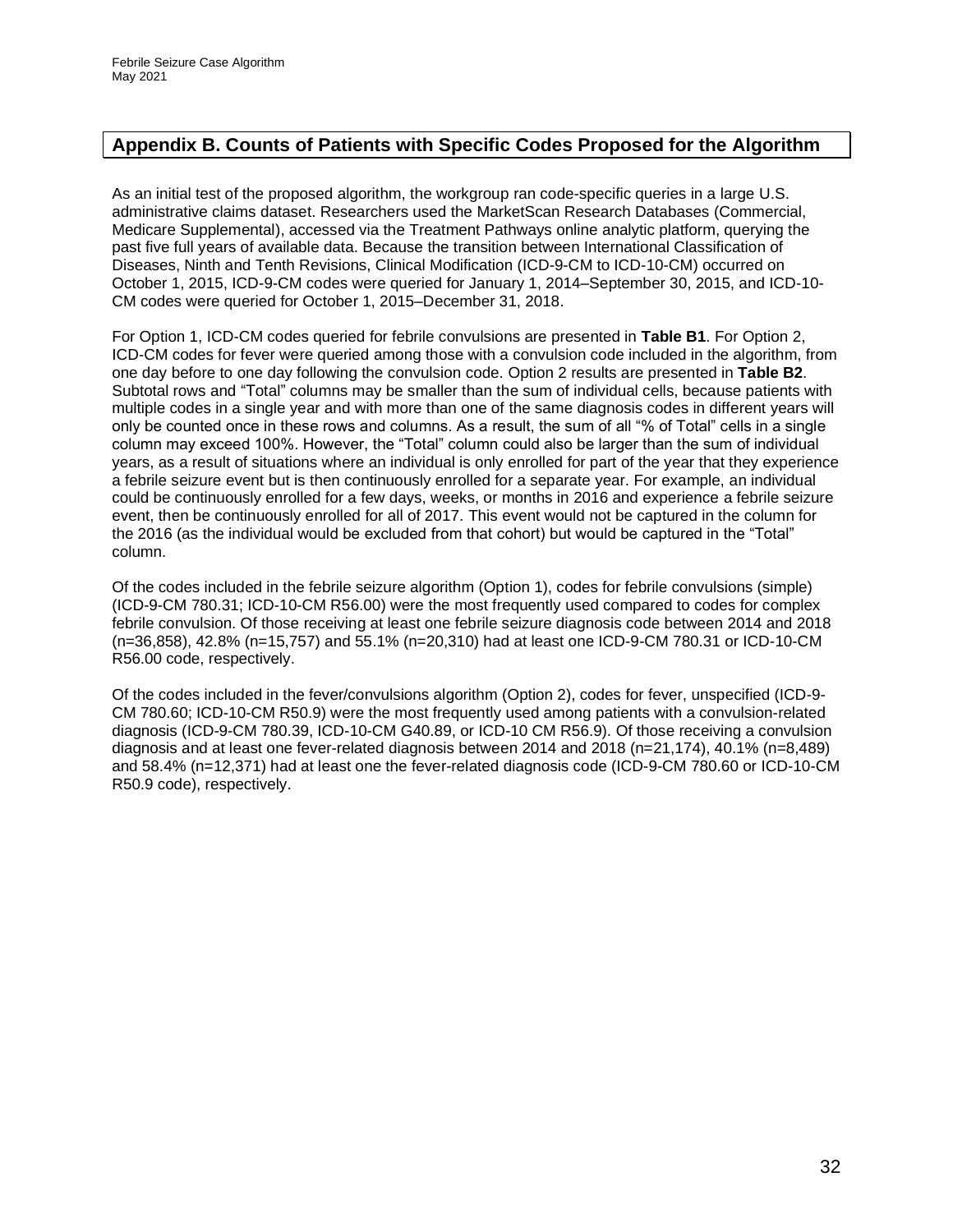*Table B1. Annual patient counts and proportions for ICD-9-CM and ICD-10-CM diagnosis codes proposed for inclusion in febrile seizure algorithm Option 1 (January 1, 2014–December 31, 2018).*

|                                         |                                     |                 |                         |                 |                         | Year            |                         |                 |                         |                 |                         |                         |                                 |
|-----------------------------------------|-------------------------------------|-----------------|-------------------------|-----------------|-------------------------|-----------------|-------------------------|-----------------|-------------------------|-----------------|-------------------------|-------------------------|---------------------------------|
| Code                                    | Code<br><b>Description</b>          | 2014<br>(Count) | 2014<br>(% of<br>Total) | 2015<br>(Count) | 2015<br>(% of<br>Total) | 2016<br>(Count) | 2016<br>(% of<br>Total) | 2017<br>(Count) | 2017<br>(% of<br>Total) | 2018<br>(Count) | 2018<br>(% of<br>Total) | <b>Total</b><br>(Count) | <b>Total</b><br>(% of<br>Total) |
| ICD-9-CM                                |                                     |                 |                         |                 |                         |                 |                         |                 |                         |                 |                         |                         |                                 |
| 780.31                                  | Febrile<br>convulsions<br>(simple), |                 |                         |                 |                         |                 |                         |                 |                         |                 |                         |                         |                                 |
|                                         | unspecified                         | 9,356           | 93.2                    | 6,032           | 74.2                    |                 |                         |                 |                         |                 |                         | 15,757                  | 42.8                            |
| 780.32                                  | Complex febrile<br>convulsions      | 1,375           | 13.7                    | 982             | 12.1                    |                 |                         |                 |                         |                 |                         | 2,490                   | 6.8                             |
| ICD-9-CM<br><b>Subtotal</b>             |                                     | 10,036          | 100.0                   | 6,526           | 80.3                    |                 |                         |                 |                         |                 |                         | 16,952                  | 46.0                            |
| <b>ICD-10-CM</b>                        |                                     |                 |                         |                 |                         |                 |                         |                 |                         |                 |                         |                         |                                 |
| R56.00                                  | Simple febrile<br>convulsions       |                 |                         | 1,875           | 23.1                    | 6,696           | 92.1                    | 6,123           | 92.2                    | 6,071           | 92.1                    | 20,310                  | 55.1                            |
| R56.01                                  | Complex febrile<br>convulsions      |                 |                         | 364             | 4.5                     | 1,305           | 18.0                    | 1,185           | 17.9                    | 1,229           | 18.7                    | 3,957                   | 10.7                            |
| ICD-10-<br><b>CM</b><br><b>Subtotal</b> |                                     |                 |                         | 2,117           | 26.0                    | 7,269           | 100.0                   | 6,638           | 100.0                   | 6,589           | 100.0                   | 21,825                  | 59.2                            |
| <b>Total</b>                            |                                     | 10,036          | 100.0                   | 8,130           | 100.0                   | 7,269           | 100.0                   | 6,638           | 100.0                   | 6,589           | 100.0                   | 36,858                  | 100.0                           |

Abbreviations: ICD-9-CM, International Classification of Diseases, Ninth Revision, Clinical Modification; ICD-10-CM, International Classification of Diseases, Tenth Revision, Clinical Modification.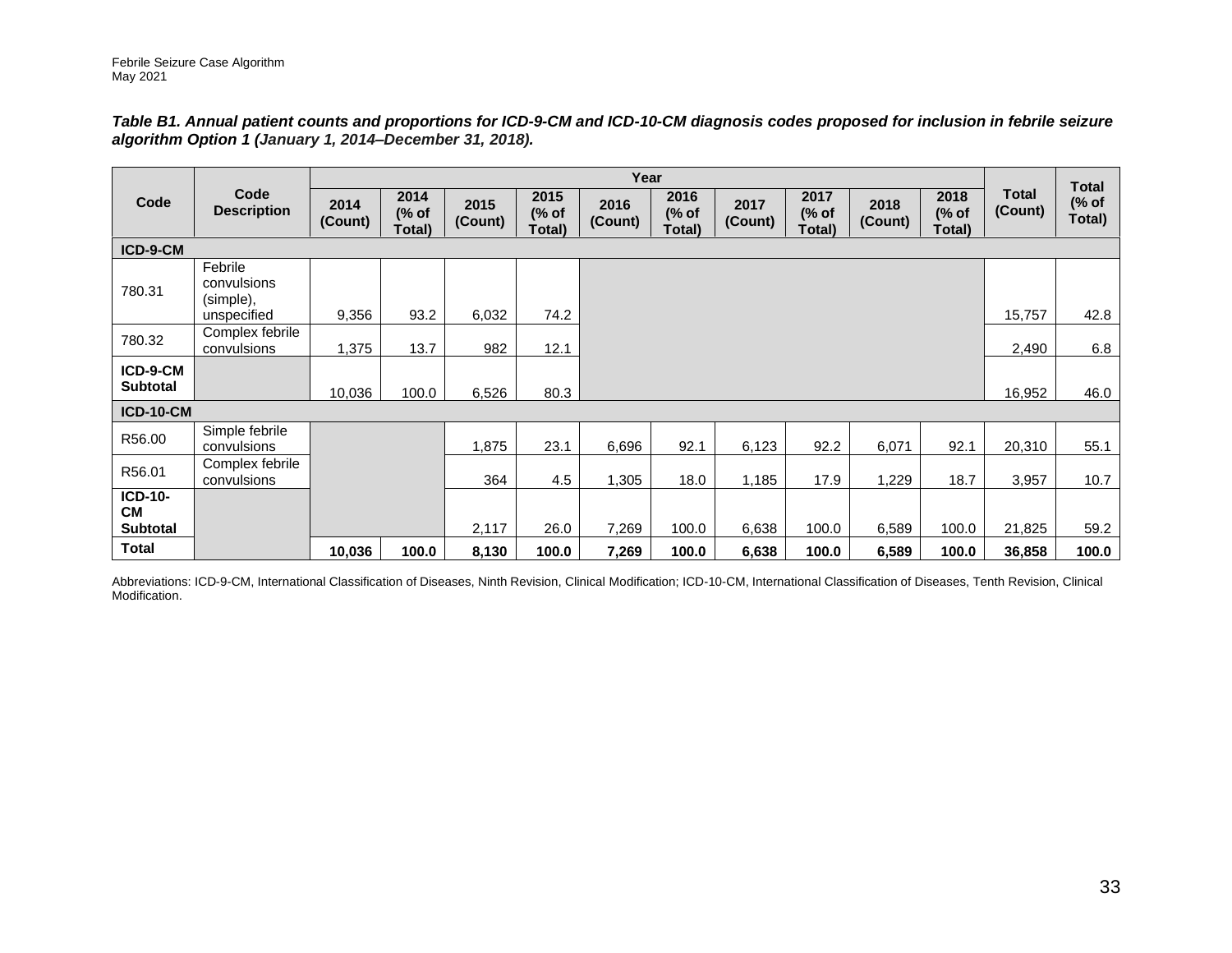*Table B2. Annual patient counts and proportions for ICD-9-CM and ICD-10-CM diagnosis codes proposed for inclusion in febrile seizure algorithm Option 2 (January 1, 2014–December 31, 2018).*

| Code              | <b>Code Description</b>                                                    | <b>Total</b><br>(Count) | Total (% of<br>Total) |
|-------------------|----------------------------------------------------------------------------|-------------------------|-----------------------|
|                   | ICD-9-CM (780.39 [Other convulsions] AND)                                  |                         |                       |
| 780.60            | Fever, unspecified                                                         | 8,489                   | 40.1                  |
| 780.61            | Fever presenting with conditions classified elsewhere                      | 379                     | 1.8                   |
| 780.62            | Postprocedural fever                                                       | 45                      | 0.2                   |
| 780.63            | Postvaccination fever                                                      | 4                       | 0.0                   |
| ICD-9-CM          |                                                                            |                         |                       |
| <b>Subtotal</b>   |                                                                            | 8,654                   | 40.9                  |
|                   | ICD-10-CM (G40.89 [Other seizures] OR R56.9 [Unspecified convulsions] AND) |                         |                       |
| R50.81            | Fever presenting with conditions classified elsewhere                      | 732                     | 3.5                   |
| R50.82            | Postprocedural fever                                                       | 87                      | 0.4                   |
| R50.83            | Postvaccination fever                                                      | 10                      | 0.0                   |
| R50.84            | Fever presenting with conditions classified elsewhere                      | 10                      | 0.0                   |
| R <sub>50.9</sub> | Fever, unspecified                                                         | 12,371                  | 58.4                  |
| <b>ICD-10-CM</b>  |                                                                            |                         |                       |
| <b>Subtotal</b>   |                                                                            | 12,697                  | 60.0                  |
| Total             |                                                                            | 21.174                  | 100.0                 |

Abbreviations: ICD-9-CM, International Classification of Diseases, Ninth Revision, Clinical Modification; ICD-10-CM, International Classification of Diseases, Tenth Revision, Clinical Modification.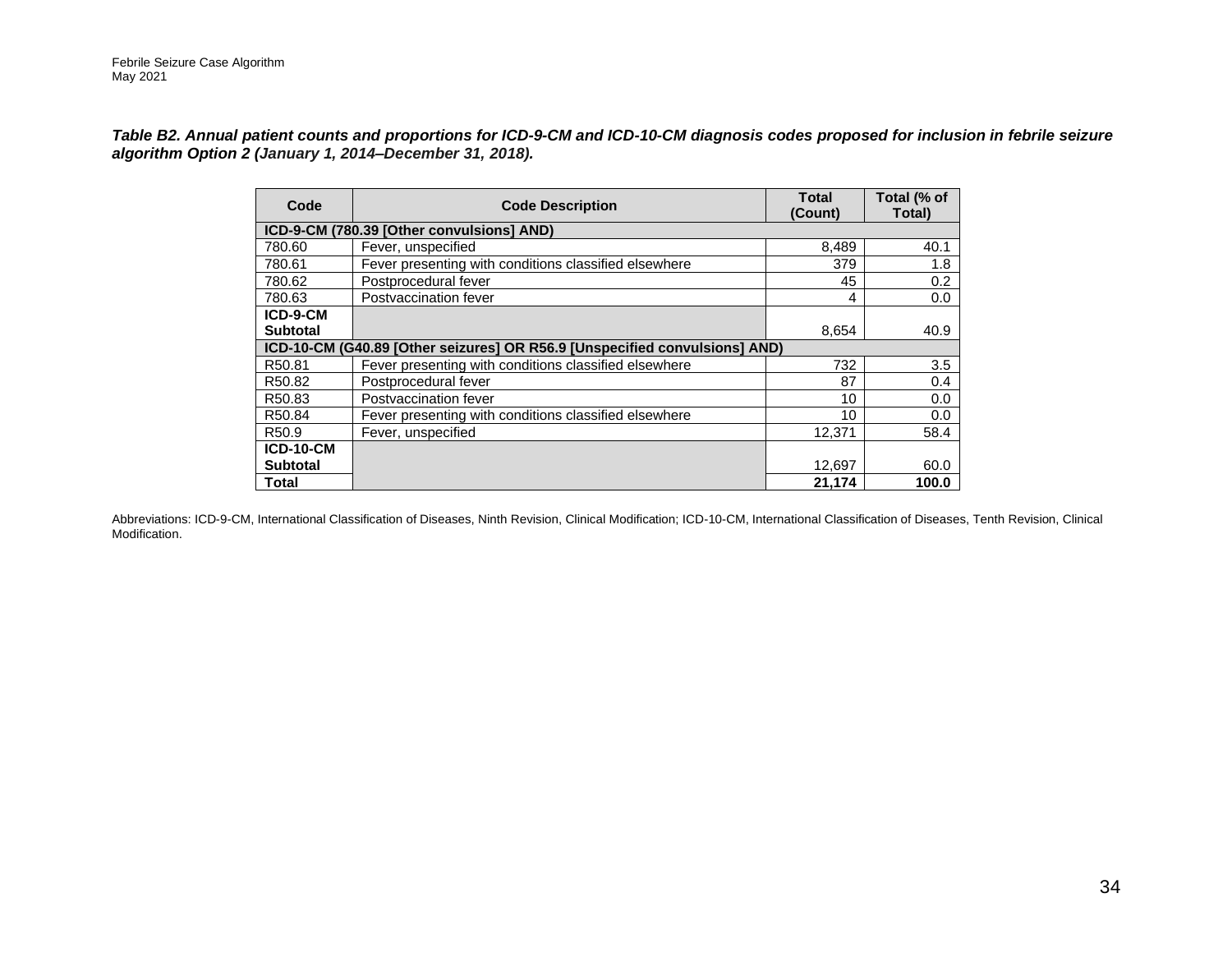### <span id="page-34-0"></span>**Appendix C. Codes Excluded from Proposed Algorithm**

The diagnosis codes listed in **Table C1** are proposed for exclusion from the algorithm. These codes were initially considered for based on a literature review and their potential relation to febrile seizures. In consultation with clinical SMEs (TB, JB, JC, DT) these codes – which were not specific to febrile seizures - were ultimately determined to be too general and could potentially increase the risk of misclassification. Further, these codes were not used to identify patients with a relevant febrile seizure diagnosis.

|                      | Table C1. Excluded codes potentially relevant to febrile seizure identified from the literature or |  |  |
|----------------------|----------------------------------------------------------------------------------------------------|--|--|
| <b>GEMs mapping.</b> |                                                                                                    |  |  |

| Code    | <b>Description</b>                                                                                                                                                  | Code<br>Category | Code<br><b>Type</b> |
|---------|---------------------------------------------------------------------------------------------------------------------------------------------------------------------|------------------|---------------------|
| 333.2   | Myoclonus                                                                                                                                                           | <b>DX</b>        | 9                   |
| 345.00  | Generalized nonconvulsive epilepsy, without mention of intractable<br>epilepsy                                                                                      | DX.              | 9                   |
| 345.01  | Generalized nonconvulsive epilepsy, with intractable epilepsy                                                                                                       | <b>DX</b>        | 9                   |
| 345.10  | Generalized convulsive epilepsy, without mention of intractable<br>epilepsy                                                                                         | <b>DX</b>        | 9                   |
| 345.11  | Generalized convulsive epilepsy, with intractable epilepsy                                                                                                          | <b>DX</b>        | 9                   |
| 345.2   | Petit mal status                                                                                                                                                    | <b>DX</b>        | 9                   |
| 345.3   | Grand mal status                                                                                                                                                    | <b>DX</b>        | 9                   |
| 345.40  | Localization-related (focal) (partial) epilepsy and epileptic<br>syndromes with complex partial seizures, without mention of<br>intractable epilepsy                | DX               | 9                   |
| 345.41  | Localization-related (focal) (partial) epilepsy and epileptic<br>syndromes with complex partial seizures, with intractable epilepsy                                 | <b>DX</b>        | 9                   |
| 345.50  | Localization-related (focal) (partial) epilepsy and epileptic<br>syndromes with simple partial seizures, without mention of<br>intractable epilepsy                 | <b>DX</b>        | 9                   |
| 345.51  | Localization-related (focal) (partial) epilepsy and epileptic<br>syndromes with simple partial seizures, with intractable epilepsy                                  | <b>DX</b>        | 9                   |
| 345.60  | Infantile spasms, without mention of intractable epilepsy                                                                                                           | <b>DX</b>        | 9                   |
| 345.61  | Infantile spasms, with intractable epilepsy                                                                                                                         | <b>DX</b>        | 9                   |
| 345.70  | Epilepsia partialis continua, without mention of intractable epilepsy                                                                                               | <b>DX</b>        | 9                   |
| 345.71  | Epilepsia partialis continua, with intractable epilepsy                                                                                                             | <b>DX</b>        | 9                   |
| 345.80  | Other forms of epilepsy and recurrent seizures, without mention of<br>intractable epilepsy                                                                          | <b>DX</b>        | 9                   |
| 345.81  | Other forms of epilepsy and recurrent seizures, with intractable<br>epilepsy                                                                                        | <b>DX</b>        | 9                   |
| 345.90  | Epilepsy, unspecified, without mention of intractable epilepsy                                                                                                      | <b>DX</b>        | 9                   |
| 345.91  | Epilepsy, unspecified, with intractable epilepsy                                                                                                                    | <b>DX</b>        | $\overline{9}$      |
| 779.0   | Convulsions in newborn                                                                                                                                              | <b>DX</b>        | $\overline{9}$      |
| 780.33  | Post traumatic seizures                                                                                                                                             | <b>DX</b>        | $\overline{9}$      |
| 780.64  | Chills (without fever)                                                                                                                                              | <b>DX</b>        | 9                   |
| 780.65  | Hypothermia not associated with low environmental temperature                                                                                                       | <b>DX</b>        | 9                   |
| 780.66  | Febrile nonhemolytic transfusion reaction                                                                                                                           | <b>DX</b>        | 9                   |
| G25.3   | Myoclonus                                                                                                                                                           | <b>DX</b>        | 10                  |
| G40.001 | Localization-related (focal) (partial) idiopathic epilepsy and<br>epileptic syndromes with seizures of localized onset, not<br>intractable, with status epilepticus | <b>DX</b>        | 10                  |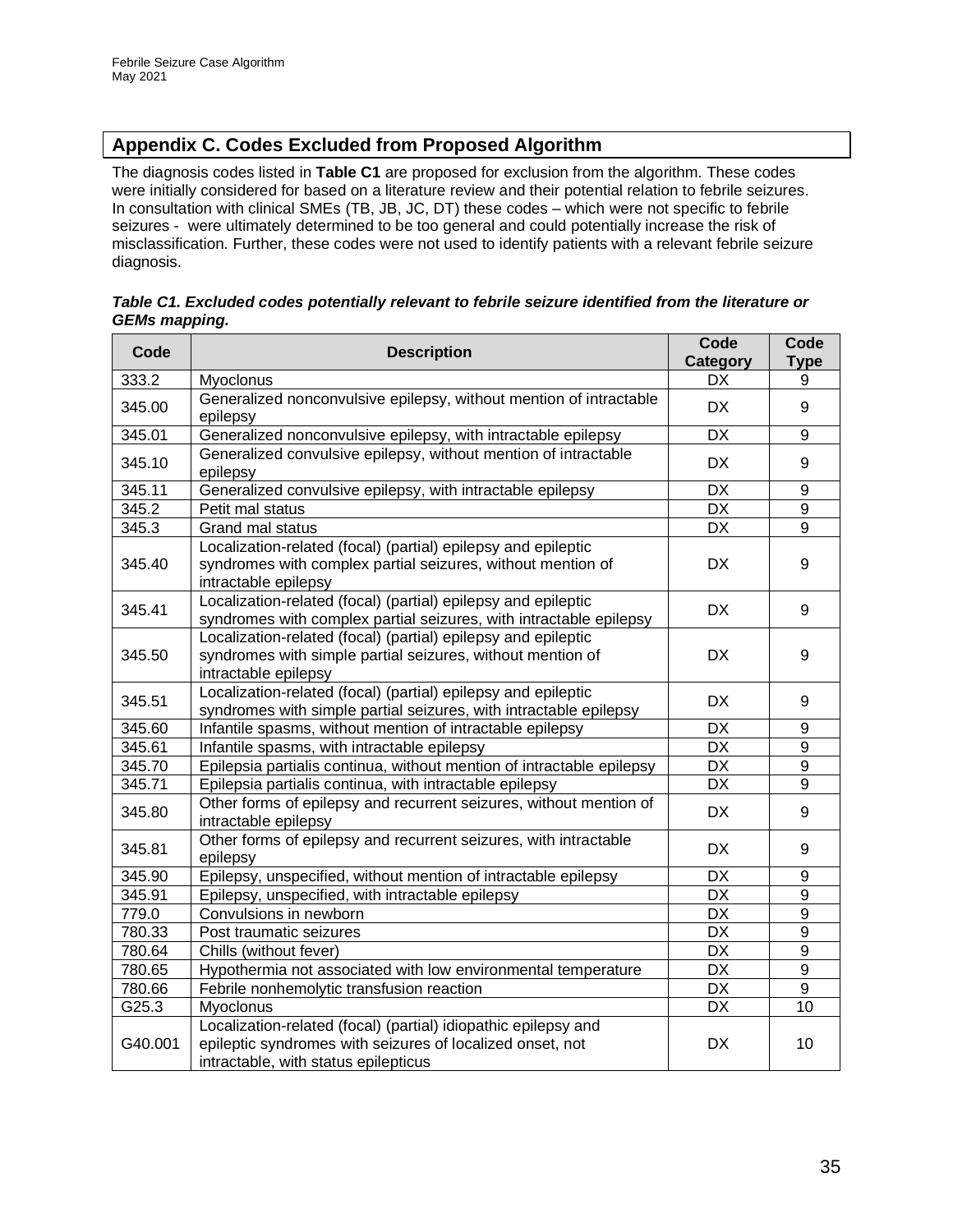| Code    | <b>Description</b>                                                                                                                                                     | Code<br>Category | Code<br><b>Type</b> |
|---------|------------------------------------------------------------------------------------------------------------------------------------------------------------------------|------------------|---------------------|
| G40.009 | Localization-related (focal) (partial) idiopathic epilepsy and<br>epileptic syndromes with seizures of localized onset, not<br>intractable, without status epilepticus | DX               | 10 <sup>1</sup>     |
| G40.011 | Localization-related (focal) (partial) idiopathic epilepsy and<br>epileptic syndromes with seizures of localized onset, intractable,<br>with status epilepticus        | <b>DX</b>        | 10                  |
| G40.019 | Localization-related (focal) (partial) idiopathic epilepsy and<br>epileptic syndromes with seizures of localized onset, intractable,<br>without status epilepticus     | <b>DX</b>        | 10                  |
| G40.101 | Localization-related (focal) (partial) symptomatic epilepsy and<br>epileptic syndromes with simple partial seizures, not intractable,<br>with status epilepticus       | <b>DX</b>        | 10                  |
| G40.109 | Localization-related (focal) (partial) symptomatic epilepsy and<br>epileptic syndromes with simple partial seizures, not intractable,<br>without status epilepticus    | <b>DX</b>        | 10                  |
| G40.111 | Localization-related (focal) (partial) symptomatic epilepsy and<br>epileptic syndromes with simple partial seizures, intractable, with<br>status epilepticus           | <b>DX</b>        | 10                  |
| G40.119 | Localization-related (focal) (partial) symptomatic epilepsy and<br>epileptic syndromes with simple partial seizures, intractable,<br>without status epilepticus        | <b>DX</b>        | 10 <sup>1</sup>     |
| G40.201 | Localization-related (focal) (partial) symptomatic epilepsy and<br>epileptic syndromes with complex partial seizures, not intractable,<br>with status epilepticus      | <b>DX</b>        | 10                  |
| G40.209 | Localization-related (focal) (partial) symptomatic epilepsy and<br>epileptic syndromes with complex partial seizures, not intractable,<br>without status epilepticus   | <b>DX</b>        | 10 <sup>1</sup>     |
| G40.211 | Localization-related (focal) (partial) symptomatic epilepsy and<br>epileptic syndromes with complex partial seizures, intractable, with<br>status epilepticus          | <b>DX</b>        | 10                  |
| G40.219 | Localization-related (focal) (partial) symptomatic epilepsy and<br>epileptic syndromes with complex partial seizures, intractable,<br>without status epilepticus       | <b>DX</b>        | 10 <sup>1</sup>     |
| G40.301 | Generalized idiopathic epilepsy and epileptic syndromes, not<br>intractable, with status epilepticus                                                                   | <b>DX</b>        | 10                  |
| G40.309 | Generalized idiopathic epilepsy and epileptic syndromes, not<br>intractable, without status epilepticus                                                                | DX               | 10                  |
| G40.311 | Generalized idiopathic epilepsy and epileptic syndromes,<br>intractable, with status epilepticus                                                                       | <b>DX</b>        | 10                  |
| G40.319 | Generalized idiopathic epilepsy and epileptic syndromes,<br>intractable, with status epilepticus, without status epilepticus                                           | <b>DX</b>        | 10 <sup>1</sup>     |
| G40.401 | Other generalized epilepsy and epileptic syndromes, not<br>intractable, with status epilepticus                                                                        | <b>DX</b>        | 10 <sup>1</sup>     |
| G40.409 | Other generalized epilepsy and epileptic syndromes, not<br>intractable, without status epilepticus                                                                     | <b>DX</b>        | 10 <sup>1</sup>     |
| G40.411 | Other generalized epilepsy and epileptic syndromes, intractable,<br>with status epilepticus                                                                            | DX.              | 10 <sup>1</sup>     |
| G40.419 | Other generalized epilepsy and epileptic syndromes, intractable,<br>without status epilepticus                                                                         | <b>DX</b>        | 10 <sup>1</sup>     |
| G40.501 | Epileptic seizures related to external causes, not intractable, with<br>status epilepticus                                                                             | <b>DX</b>        | 10 <sup>1</sup>     |
| G40.509 | Epileptic seizures related to external causes, not intractable,<br>without status epilepticus                                                                          | DX.              | 10 <sup>1</sup>     |